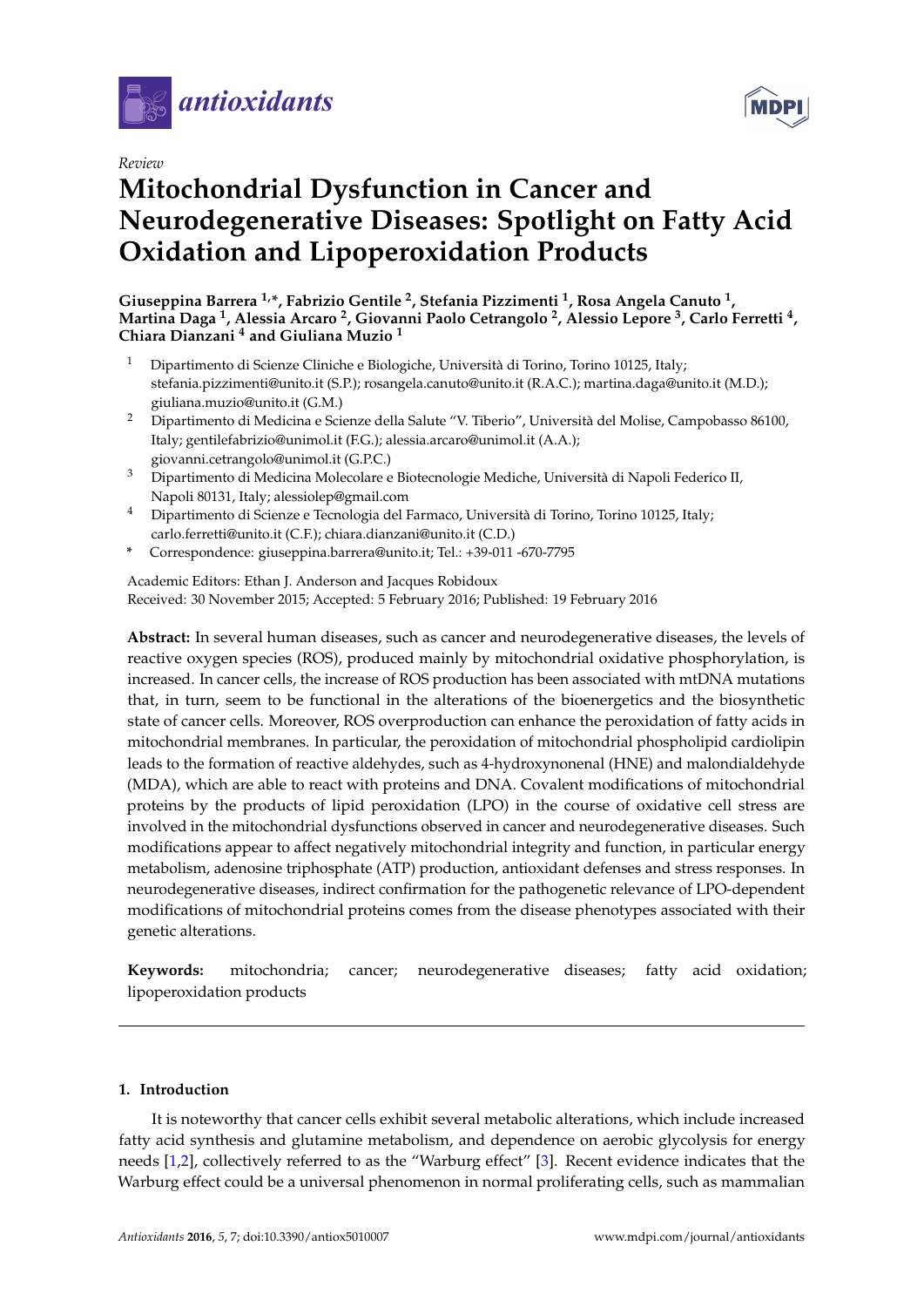early embryonic cells, stem cells, primary spermatocytes, and even in virus-infected cells, thus the study of the Warburg effect in these conditions could represent a breakthrough point, helping to elucidate the Warburg effect in cancer cells [\[4\]](#page-16-3). The importance of the Warburg effect in cancer has been outlined by Hanahan and Weinberg, who included the reprogramming of energy metabolism in the emerging hallmarks of cancer [\[5\]](#page-17-0). Among the different mitochondrial pathways involved in energy metabolism, β-oxidation of fatty acid is of particular interest because its inhibition has been suggested as a potential target to reduce tumor growth [\[6,](#page-17-1)[7\]](#page-17-2). On the other hand, due to their role in adenosine triphosphate (ATP) production through oxidative phosphorylation (OXPHOS), mitochondria are the main intracellular producers of reactive oxygen species (ROS), which, in turn, can react with lipids and induce lipid peroxidation (LPO). Peroxidation of polyunsaturated fatty acids (PUFAs) generates an array of primary products, among which 4-hydroxynonenal (HNE) is one of the best-studied active lipid electrophiles. This aldehyde, by reacting with mitochondrial proteins, may contribute to altered mitochondrial functions not only in cancer cells, but also in other diseases, in which oxidative stress is increased, such as chronic inflammations and neurodegenerative diseases [\[8](#page-17-3)[,9\]](#page-17-4). Moreover, both ROS and reactive aldehydes can interact with mtDNA to produce mtDNA mutations and, as a consequence, alterations in encoded proteins that are crucial for mitochondrial functions [\[10](#page-17-5)[–12\]](#page-17-6).

In this review, we discuss the recent findings in mitochondrial dysfunctions in cancer cells related to fatty acid composition, ROS production, LPO, and the role played by mitochondrial lipoperoxidation products in cancer and neurodegenerative disorders.

# **2. Mitochondrial Dysfunction in Cancer**

#### *2.1. Aerobic Glycolysis and Oxidative Phosphorylation*

One well-known example of mitochondrial dysfunction in cancer cells is the cancer-associated metabolic switch towards aerobic glycolysis, known as the Warburg effect [\[3\]](#page-16-2), which enables cancer cells to direct the utilization of glucose supplies towards the biosynthesis of macromolecules, thus supporting their rapid growth. In order to meet their energy needs, normal cells oxidize glucose via the mitochondrial tricarboxylic acid cycle (TCA), also known as Krebs cycle, to generate ~30 ATP molecules per glucose molecule. By contrast, cancer cells rely heavily on glycolysis to generate two ATPs per glucose molecule in the cytoplasm. Hence, cancer cells, such as those of gliomas, meningiomas and sarcomas, upregulate glucose transporters to increase glucose uptake into the cell, in order to meet their energy needs [\[13](#page-17-7)[,14\]](#page-17-8). Moreover, mutations of mitochondrial enzymes (e.g., fumarate hydratase, succinate dehydrogenase and isocitrate dehydrogenase) and other key components of glycolysis and Krebs cycle are a general feature of cancer cells, leading to a reduced production of pyruvate via glycolysis and an increased flux towards biosynthetic and NADPH-producing pathways, such as serine biosynthesis and the pentose phosphate pathway [\[12\]](#page-17-6).

It has been demonstrated that the Warburg effect is also present in normal, highly proliferating cells, in which the increase of aerobic glycolysis, associated with a reduced OXPHOS activity, could be a protective strategy against ROS [\[15\]](#page-17-9). Indeed, in normal cells, aerobic glycolysis attenuates OXPHOS, which is the major source of mitochondrial ROS. On the contrary, in cancer cells, despite the reduction of OXPHOS capacity [\[12\]](#page-17-6), the level of ROS produced, mainly by the electron transfer sites, is generally increased [\[16\]](#page-17-10) and has been associated with mtDNA mutations [\[4\]](#page-16-3). Overall, OXPHOS activity, even though reduced, is not suppressed in tumor cells, and mtDNA mutations seem to be functional in altering the bioenergetic and biosynthetic state of cancer cells. Also, the reduction of OXPHOS capacity is not present in all tumors: in breast cancer, upregulation of OXPHOS has been demonstrated [\[12\]](#page-17-6), while the transcriptome analysis of pancreatic tumor-initiating cells revealed a prominent expression of genes involved in mitochondrial function and an increased consumption of oxygen. Recent studies have indeed indicated that, while glycolysis is drastically upregulated in almost all cancer cells, mitochondrial respiration continues to operate normally, at rates proportional to the oxygen supply [\[17\]](#page-17-11). However, OXPHOS impairment has been found in diverse cancer types and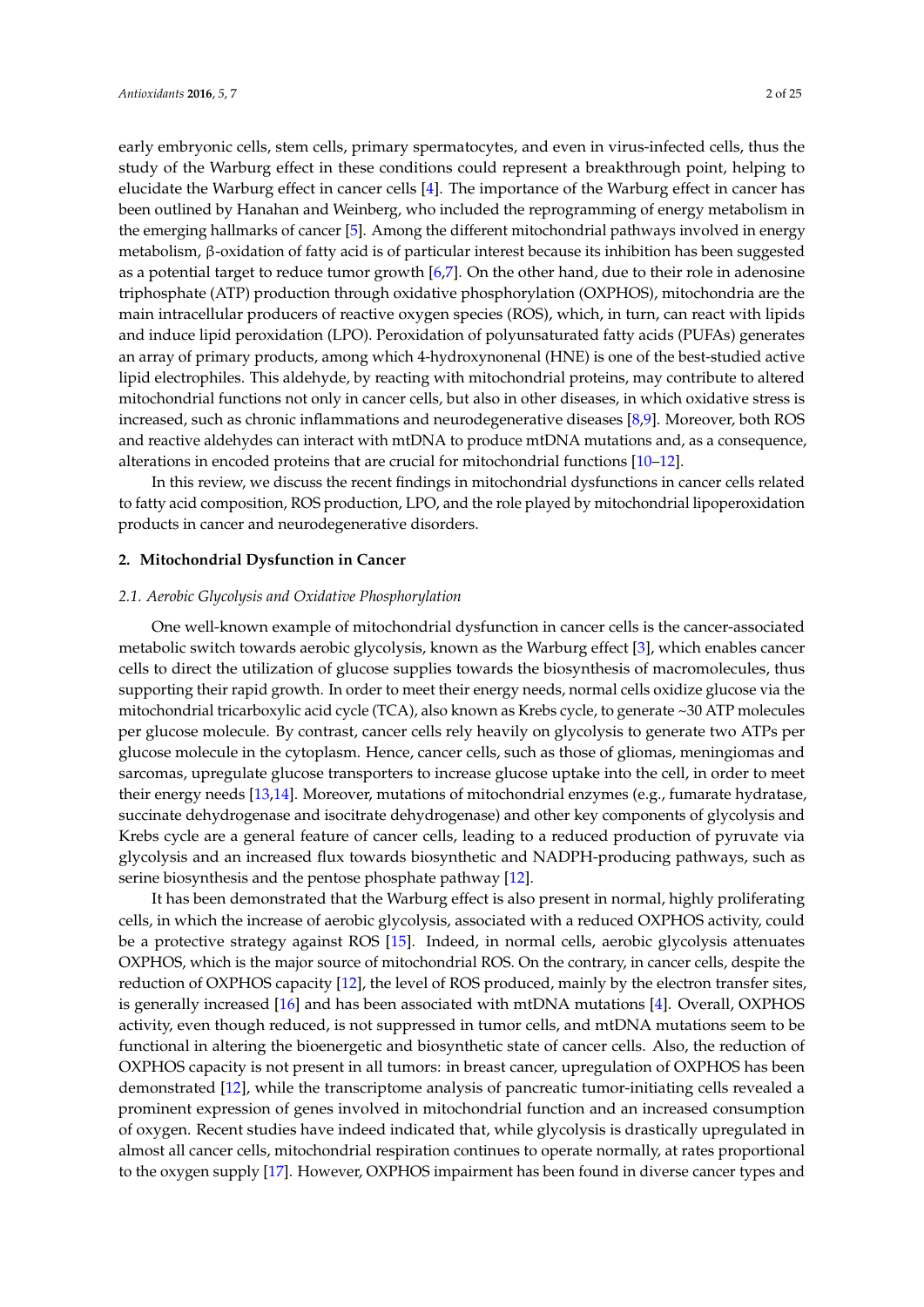some mechanisms have been proposed: mutations of the Krebs cycle enzymes in pituitary and renal tumors [\[18](#page-17-12)[,19\]](#page-17-13), the absence of one of the principal enzymes controlling respiratory complex I in renal oncocytoma [\[20\]](#page-17-14), and the activation of oncogenes (K-RAS), and transcription factors (HIF1-alpha) [\[21\]](#page-17-15) in mouse transformed fibroblasts.

Since ROS content in cancer cells is generally increased, in order to maintain the steady-state concentrations of ROS, mitochondria must rely on their own antioxidant system for the scavenging and neutralization of the radicals generated by OXPHOS [\[22](#page-17-16)[,23\]](#page-17-17). Dismutation of mitochondrial matrix superoxide ( $O^{2-}$ ) into  $H_2O_2$  is catalyzed by Mn superoxide dismutase (MnSOD, SOD<sub>2</sub>), while dismutation of intermembrane space  $O_2^-$ , which is primarily generated by respiratory complex III [\[24\]](#page-17-18), is catalyzed by intermembrane and cytosolic Cu/ZnSOD (also known as SOD1). Another enzyme located in the mitochondria, methylene-tetrahydrofolate dehydrogenase 2 (MTHFD2), which uses  $NAD<sup>+</sup>$  as a coenzyme  $[25]$ , is overexpressed in rapidly proliferating malignant tumors. It has been postulated that this enzyme constitutes the "main switch" that enables mitochondria to produce additional one-carbon units for purine synthesis in rapidly growing tumor cells, and generates the NADH necessary for the protection from ROS and macromolecular syntheses [\[26](#page-17-20)[,27\]](#page-17-21). Interestingly, this mitochondrial enzyme is overexpressed in rapidly growing tumor tissues and not in replicating normal tissues, and the knockdown of MTHFD2 has an antiproliferative effect, suggesting that the inhibitors of this enzyme may be employed in cancer treatment [\[28\]](#page-18-0).

#### *2.2. MtDNA Mutations in Cancer Cells*

Human mitochondria contain copies of a circular DNA encoding 13 polypeptide components of the OXPHOS system, 12S and 16S ribosomal RNA and 22 transfer RNAs [\[29\]](#page-18-1). The remaining mitochondrial proteins are encoded by the nuclear DNA. Each cell contains a number of mitochondria, and each mitochondrion contains several copies of mtDNA. Thus, the mtDNA mutations, generated by ROS attack, can be passed to daughter cells together with normal mtDNA, in a heteroplasmic state. However, it is possible that a subpopulation of cancer cells present all mtDNA copies mutated [\[30\]](#page-18-2). In normal mammalian cells, mtDNA has a higher mutation frequency, compared to nDNA [\[31,](#page-18-3)[32\]](#page-18-4), due to its location in the vicinity of ROS-producing OXPHOS and the lack of protective histones [\[33,](#page-18-5)[34\]](#page-18-6). Several mtDNA mutations were reported in a wide variety of tumors. Mutations in mtDNA genes have been detected in colorectal cancer [\[35\]](#page-18-7) and in gastric, bladder, lung, renal, prostate, and ovarian cancer [\[36](#page-18-8)[–38\]](#page-18-9). However, in the majority of tumors, the high frequency and complexity of mtDNA mutations have made it difficult to understand their role in carcinogenesis [\[39\]](#page-18-10). Moreover, the functional interpretation of many of the mutations remains ambiguous, and few studies have demonstrated a direct relationship between mtDNA mutations and carcinogenesis. In favor of the involvement of mtDNA mutations in carcinogenesis, Petros *et al.* [\[40\]](#page-18-11) demonstrated that mtDNA mutations play an important role in the pathogenesis of prostate cancer. These authors generated a pathogenic mtDNA T8993G mutation in the gene-encoding ATP synthase (complex V) subunit ATP6, in PC3 prostate cells, through cybrid transfer, and tested for tumor growth in nude mice. The mutant (T8993G) cybrids generated tumors that were seven times larger than the wild-type (T8993T) cybrids. Moreover, they found significantly more ROS in the mutant tumors [\[40\]](#page-18-11). Other authors demonstrated a direct involvement of mtDNA mutations in the induction of metastatic potential of Lewis lung carcinoma cells, fibrosarcoma cells and colon cancer cells, by using assays of metastasis in mice. The mtDNA conferring high metastatic potential contained G13997A and 13885insC mutations in the gene-encoding NADH-ubiquinone oxidoreductase (complex I) subunit ND6. These mutations produced a deficiency in respiratory complex I activity and were associated with overproduction of ROS. Interestingly, pretreatment of the highly metastatic tumor cells with ROS scavengers suppressed their metastatic potential in mice [\[41\]](#page-18-12). Overall, it is generally accepted that mtDNA mutations are responsible for the induction of ROS production at the expense of a loss of efficiency of the electron transfer chain. ROS, in turn, can induce mtDNA mutations and activate several signaling pathways critical for tumor growth and maintenance [\[42\]](#page-18-13).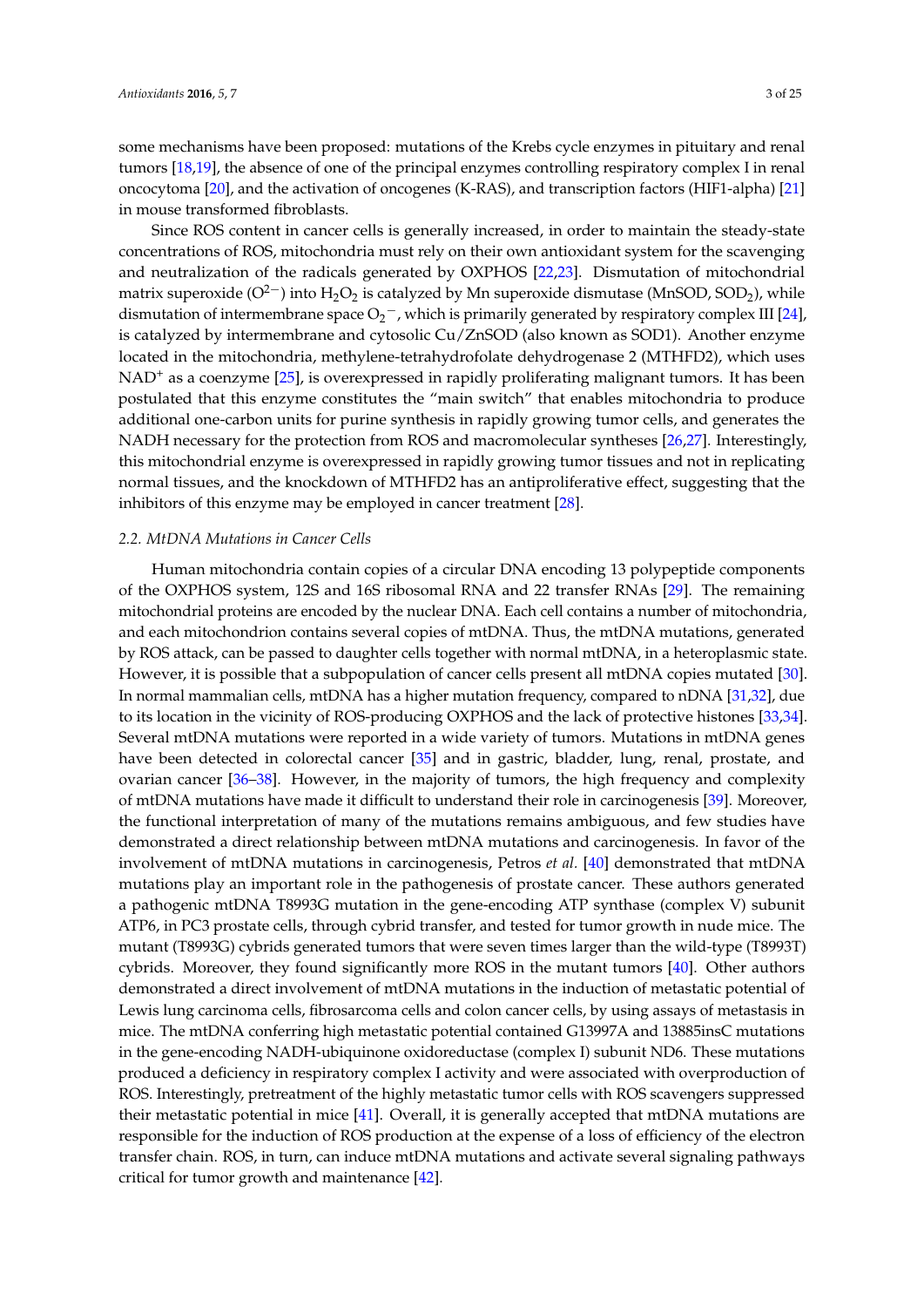Besides mtDNA mutations, several studies demonstrated a variation in the number of mtDNA copies in various types of cancer [\[38\]](#page-18-9). However, both increases and decreases in the number of mtDNA copies have been reported to be associated with an increased risk of tumorigenesis. Thus, the role of the variations in the number of mtDNA copies in cancer is still a subject of debate.

# **3. Lipid Composition and Lipoperoxidation in Mitochondria of Cancer Cells**

In mitochondria, more than in other subcellular organelles, the lipid component of membranes plays a fundamental role in regulating a wide range of mitochondrial and cellular functions, including respiration, programmed cell death, and autophagy/mitophagy. Moreover, mitochondrial lipids coordinate shifts of several proteins among subcellular compartments [\[43\]](#page-18-14). The importance of lipids in controlling mitochondrial functions is further confirmed by several observations: (1) lipid types, in particular phospholipid classes, differ in the two mitochondrial membranes (outer mitochondrial membrane, OMM, and inner mitochondrial membrane, IMM), indicating a specific correlation between lipid composition and the functions that they carry out; (2) mitochondria have the capacity to synthesize some phospholipid classes; (3) mitochondria from different cell types and different species share the above characteristics.

# *3.1. Lipid Composition and Mitochondrial Functions in Normal and Cancer Cells*

In both the outer (OMM) and the inner (IMM) mitochondrial membrane, the main phospholipids are phosphatidylcholine (PC), phosphatidylethanolamine (PE), phosphatidylinositol (PI), phosphatidylserine (PS), and phosphatidic acid (PA). Besides these major phospholipids classes, which are also present in other cellular membranes, mitochondrial membranes exclusively contain cardiolipin (CL) and phosphatidylglycerol (PG). Unlike in other cell membranes, the percentages of sphingolipids and cholesterol in mitochondrial membranes are rather low [\[44,](#page-18-15)[45\]](#page-18-16). The differences in percentage content of phospholipids classes in OMM and in IMM are reported in Table [1](#page-3-0) [\[46\]](#page-18-17).

| Phospholipids            | <b>Percentage Content</b> |     |  |
|--------------------------|---------------------------|-----|--|
|                          | OMM                       | IMM |  |
| Phosphatidylcholine      | 54                        | 40  |  |
| Phosphatidylethanolamine | 29                        | 34  |  |
| Phosphatidylinositol     | 13                        | 5   |  |
| Phosphatidyserine        | 2                         | 3   |  |
| Cardiolipin              | -1                        | 18  |  |
| Others                   |                           |     |  |

<span id="page-3-0"></span>**Table 1.** Percentage content of different phospholipid classes in mammalian mitochondria [\[46\]](#page-18-17).

OMM, outer mitochondrial membrane; IMM, inner mitochondrial membrane.

OMM and IMM also differ from other cell membranes with regard to the protein/lipid ratio. In general, in mitochondria this ratio is lower than in other subcellular organelles, and IMM shows a higher protein level and a lower lipid content than OMM [\[45](#page-18-16)[,46\]](#page-18-17). In spite of the low lipid content in IMM, it is known that mainly CL and PE are crucial for the activity of several mitochondrial proteins, including adenine nucleotide translocator and ATP synthase, and functions, such as oxidative phosphorylation, mitophagy, and apoptosis [\[47](#page-18-18)[,48\]](#page-18-19).

As already mentioned, mitochondria have the capacity to synthesize some phospholipid classes, in particular CL, PE, PG, and PA. The synthesis of CL takes place in the inner (matrix) side of IMM and is regulated by several factors. PE is formed by decarboxylation of PS in the IMM, and this process produces almost all the required PE. Moreover, the PE produced can be exported out of the mitochondria. The import/export of phospholipids into and out of the mitochondria can occur in different ways: (1) spontaneous transport; (2) via contact sites in the membranes; (3) via the activity of phospholipids scramblases (flippases) responsible for the bidirectional phospholipid transport;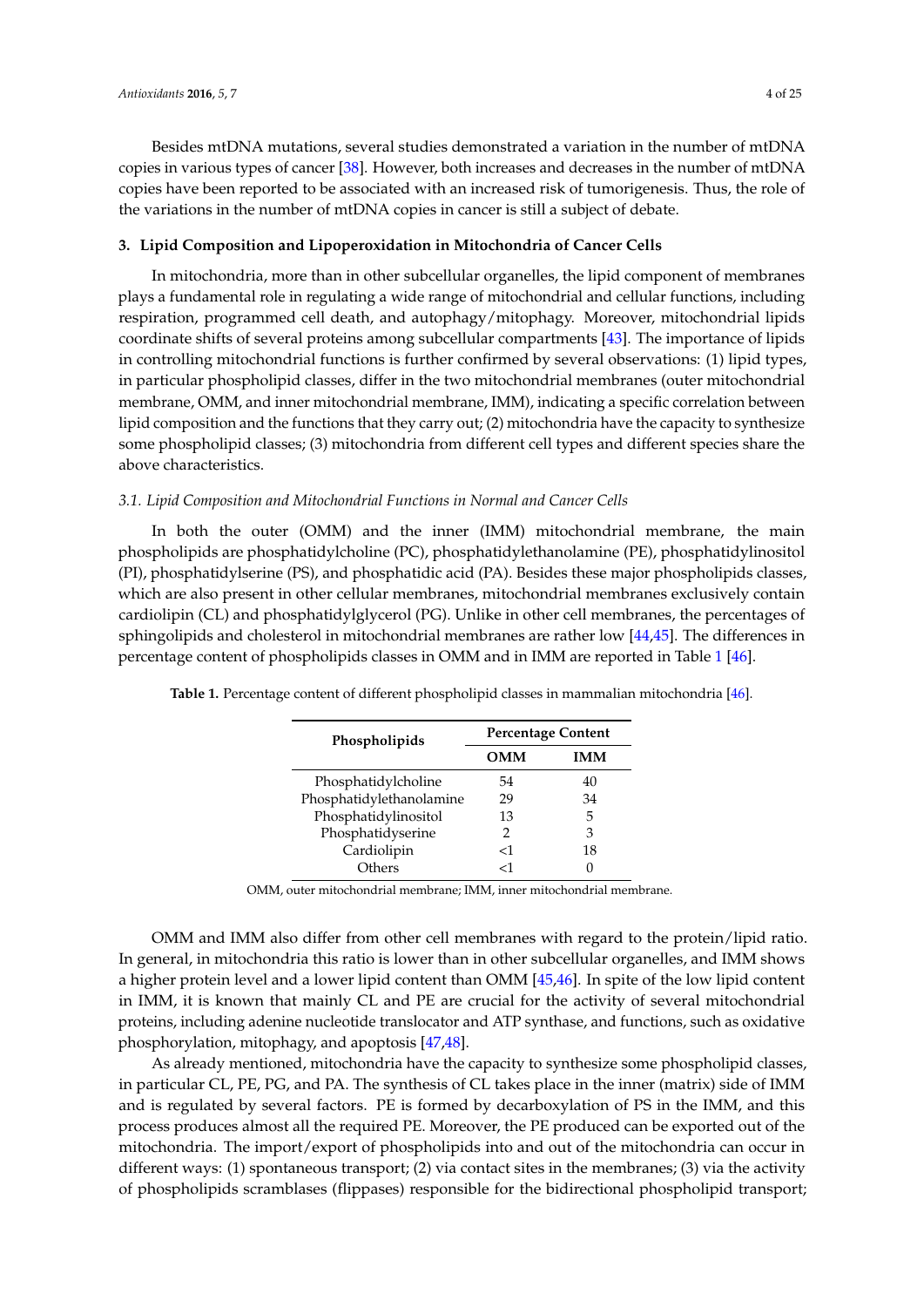(4) via vesicular transport [\[49–](#page-19-0)[52\]](#page-19-1). The different phospholipid classes are not evenly allocated in mitochondrial membranes, but they show an asymmetric distribution. For example, in IMM the percent localization of PC and PE is similar in the side facing the intermembrane space and the matrix side, whereas CL and PI are mainly (about 80%) located in the side facing the matrix [\[46](#page-18-17)[,53\]](#page-19-2).

Both biochemical and functional properties of different phospholipid classes are strongly influenced by their fatty acid component. It is well known that in most mitochondria, linoleic acid (LA) is the main PUFA in CL (about 80%), and that a decreased percentage content of LA negatively affects COX activity [\[54](#page-19-3)[–56\]](#page-19-4). Differently, in brain mitochondria, the acyl moiety of CL mainly consists of long chain PUFAs, including docosahexaenoic acid (DHA, C22:6) and arachidonic acid (AA, C20:4) [\[57\]](#page-19-5). Saturated palmitic acid (C16:0) is the most abundant fatty acid in testicular CL, and probably protects spermatozoa from LPO [\[58](#page-19-6)[,59\]](#page-19-7). The fatty acid composition of mitochondrial membrane phospholipids is known to be influenced by two main factors: the intra-mitochondrial fatty acid synthesis and the pattern of fatty acids present in the diet [\[60\]](#page-19-8). Eukaryotic cells possess a highly conserved mitochondrial pathway for fatty acid synthesis, which is completely independent of the one that is working in the cytoplasm. The mitochondrial machinery synthesizing fatty acids consists of mono-functional polypeptides not yet well characterized in human beings [\[61,](#page-19-9)[62\]](#page-19-10). Nevertheless, it has been reported that these enzymes show a wide substrate specificity, and act on short-chain substrates (C2 up to C16) [\[62\]](#page-19-10).

With regard to the importance of dietary fatty acids, several studies have evidenced that changes in the fatty acid content of food significantly modify mitochondrial phospholipids, and in particular CL properties, the effects being also related to the different types of cells. Conversely, a recent lipidomic-based analysis concluded that fatty acid content in CL does not directly reflect the dietary fatty acid content, but is rather a result of a specific selections [\[63\]](#page-19-11). The analysis of the changes occurring in mitochondrial membrane phospholipids in aging evidenced an increased content of DHA-containing phospholipids, mainly in PC and in PE [\[64\]](#page-19-12). Overall, the most important role in modulating fatty acid composition and functions in mitochondria seems to be played by dietary PUFAs, and in particular by *n*-3 ones, even though the effects are once again related to phospholipid classes and cell types. In general, PC seems to be more affected by the variation of dietary monounsaturated fatty acids (MUFAs), whereas PE is more responsive than PC to the dietary content of n-6 and n-3 PUFAs [\[65\]](#page-19-13).

Concerning the importance of the differences in fatty acid composition of mitochondria from various tissues, it has been reported that the presence of four linoleic acyl chains in CL is essential for the optimal function of heart mitochondria; moreover, it has been recently observed that *n*-3 PUFA supplementation, even though increasing the production of ROS, did not induce oxidative damage and favored mitochondrial membrane reorganization in human skeletal muscle [\[66\]](#page-19-14). In agreement with these studies, a high intake of DHA- and EPA-enriched fish oil prevented the age-associated increase of PC [\[67\]](#page-19-15).

In the light of the importance of phospholipid classes and of fatty acid content in regulating mitochondrial and overall cellular functions, the changes in lipid composition in carcinogenesis have been investigated, mainly in animal models and in cultured cancer cells. The reported modifications in the mitochondrial lipid profile concerned both neutral and polar lipids. In mitochondria from hepatocarcinoma, the following changes have been observed: (1) an increase in cholesterol/phospholipid ratio; (2) a decreased content of polyenoic acyl chains in phospholipids; (3) a diminished ability to undergo volumetric and conformational changes; (4) an increased lability of the phosphorylating machinery.

The modifications of the fatty acid composition of phospholipid classes observed by Canuto *et al.* [\[68\]](#page-19-16) in mitochondrial membranes during diethylnitrosamine carcinogenesis in rat liver are reported in Table [2.](#page-5-0)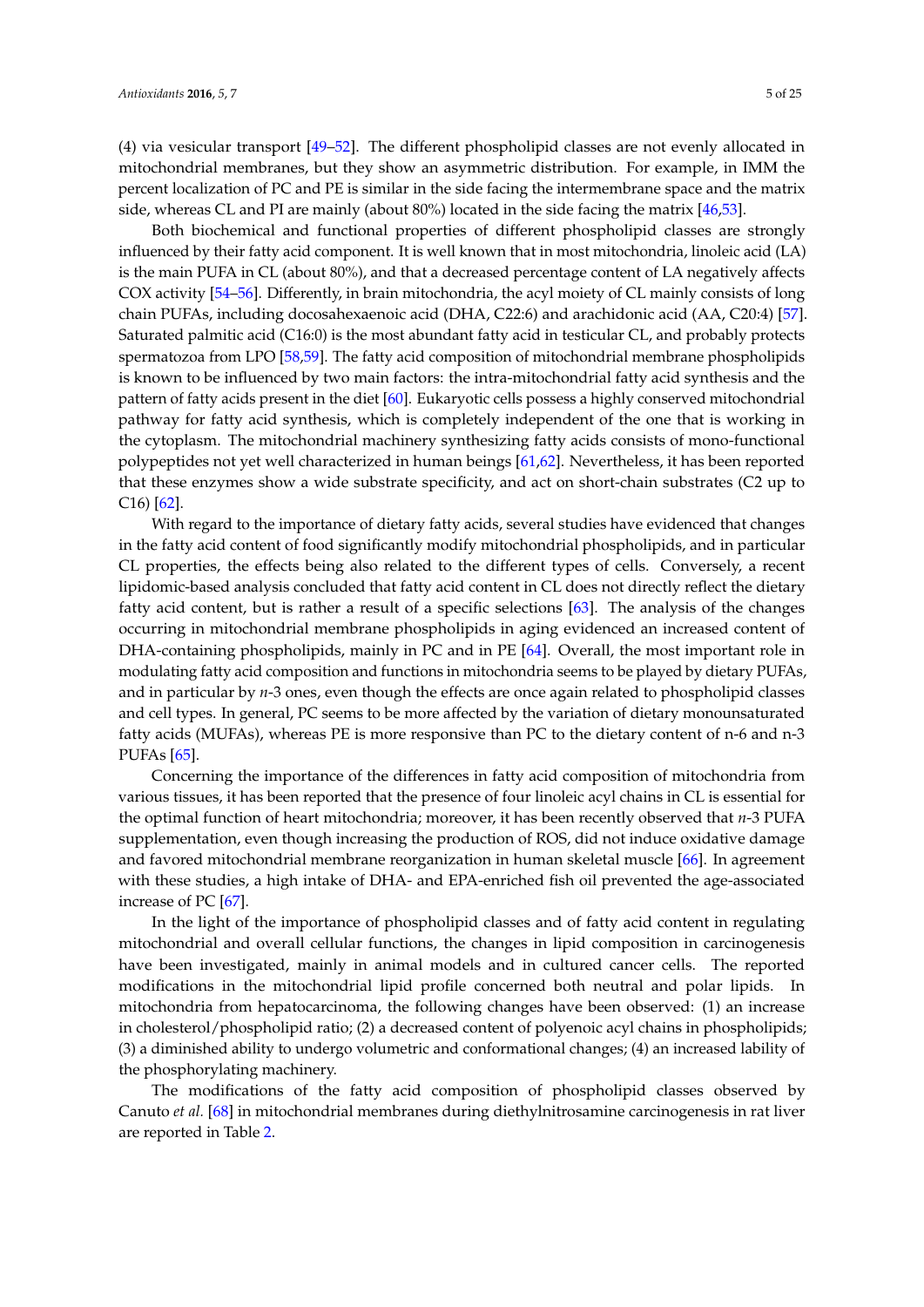| $Phophatidyl^-$<br>Ethanolamine |                | Phosphatldylserine <sup>+</sup><br>Phosphatidylinositol |                | Cardiolipn     |                |
|---------------------------------|----------------|---------------------------------------------------------|----------------|----------------|----------------|
| <b>MUFA</b>                     | <b>PUFA</b>    | <b>MUFA</b>                                             | <b>PUFA</b>    | <b>MUFA</b>    | <b>PUFA</b>    |
| 7.08<br>19.06                   | 43.11<br>34.85 | 6.84<br>14.44                                           | 30.18<br>24.89 | 18.04<br>25.37 | 55.46<br>36.27 |
| 22.57<br>18.54                  | 37.78<br>47.21 | 22.12<br>17.83                                          | 25.64<br>28.23 | 28.54<br>22.17 | 23.72<br>28.75 |
|                                 |                |                                                         |                |                |                |

<span id="page-5-0"></span>**Table 2.** Monounsaturated and polyunsaturated fatty acid content in phospholipid classed of mitochondria isolated from rat liver hepatoma.

MUFA, sum of monounsaturated fatty acids; PUFA, sum of polyunsaturated fatty acids [\[68\]](#page-19-16).

The reported results evidenced that changes in the MUFA/PUFA ratio are an early event in hepatocarcinogenesis, already detectable in preneoplastic lesions (nodules), and that a MUFA increase and PUFA decrease are present also in highly deviated AH-130 ascites hepatoma. Conversely, no significant change in the fatty acid profile has been observed by other authors in the mitochondria isolated from rat liver nodules induced by a 2-acetylaminofluorene-containing diet [\[69\]](#page-20-0). It is possible that this discrepancy is due to the different times at which the nodules were analyzed; in fact, in the first study, fatty acid analysis was carried out between 7 and 10 months after exposure to the carcinogenic agent, and after 25 weeks in the second study.

The increased MUFA and decreased PUFA content, reported by Canuto *et al.* [\[68\]](#page-19-16), have been observed also in some types of Morris hepatomas showing different growth rates and malignancy degrees [\[70\]](#page-20-1). In particular, a decreased content of AA has been observed in total phospholipids extracted from normal rat hepatocytes and rat hepatoma cell lines 7777 and JM2 [\[71\]](#page-20-2).

It was speculated that the previously reported modifications in phospholipid classes and fatty acid content in mitochondria from cancer cells might be responsible for several characteristics of cancer cells, including their different susceptibility to mitochondrial-driven apoptosis. In this regard, it has been evidenced that the incorporation of PUFAs in cardiolipin is able to induce apoptosis via transition pore opening, mitochondrial potential decrease and caspase-9 and caspase-3 activation [\[72\]](#page-20-3).

## *3.2. Lipid Catabolism and Reactive Oxygen Species (ROS) Production in Cancer Cells*

Lipid catabolism in cancer cells is generally increased, as demonstrated in human hepatocarcinoma HepG2 cells, where lipid catabolism may replenish the mitochondrial acetyl-CoA pool required for OXPHOS [\[73\]](#page-20-4). Moreover, high carnitine-acyl-transferase 1 (CPT1) mRNA contents have also been found in ovary, colon, esophageal, prostate and colorectal carcinomas, as well as in Zadjela hepatoma and K-RAS transformed fibroblasts [\[74](#page-20-5)[–76\]](#page-20-6). These results show that β-oxidation of mitochondrial free fatty acids is certainly functional in cancer cells, driving the OXPHOS-dependent ATP supply for cell proliferation. Nevertheless, some results from other groups did not seem to be in agreement with these observations. For example, during tumor cell proliferation, growth-factor signaling suppressed β-oxidation of fatty acids, minimizing futile cycling and maximizing lipid synthesis [\[77\]](#page-20-7). Thus, it has been suggested that fatty acid oxidation in cancer cells may be context-dependent or cancer cell-type specific [\[78\]](#page-20-8). The changes in fatty acid β-oxidation, together with other variations affecting the integration between metabolic pathways, which in part can involve mitochondria, such as the levels of amino acid intermediates and the activity of the pentose phosphate pathway, likely entail redox state perturbations. Moreover, hypoxia, caused by inadequate oxygen supply from the local vasculature, results in increased generation of ROS and cell death [\[79\]](#page-20-9). As a consequence, the extent of the alterations induced by ROS and by their peroxidative products on whole cells and mitochondria is increased in cancer cells. One of the targets of ROS is mitochondrial mtDNA, which encodes several proteins important for the function of the mitochondrial electron transport chain and for ATP synthesis by OXPHOS [\[29\]](#page-18-1). As mentioned before, mtDNA is highly susceptible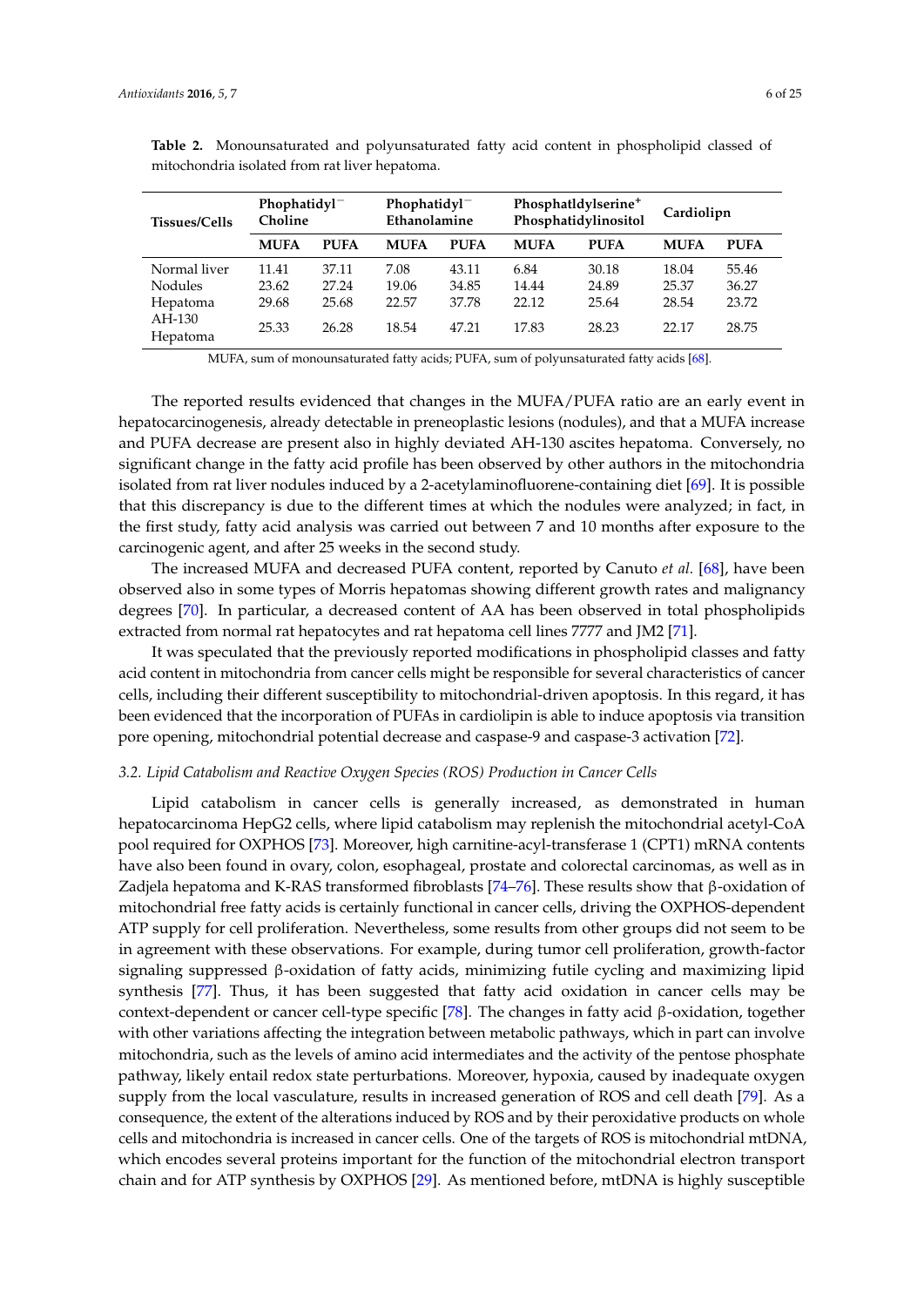to attack by ROS, owing to its close proximity to the electron transport chain, the major site of free radical production, and the lack of protective histones. Therefore, mtDNA oxidative damage could lead to the loss of mitochondrial electron transport, membrane potential and ATP generation [\[80\]](#page-20-10). Moreover, the peroxidation of PUFAs in mitochondrial membranes induced by ROS leads to the production of reactive aldehydes which, in turn, can contribute to the inhibition of enzyme activities, as demonstrated by Raza *et al.* [\[81\]](#page-20-11). It has been postulated that high HNE concentrations can also alter mitochondrial functions through the formation of adducts with mtDNA, similar to those observed in nuclear DNA [\[82\]](#page-20-12). Oxidative damage, directly or indirectly induced by ROS, is probably the major source of mitochondrial genomic instability leading to respiratory alterations, and is responsible, among other consequences, for the mitochondrial dysfunctions observed in cancers, particularly in the most aggressive and rapidly growing ones (Figure [1\)](#page-6-0) [\[80–](#page-20-10)[83\]](#page-20-13).

<span id="page-6-0"></span>

**Figure 1.** Effects of mitochondrial ROS in cancer cells. **Figure 1.** Effects of mitochondrial ROS in cancer cells.

In cancer cell mitochondria the level of ROS is generally increased, due to multiple inputs that regulate the generation of ROS (e.g., hypoxia and oncogenes). The mitochondrial ROS generate mtDNA mutations, leading to mitochondrial dysfunctions and apoptosis, protein oxidation and lipid peroxidation. Lipid peroxidation leads to the production of aldehydes, in particular HNE which, in turn, can bind and inactivate mitochondrial proteins. ROS released from mitochondria can induce ipid peroxidation of cellular membranes, nuclear DNA damage, which contribute to the apoptosis *3.3. Lipid Peroxidation and Its Products* induction, and transcription factor activation.

# 3.3. Lipid Peroxidation and Its Products

Some ROS can oxidize virtually any biological macromolecule, but PUFAs represent the main target of intracellular oxidizing agents. Many of the products of lipid oxidation are chemically reactive and capable of inducing alterations in cell signaling and survival, through their ability to modify various cellular targets [\[84\]](#page-20-14). Among them, the reactive HNE is the most studied because of its highest biological activity. HNE is derived from the decomposition of *n*-6 PUFAs. Phospholipids containing LA (18:2, *n*-6) and AA (20:4, *n*-6) in extra mitochondrial membranes are considered the major source of HNE production [\[85\]](#page-20-15). However, HNE can be produced in mitochondria too. Indeed, it has been  $t_{\text{ref}}$  abundance of the relative abundance of this factor  $\sigma$  is more from 60% in skeletal muscle to more  $\sigma$ demonstrated that the IMM is rich in CL, which contributes greatly to its unsaturated nature. The acyl chain composition of CL in humans and rodents includes primarily LA, the relative abundance of this fatty acid in mouse CL ranging from 60% in skeletal muscle to more than 80% in the heart and the liver [\[86\]](#page-20-16). Several experimental results demonstrated that the oxidation of mitochondrial CL also leads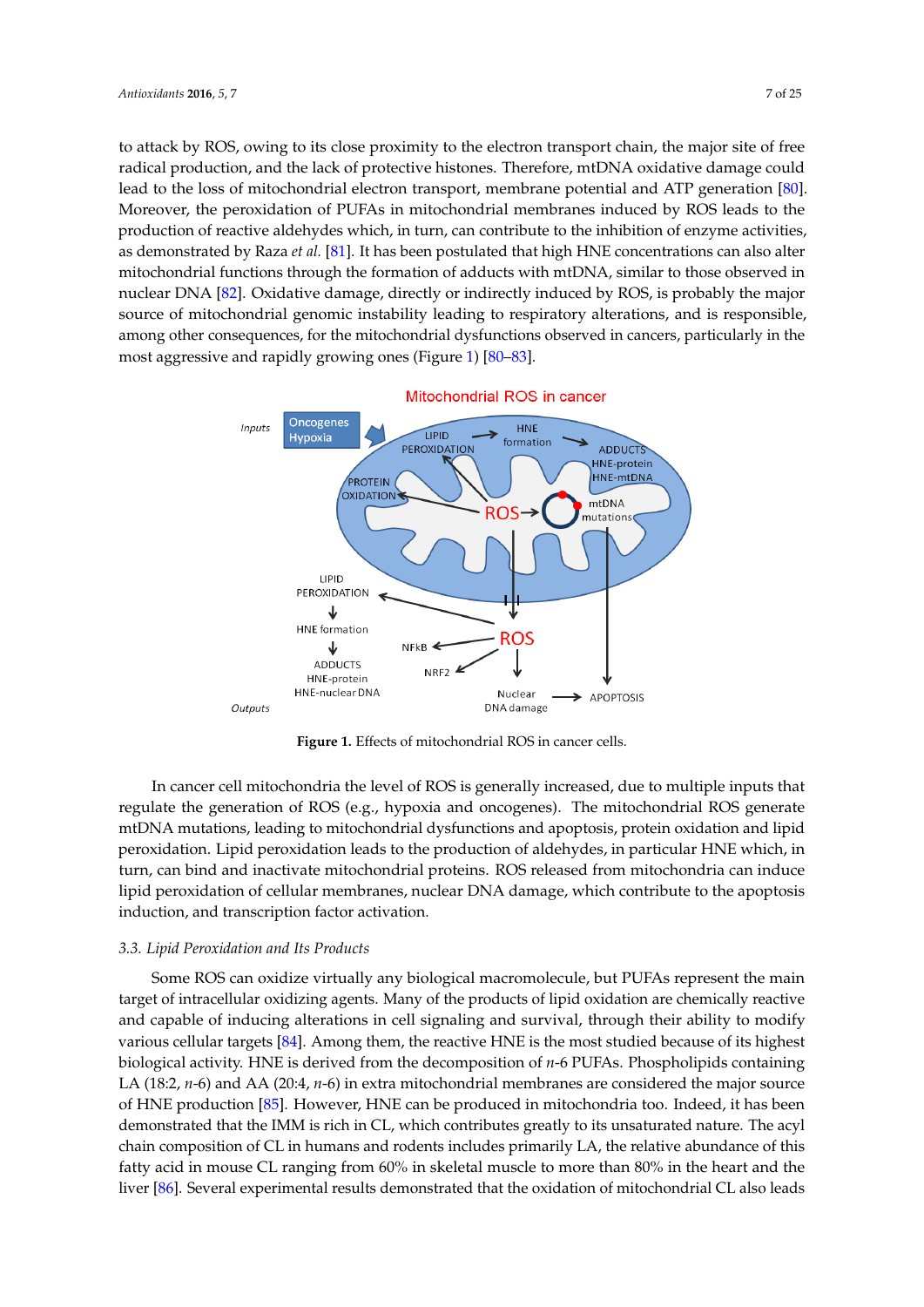to the formation of a significant amount of HNE, MDA and other oxidation products [\[87](#page-20-17)[,88\]](#page-20-18). It has been shown that the reaction of HNE with hepatic mitochondrial membranes results in altered lipid-lipid and protein-lipid interactions. This occurs through a variety of mechanisms, including cross-linking of lipid tails, which limits phospholipid mobility in the lipid bilayer [\[89\]](#page-21-0). Overall, the studies on the effects of LPO on membrane physiology demonstrate a marked reduction in membrane fluidity [\[90,](#page-21-1)[91\]](#page-21-2) and an increase in membrane permeability [\[92,](#page-21-3)[93\]](#page-21-4). Alterations of mitochondrial membranes, mainly due to the increased mitochondrial LPO, have been detected after pro-oxidant cisplatin treatment in kidney and Dalton's lymphoma cells, which showed more roundish mitochondria with thickened membranes, numerical reductions and irregularities in the shape of cristae and intramitochondrial vacuoles [\[94\]](#page-21-5). However, no data have been provided thus far on the perturbations of mitochondrial membrane functions possibly associated with the above-described modifications.

#### *3.4. 4-Hydroxynonenal (HNE)-Protein Adducts in Cancer Cell Mitochondria*

HNE can easily react with several cellular proteins and affect their function [\[95\]](#page-21-6). In particular, it has been demonstrated that mitochondrial proteins can represent a suitable target for the production of HNE adducts [\[88\]](#page-20-18). By using a proteomic approach, involving two-dimensional electrophoresis, followed by mass spectrometry and investigation of protein databases, Zhao *et al.* [\[96\]](#page-21-7) identified several HNE-modified mitochondrial proteins in cardiac mitochondria from doxorubicin-treated mice. The majority of the identified proteins were related to mitochondrial energy metabolism, such as certain enzymes of the citric acid cycle and the electron transport chain, whose modifications negatively affected their enzymatic activities and the respiratory function of cardiac mitochondria. Treatment with Mn (III) meso tetrakis (*N*-*n*-butoxyethylpyridinium-2-yl) porphyrin, a SOD mimic, averted the doxorubicin-induced mitochondrial dysfunctions, as well as the formation of HNE-protein adducts. Functional inactivation is a common consequence of the covalent modification of enzymes by HNE. Other results by Doorn *et al.* showed that HNE inhibited mitochondrial aldehyde dehydrogenase 2 (ALDH2), as a consequence of the formation of a HNE-cysteine adduct at the ALDH2 active site [\[97\]](#page-21-8). Studies from Asian countries evidenced a significant association between ALDH2 enzyme deficiency and esophageal cancer risk [\[98\]](#page-21-9). It might be speculated that HNE might participate in carcinogenesis, also due to its inhibitory effect on ALDH2 activity. The interaction of HNE with cellular proteins has been evoked in support of both its carcinogenic and anti-carcinogenic roles, depending on the particular HNE-modified protein and the biological consequences of its modification [\[9,](#page-17-4)[84,](#page-20-14)[99\]](#page-21-10). However, the ability of HNE to alter mitochondrial function is not always a consequence of HNE-mitochondrial protein adduct formation, but it might also depend on the reduction of the cellular content of detoxifying molecules, such as GSH, resulting in the maintenance of high intracellular levels of ROS [\[100\]](#page-21-11). This hypothesis has been confirmed by Raza *et al.* [\[81\]](#page-20-11), who found that HNE treatment of PC12 pheochromocytoma cells caused a reduction in the GSH pool and a marked inhibition in the activities of mitochondrial enzymes cytochrome c oxidase and aconitase. Until now, comprehensive studies of HNE-protein adducts and of HNE effects on mitochondrial functions in diverse cancer types have not been presented. The presence of nuclear and mitochondrial HNE-protein adducts in both normal proximal renal tubule and in three types of renal carcinoma has been reported, but no characterization of the proteins involved and of the functional consequences of adduct formation has been provided [\[101\]](#page-21-12). Mitochondrial HNE-protein adducts have been found in a multistage skin carcinogenesis model during papilloma formation, suggesting that the presence of these adducts might be involved in cutaneous carcinogenesis [\[102\]](#page-21-13).

Specific HNE protein adducts have been identified by Li *et al.*, who showed that HNE inhibited, by thiol-specific modification, the deacetylase activity of Sirtuin-3 (SIRT3), a major mitochondrial NAD<sup>+</sup>-dependent deacetylase, leading to increased angiogenesis and invasion of breast cancer cells [\[103\]](#page-21-14). Zhang *et al.* demonstrated that the thioredoxin reductase (TrxR), the only known enzyme catalyzing Trx2 reduction in mitochondria, was sensitive to inactivation by HNE, and that this effect might account for the induction of apoptosis by HNE in HeLa cancer cells. [\[104\]](#page-21-15). Other investigators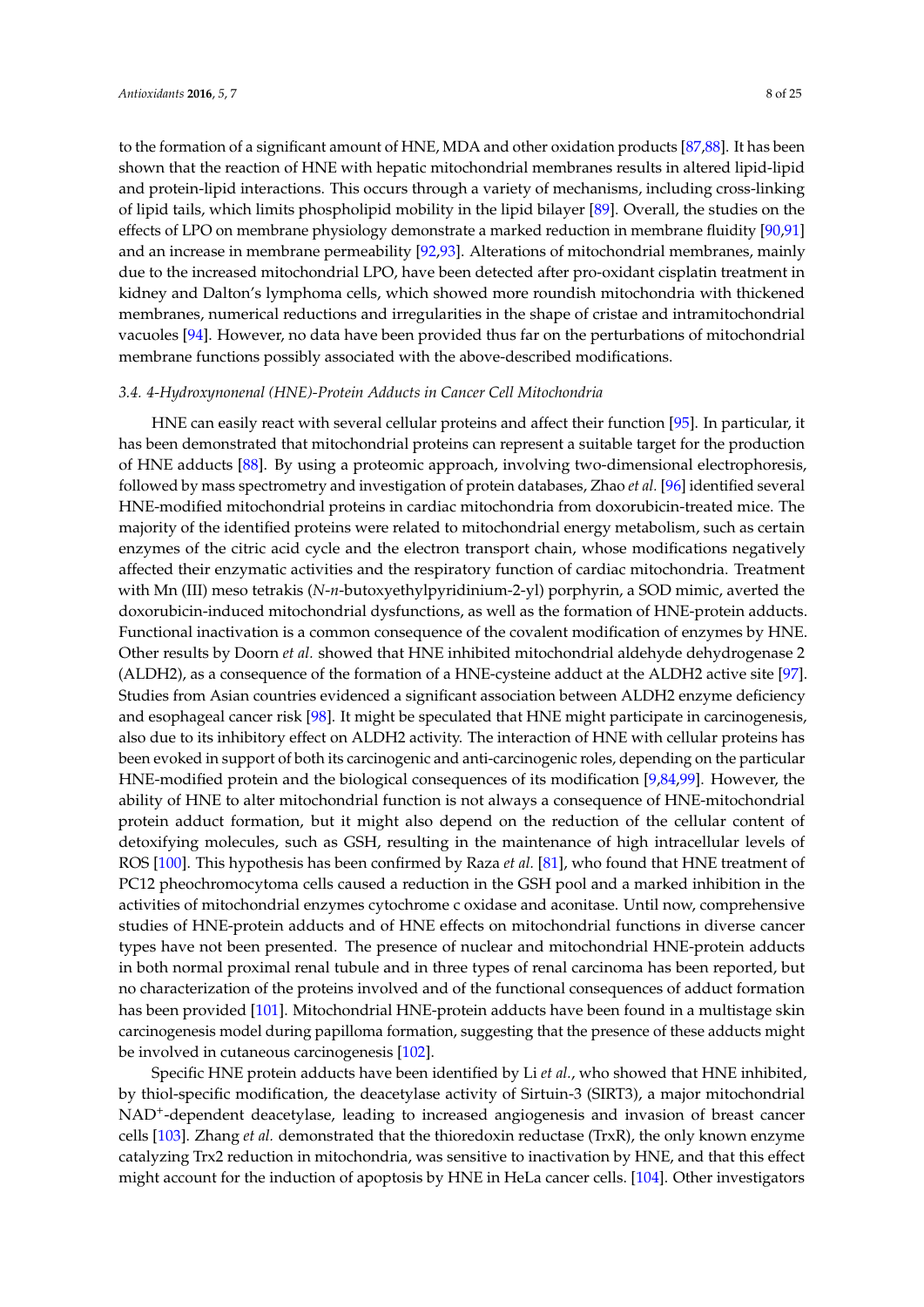showed that HNE was able to trigger apoptosis of human colorectal carcinoma (RKO) cells and RAW 264.7 cells, through a mitochondrion-dependent pathway [\[105](#page-21-16)[,106\]](#page-21-17).

<span id="page-8-0"></span>An overview of the effects of HNE on mitochondrial proteins and functions in different types of cancer cells is provided in Table [3.](#page-8-0)

| <b>Cancer Model</b>                                            | <b>Protein Targets</b>                    | Mitochondrial<br><b>Function</b>  | <b>HNE Effect</b> | Reference          |
|----------------------------------------------------------------|-------------------------------------------|-----------------------------------|-------------------|--------------------|
| PC12 pheochromocytoma<br>cell line                             | cytochrome c<br>oxidase aconitase         | respiratory<br>enzymes            | inhibition        | $\lceil 81 \rceil$ |
| Kidney cancers                                                 | HNE-mitochondrial<br>protein adducts      |                                   |                   | $\vert 101 \vert$  |
| Skin carcinogenesis                                            | HNE-mitochondrial<br>protein adducts      |                                   |                   | $\vert 102 \vert$  |
| Breast cancer cells                                            | sirtuin 3 (SIRT3)<br>HNE-SIRT3<br>adducts | $NAD^+$ -dependent<br>deacetylase | inhibition        | $\vert 103 \vert$  |
| HeLa cervical<br>adenocarcinoma cell line                      | thioredoxin<br>reductase (TrxR)           | Trx reduction                     | inhibition        | 104                |
| RKO colorectal<br>carcinoma cell line                          |                                           | cytochrome c<br>release           | induction         | $\vert 105 \vert$  |
| RAW 264.7 mouse<br>monocytic/macrophagic<br>leukemic cell line |                                           | cytochrome c<br>release           | induction         | $\vert 106 \vert$  |

**Table 3.** HNE effects on mitochondrial proteins in cancer models.

Moreover, although increased oxidative stress has been demonstrated in the majority of cancer types [\[99\]](#page-21-10), the concentration of LPO products, such as HNE, was not increased in every one of them, possibly varying in relation with the composition of cell membranes and metabolizing enzymes. Indeed, both decreased and increased HNE concentrations, compared with normal tissues, have been reported in cancer tissues, depending on the tumor type or the presence of inflammation [\[69,](#page-20-0)[72,](#page-20-3)[84\]](#page-20-14). In conclusion, even though increased ROS production and ROS-induced mtDNA mutations have been found to be related to carcinogenesis, the presence of covalent modifications of mtDNA with HNE and other lipid electrophiles and the direct involvement of HNE adducts with mitochondrial proteins in the pathogenesis of cancer remain aspects that still require further investigation.

# **4. Oxidative Stress and Mitochondrial Dysfunction in Neurodegenerative Disease**

Oxidative stress is implicated in the pathogenesis of most neurodegenerative diseases, including Alzheimer's disease (AD), tauopathies and alpha-synucleinopathies, *i.e.*, Parkinson's and related diseases (PD) and Huntington's disease (HD). Oxidative damage occurs in early stages of AD [\[107–](#page-21-18)[110\]](#page-22-0). Oxidative alterations of proteins by ROS have been implicated in the progression of neurodegenerative disorders. In fact, high levels of markers of LPO have been found in brain tissues and body fluids in the above-mentioned diseases [\[111](#page-22-1)[–114\]](#page-22-2). Novel 2,4-diphenylhydrazine (DPNH)-reactive carbonyl groups in proteins, susceptible to spectrometric or antibody-mediated detection, might be either produced by the direct metal-catalyzed oxidation of aminoacyl side chains or introduced by stable adduct formation via the reaction of lysyl residues with reducing sugars and third-party reactive carbonyl species (RCS). As some of these, like glyoxal and methylglyoxal, might derive from free-radical attack to derivatives of both carbohydrate and lipid metabolism [\[115\]](#page-22-3), their adducts with lysyl residues of proteins are referred to as mixed advanced glycoxidation end products (AGEs)/advanced lipoxidation end products (ALEs) [\[116\]](#page-22-4). Typical LPO products, formed upon the free-radical attack to PUFAs, include acrolein, MDA and HNE. They exert toxic effects upon cells,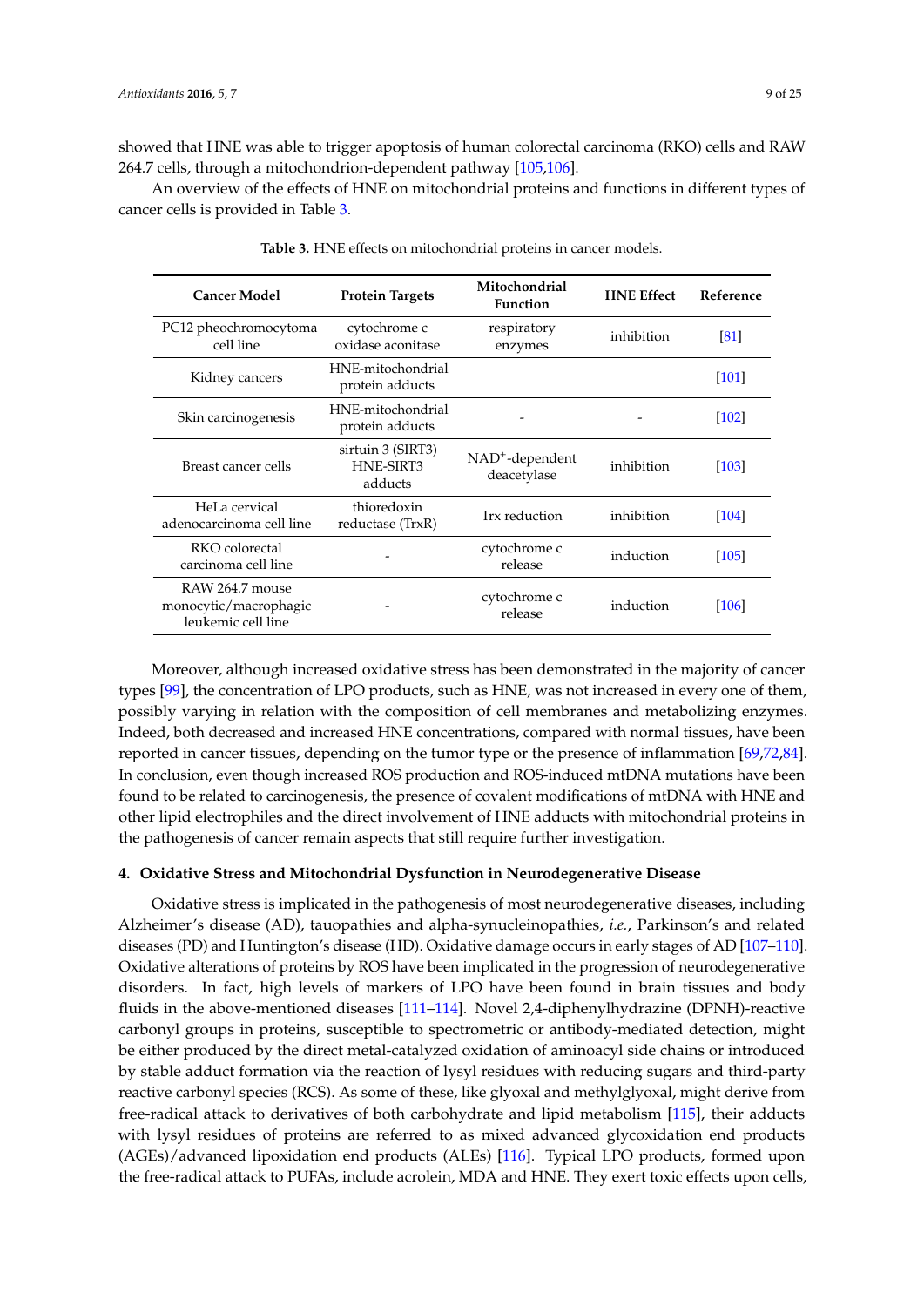by altering several of their functions, mostly by forming covalent adducts with cell proteins [\[117\]](#page-22-5). The immunodetection of protein-bound *N*-(malondialdehyde)-lysine (MDAL) and HNE adducts with cysteinyl, histidyl and lysyl residues in proteins has been largely exploited as a measure of lipid peroxidation in neurodegenerative diseases [\[116,](#page-22-4)[118,](#page-22-6)[119\]](#page-22-7). Inventories of modified cellular proteins were compiled by several authors, who investigated the consequences of increased oxidation, glycoxidation or lipoxidation in the course of oxidative stress, by the means of redox proteomic approaches, combining bidimensional gel electrophoresis, Western blotting with oxidative markers and mass spectrometry [\[107](#page-21-18)[,109,](#page-22-8)[116,](#page-22-4)[119](#page-22-7)[–121\]](#page-22-9). Vulnerable proteins could be assigned to a few distinct functional groups, with crucial roles in membrane transport, energy metabolism, mitochondrial function, antioxidant defenses, cellular stress responses, cell signaling, signal transduction, cytoskeletal organization, protein synthesis and neurotransmission (reviewed in [\[108,](#page-21-19)[120,](#page-22-10)[122,](#page-22-11)[123\]](#page-22-12)). It appears from these studies that in neurodegenerative diseases the generation of adducts of LPO products with several cell proteins is associated with losses of specific functions, which, in turn, might cause the progressive endangerment of vital processes, ultimately leading to neuronal death [\[93\]](#page-21-4). Moreover, in AD, by reacting directly also with amyloid beta peptide (Aβ), HNE exacerbated the aggregation and toxicity of Aβ oligomers, which, in turn, enhanced oxidative stress and LPO, thus fueling a vicious circle of toxic Aβ oligomer formation [\[108,](#page-21-19)[120,](#page-22-10)[124\]](#page-22-13).

The involvement of mitochondria in the pathogenesis of neurodegenerative disorders has been suggested in consideration both of the mtDNA mutations that can be caused by ROS [\[125](#page-22-14)[,126\]](#page-22-15), and of the frequent participation of several mitochondrial proteins in the formation of covalent adducts of LPO products. We focus here on the structural and functional consequences of these modifications.

# **5. Role of the Adducts of Aldehydes Derived from Lipid Peroxidation with Mitochondrial Proteins in Neurodegeneration**

The detection of protein adducts with LPO products by redox proteomic approaches was often only circumstantially associated with a disease. Functional studies of target proteins, especially with regard to adduct formation in the disease context, have not been always provided. In an attempt to investigate further the possible impact of the oxidative modifications of mitochondrial proteins on the neuronal dysfunctions observed in neurodegenerative diseases, we provide here, in addition to an account of the adducts of LPO products with mitochondrial proteins so far identified and the related functional studies, whenever present in the literature (Table [4\)](#page-10-0), also a description of the mutations of the respective genes and the associated phenotypes, retrieved in the Online Mendelian Inheritance in Man (OMIM) database [\[127\]](#page-22-16).

| Protein                                                   | AD Stage           | <b>Function</b>                              | Reference            |  |
|-----------------------------------------------------------|--------------------|----------------------------------------------|----------------------|--|
| HNE-modified proteins                                     |                    |                                              |                      |  |
| Aconitate hydratase, mitochondrial<br>(Aconitase 2, ACO2) | LAD                | energy metabolism,<br>mitochondrial function | [121]                |  |
| ATP synthase (complex V) alpha<br>subunit 1 (ATP5A1)      | PAD, MCI, EAD, LAD | energy metabolism, ATP<br>production         | [109, 110, 121, 128] |  |
| Translation elongation factor Tu<br>(EF-Tu, TUFM)         | <b>MCI</b>         | protein synthesis                            | [109]                |  |
| Malate dehydrogenase 2,<br>mitochondrial (MDH2)           | EAD                | energy metabolism,<br>gluconeogenesis        | [110]                |  |
| Mn Superoxide dysmutase,<br>mitochondrial (SOD2)          | EAD, LAD           | antioxidant defense                          | [110, 121]           |  |

**Table 4.** Adducts of aldehydes derived from lipid peroxidation with mitochondrial proteins in neurodegenerative diseases, in relation with clinical progression.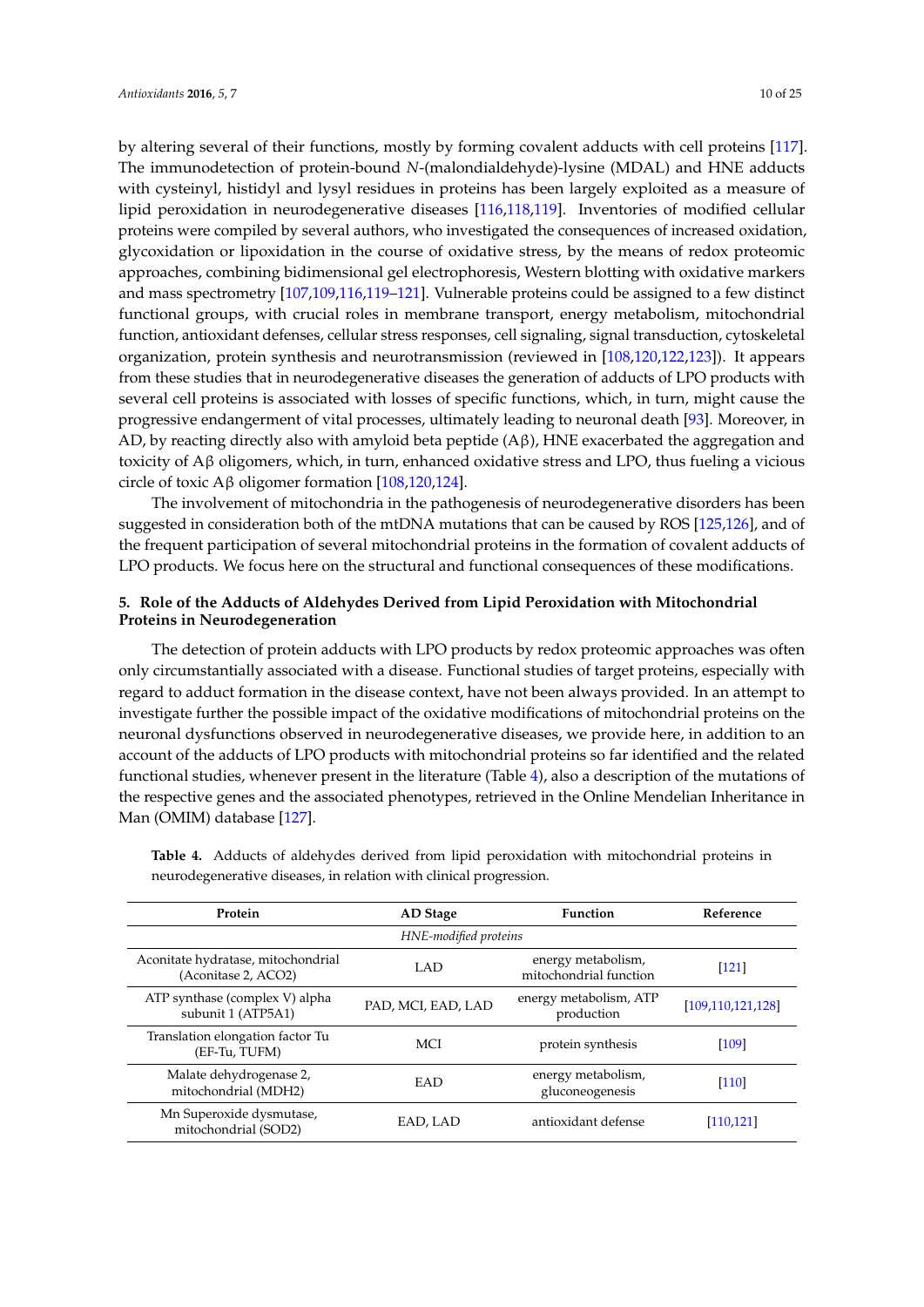<span id="page-10-0"></span>

| Protein                                                                   | <b>AD</b> Stage | Function                                     | Reference |
|---------------------------------------------------------------------------|-----------------|----------------------------------------------|-----------|
| MDA-modified proteins                                                     |                 |                                              |           |
| Ubiquinol-cytochrome c reductase<br>(complex III) core protein 1 (UQCRC1) | <b>LAD</b>      | electron transport, ATP<br>production        | [116]     |
| ATP synthase (complex V) beta<br>subunit (ATP5B)                          | <b>LAD</b>      | energy metabolism, ATP<br>production         | [116]     |
| 60-kDa Heat shock protein<br>(HSPD1, HSP60)                               | <b>LAD</b>      | stress response                              | [116]     |
| Glutamate dehydrogenase 1,<br>mitochondrial (GDH1)                        | <b>LAD</b>      | energy metabolism                            | [116]     |
| Proteins with increased content of DPNH-reactive groups                   |                 |                                              |           |
| Aconitate hydratase, mitochondrial<br>(Aconitase 2, ACO2)                 | HD              | energy metabolism,<br>mitochondrial function | $[129]$   |
| Citrate synthase, mitochondrial (CS)                                      | HD              | energy metabolism                            | $[130]$   |
| Creatine kinase B, ubiquitous<br>mitochondrial (CKMT1A)                   | HD              | ATP production                               | $[130]$   |
| Ubiquinol-cytochrome c reductase<br>(complex III) core protein 2 (UQCRC2) | HD              | electron transport, ATP<br>production        | $[130]$   |
| ATP synthase (complex V) alpha<br>subunit 1 (ATP5A1)                      | HD              | energy metabolism, ATP<br>production         | $[130]$   |
| DJ-1 (Parkinson protein 7, PARK7)                                         | PD, AD          | antioxidant defense                          | $[131]$   |
| NADH-ubiquinone oxidoreductase<br>(complex I)                             | <b>PD</b>       | electron transport, ATP<br>production        | [132]     |

#### **Table 4.** *Cont.*

PAD, preclinical Alzheimer's disease (Braak I/II stage); MCI, amnestic mild cognitive impairment (follows in time PAD and precedes EAD, during AD progression); EAD, early-stage Alzheimer's disease; LAD, late-stage Alzheimer's disease; HD, Huntington's disease; PD, Parkinson's disease.

The concept at the base of this approach is that genetic mutations and oxidative modifications of proteins may represent different ways of altering the integrity of cell proteins, to a point where disease manifestations occur. The genetic and acquired modifications of Cu, Zn-superoxide dismutase (SOD1), a key antioxidant enzyme whose mutations have been linked to the autosomal dominant familial form of amyotrophic lateral sclerosis (ALS), may represent a reference model for this hypothesis. The SOD1 pI 6.0 isoform was found to be oxidatively modified by carbonylation in human brain post-mortem samples from AD and PD patients. Moreover, Cys146, a residue of SOD1 that is mutated in familial ALS, was oxidized to cysteic acid in the same brain samples. In AD brains, SOD1 formed proteinaceous aggregates associated with amyloid senile plaques and neurofibrillary tangles. These data implicate oxidative damage to SOD1 in the pathogenesis of sporadic AD and PD [\[133\]](#page-23-5).

# *5.1. HNE-Modified Mitochondrial Proteins*

# 5.1.1. Mitochondrial Aconitate Hydratase (Aconitase 2, ACO2)

Mitochondrial aconitate hydratase (aconitase 2, ACO2) catalyzes step 2 in the Krebs cycle, *i.e.*, the reversible isomerization of citrate to isocitrate, via the dehydration of citrate to *cis*-aconitate, followed by the hydration of *cis*-aconitate to isocitrate. There is an extensive documentation on ACO2 as a target of oxidative stress, due to the high sensitivity of its Fe-S cluster (reviewed in [\[134\]](#page-23-6)). Chen *et al.* showed that yeast mitochondrial aconitase is essential for mitochondrial DNA maintenance, independent of its catalytic activity [\[135\]](#page-23-7). HNE adducts with ACO2 were detected in the hippocampus of patients with late-stage AD (LAD), in 185% excess over control brain samples; investigation of the functional consequences of the modification revealed that the enzymatic activity of ACO2 was reduced by 50%, supporting the view that oxidative modification determined functional impairment [\[121\]](#page-22-9).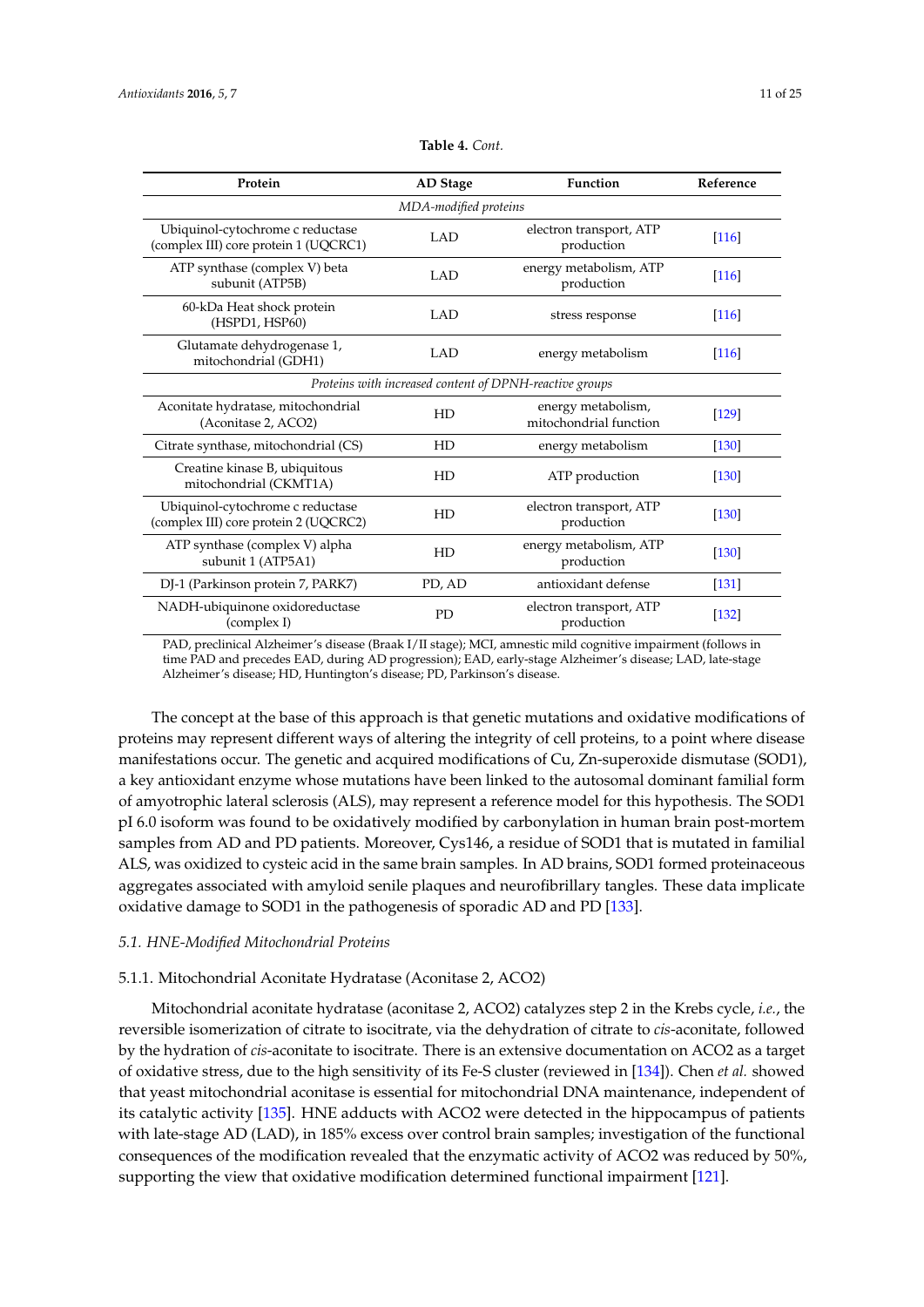In this context it is of interest that the mutations of the *ACO2* gene are associated with infantile cerebellar-retinal degeneration (ICRD, MIM 614559), a severe autosomal recessive, neurodegenerative disorder, characterized by onset between ages two and six months of truncal hypotonia, athetosis, seizures and ophthalmologic abnormalities, such as optic atrophy and retinal degeneration. Affected individuals show profound psychomotor retardation, with only some achieving rolling, sitting, or recognition of family. Brain MRI shows progressive cerebral and cerebellar degeneration. Allelic mutations of the same gene are also associated with optic atrophy 8 (OPA 8, MIM 616289), a progressive visual loss in association with optic atrophy, reflecting a deficiency in the number of nerve fibers which arise in the retina and converge to form the optic disk, optic nerve, optic chiasm and optic tracts.

# 5.1.2. Mitochondrial Adenosine Triphosphate (ATP) Synthase (Respiratory Complex V), Alpha Subunit 1 (ATP5A1)

ATP synthase (Respiratory Complex V, EC 3.6.3.14) is a multimeric complex located in the IMM, consisting of two fractions  $(F_1 \text{ and } F_0)$  and at least 16 polypeptides, two of which (MT-ATP6, MT-ATP8) are encoded by mitochondrial genes and the remainder by nuclear genes. The  $F<sub>O</sub>$  (oligomycin-binding) fraction is a proton pore embedded within the inner mitochondrial membrane, while the  $F_1$  fraction projects into the mitochondrial matrix. ATP synthase catalyzes the synthesis of ATP from ADP and inorganic phosphate by coupling it with a flow of protons from the mitochondrial intermembrane space to the matrix.

Mitochondrial dysfunction, with reduced glucose utilization and decreased ATP synthase activity and energy production, is an early occurrence in the pathogenesis of AD [\[136,](#page-23-8)[137\]](#page-23-9). Significant increases in the levels of HNE-modified ATP synthase alpha subunit, accompanied by a 30% reduction in ATP synthase activity (at variance with respiratory complex I, whose activity was unaltered), were observed in post-mortem homogenates of entorhinal cortex in early, clinically silent cases of AD in Braak stages I/II, in comparison with control samples [\[128\]](#page-23-0). ATP synthase alpha chain was also one of several proteins with markedly increased levels of HNE adducts in the hippocampus (660% over control levels) and in the inferior parietal lobule (IPL) (450% over control levels) of patients with amnestic mild cognitive impairment (MCI), a condition of increased risk for AD. ATP synthase alpha subunit was the only HNE-modified protein identified in both anatomical locations. ATP synthase activity was reduced by 35% in the hippocampus and by 30% in the IPL of MCI brains, compared with controls [\[109\]](#page-22-8). The relative increase of HNE-modified ATP synthase alpha chain in the IPL of patients with early AD (EAD) was marginal, with a 20% activity reduction [\[110\]](#page-22-0), while in late-stage AD (LAD) the relative increase of HNE-modified ATP synthase alpha chain in the IPL was 250% over control samples, while ATP synthase activity was decreased by 48% and the protein level was also decreased in comparison with controls, suggesting that the oxidative impairment of ATP synthase activity might be accompanied by downregulation of the expression or destabilization of the protein product [\[121\]](#page-22-9).

Taken together, these data favor the view that the modification of cell proteins with LPO products is an early event in the progression of AD and is associated with impairments of enzymatic activity and cell functions. Furthermore, it was suggested that oxidation of ATP synthase alpha subunit, besides compromising ATP synthesis, might also enhance ROS production, resulting in a vicious cycle of mitochondrial dysfunction and neuronal damage [\[128,](#page-23-0)[138\]](#page-23-10).

Mutations of the  $ATP5A1$  gene, encoding the alpha subunit of the ATP synthase  $F_1$  fraction, are associated with two phenotypes of human disease: mitochondrial complex V (ATP synthase) deficiency, nuclear type 4 (MC5DN4, MIM 615228), which is an autosomal recessive, fatal form of infantile encephalopathy, and combined oxidative phosphorylation deficiency 22 (COXPD22, MIM 616045), also an autosomal recessive disorder, resulting in early death.

Several other types of complex V ATP synthase deficiency have been described, in association with the mutations of nuclear and mitochondrial genes encoding other complex V subunits. Among them, most interesting is ATP synthase deficiency, mitochondrial type 1 (MC5DM1), associated with mutations of the *MTATP6* gene and with several disease phenotypes: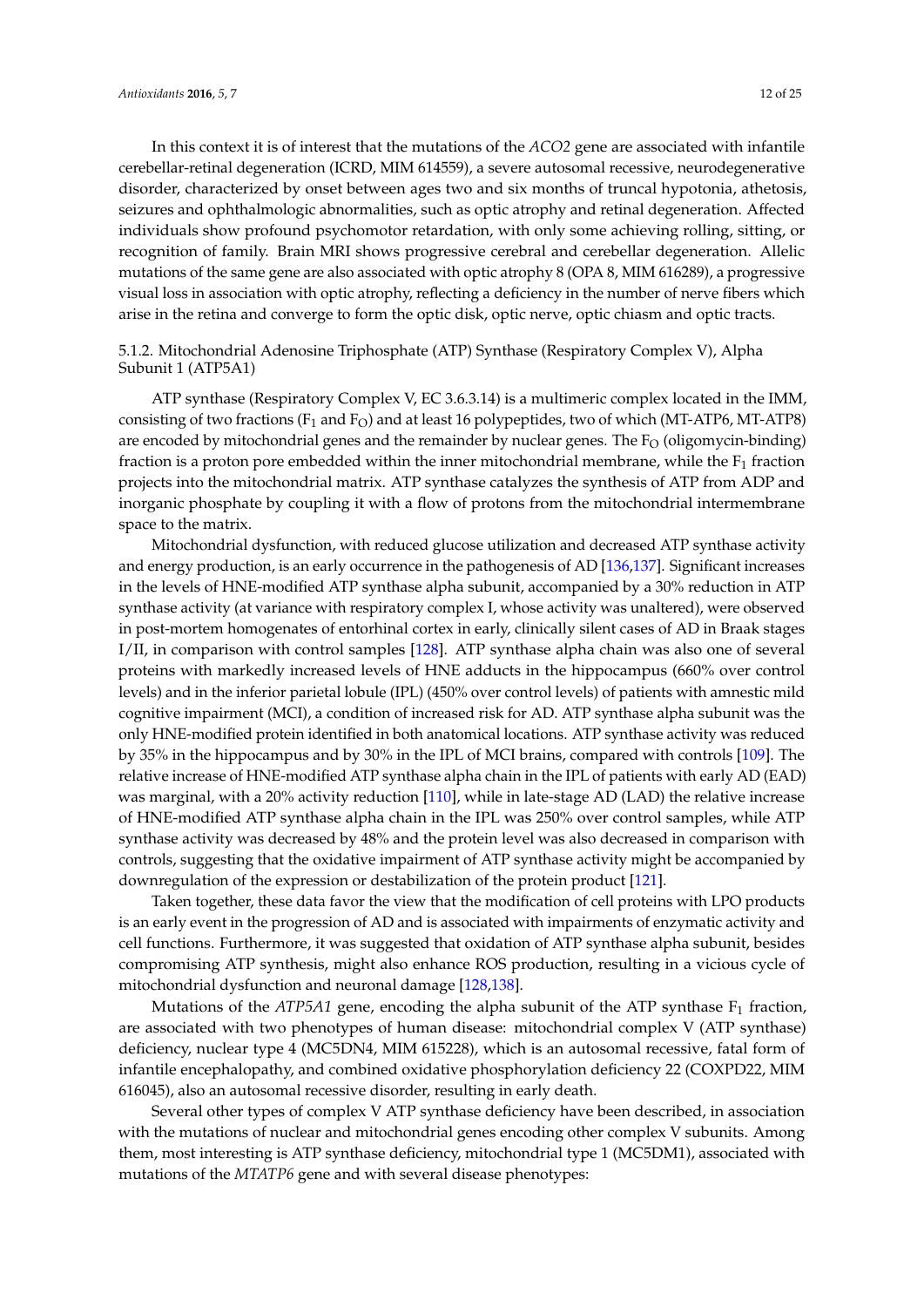- (a) Leigh syndrome (LS, Necrotizing encephalopathy, infantile subacute, SNE, MIM 256000). This is an early-onset, progressive neurodegenerative disorder, with bilateral foci of demyelination, necrosis, gliosis, spongiosis or capillary proliferation in one or more areas of the central nervous system (brainstem, thalamus, basal ganglia, cerebellum and spinal cord). Patients exhibit psychomotor retardation, epilepsy, cerebellar and motor disturbances, extraocular muscle incoordination, neurogenic breathing disorders, neural deafness, retinitis pigmentosa, polyneuropathy, lactic acidosis, and cardiomyopathy. LS is genetically heterogeneous, being associated with the defects of several mitochondrial- and nuclear-encoded subunits and assembly factors of respiratory complexes IV, I (most often), but also V, III, mitochondrial tRNAs and other nuclear-encoded mitochondrial proteins, such as pyruvate dehydrogenase E-1α subunit.
- (b) LHON (Leber Hereditary Optic Neuropathy, MIM 535000). LHON presents in midlife as acute or subacute central vision loss, with peripapillary microangiopathy and telangiectasia, to central scotoma and blindness, inherited with a maternal pattern of transmission. Disturbances of cardiac conduction and dystonia may coexist. The disease has been associated with many allelic missense mutations in the mtDNA that can act autonomously or in association with each other to cause the disease. LHON is also genetically heterogeneous, possibly reflecting mutations of most mitochondrially encoded subunits of respiratory complexes I, III, IV and V.
- (c) NARP (Neurogenic muscle weakness, Ataxia, and Retinitis Pigmentosa, MIM 551500). This syndrome entails a combination of developmental and psychomotor retardation, retinitis pigmentosa, dementia, seizures, clonic spasms, ataxia, proximal neurogenic muscle weakness, sensory neuropathy, hearing loss and optic atrophy, with a maternal pattern of transmission, with no histochemical evidence of myopathy. Mattiazzi *et al.* [\[139\]](#page-23-11) showed that the T8993G mutation of the *ATP6* gene inhibited oxidative phosphorylation and enhanced free radical production. Antioxidants restored respiration and partially rescued ATP synthesis in cells harboring the mutation, suggesting that free radicals may play an important pathogenetic role.

5.1.3. Mitochondrial Translation Elongation Factor Tu (EF-Tu, TUFM), Malate Dehydrogenase 2 (MDH2), and Mn Superoxide Dismutase (SOD2)

Translation elongation factor Tu (EF-Tu, TUFM) promotes the GTP-dependent binding of aminoacyl-tRNA to the A-site of ribosomes during protein biosynthesis. Marked increases (>300%) of the amount of HNE-modified EF-Tu was detected in post-mortem homogenates of IPL from patients with amnestic MCI, in comparison with control brains, but no activity measurements were performed [\[109\]](#page-22-8). Mutations of the *TUFM* gene are associated with combined oxidative phosphorylation deficiency 4 (COXPD4, MIM 610678), a disease resulting in severely decreased mitochondrial protein synthesis and combined deficiency of mtDNA-encoded respiratory chain complex subunits, with neonatal onset of lactic acidosis and rapidly progressive encephalopathy.

Mitochondrial malate dehydrogenase 2 (MDH2) catalyzes the last step in the Krebs cycle, *i.e.*, the reversible oxidation of malate to oxaloacetate. This enzyme plays a key role also in gluconeogenesis, by reducing mitochondrial oxaloacetate to malate, which is transported into the cytosol, to be oxidized back to oxaloacetate. Marked increases (>500%) in the levels of HNE-modified MDH2 in post-mortem IPL homogenates from patients with EAD, in comparison with control samples, were reported in association with a 160% increase of enzymatic activity [\[110\]](#page-22-0). There are no known human disease phenotypes associated with the mutations of the *MDH2* gene.

Mn superoxide dismutase (SOD2) detoxifies cells by destroying excess superoxide anion radicals. Marginal increases in the levels of HNE-modified SOD2 were detected in the IPL of patients with EAD, in comparison with controls. These were accompanied by a 45% activity reduction [\[109\]](#page-22-8). In contrast, the amount of HNE-modified SOD2 in the IPL of patients with LAD was 170% over control values; the protein levels of this enzyme where also increased, while the enzymatic activity did not show significant changes [\[121\]](#page-22-9). Variations of the *SOD2* gene affect the individual susceptibility to microvascular complications of diabetes 6 (MVCD6, MIM 612634), a combination of pathological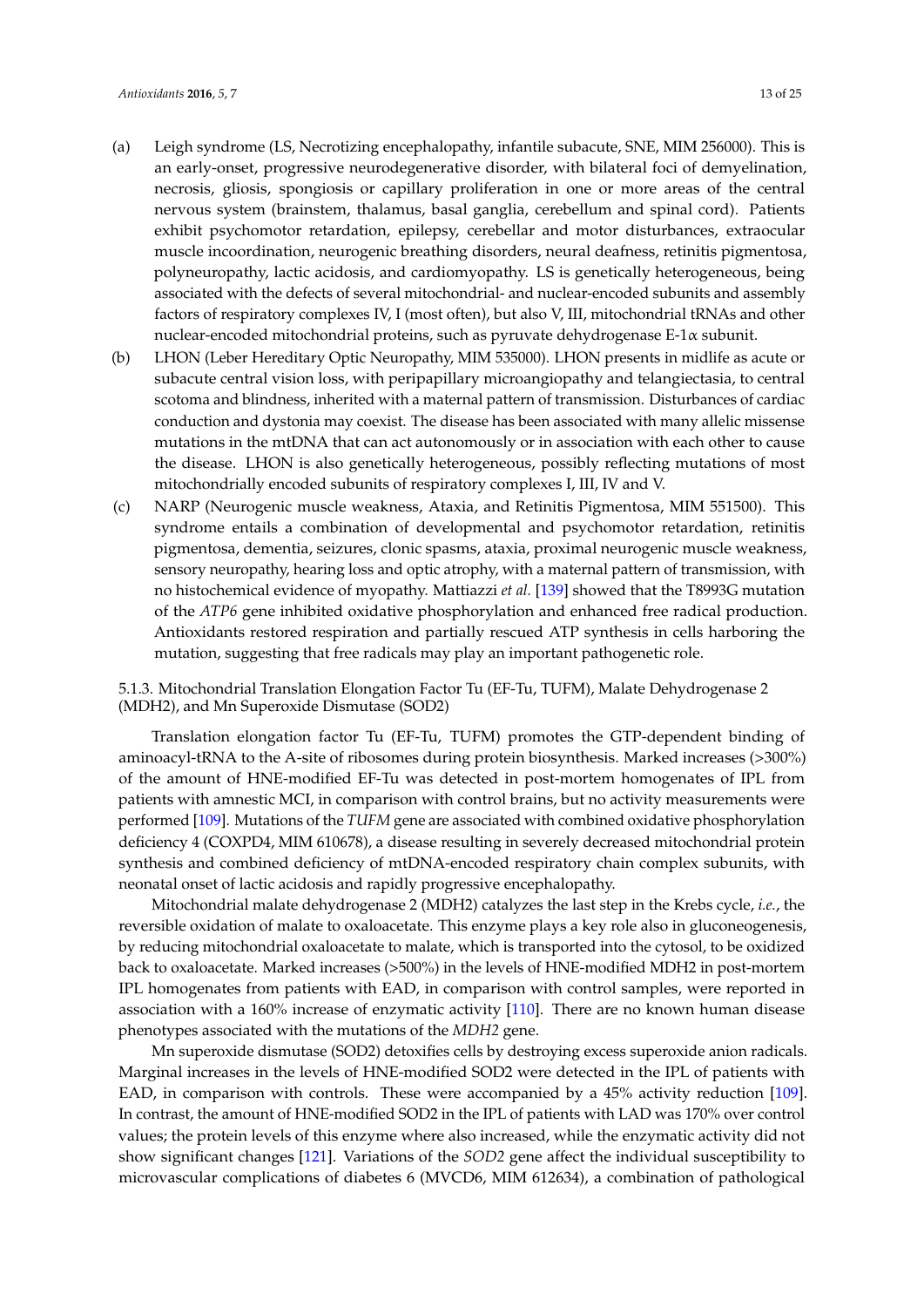conditions characterized by increased vascular permeability, tissue ischemia and angiogenesis, developing in various tissues and organs as a consequence of diabetes mellitus, and including diabetic retinopathy, nephropathy, and neuropathy.

#### *5.2. Malondialdehyde-Modified Mitochondrial Proteins*

Ubiquinol-Cytochrome c Reductase (Respiratory Complex III, Cytochrome B-C1) Core Protein 1 (UQCRC1), ATP Synthase (Respiratory Complex V) Beta Subunit (ATP5B), and 60-kDa Heat Shock Protein (HSPD1, HSP60, GroEL), and Mitochondrial Glutamate Dehydrogenase 1 (GDH1)

These four enzymes will be discussed together, as all of their oxidative modifications were reported in the same detailed study of the products generated by diverse oxidative pathways (direct metal-catalyzed oxidation, reaction with mixed AGEs/ALEs and with LPO products) in post-mortem brain samples from eight AD patients and five age-matched controls. In particular, *N*-(MDA)-lysine adducts with UQCRC1 and ATP5B were found in AD brains at concentrations largely exceeding (>400%) those found in control brains, while only slight increases of the *N*-(MDA)-lysine adducts with HSP60 and no increases of the corresponding adducts with GDH1 were observed. No functional characterization of the oxidized enzymes was provided [\[116\]](#page-22-4).

Ubiquinol:ferrocytochrome c oxidoreductase (Respiratory Complex III, EC 1.10.2.2), located within the IMM, catalyzes the second step in the electron transport chain, *i.e.*, the transfer of electrons from ubiquinol (reduced coenzyme Q10) to cytochrome c, coupled with proton translocation from the mitochondrial matrix to the intermembrane space. Complex III was resolved into 11 polypeptides by SDS-PAGE. Mutations of the *UQCRC1* gene have not been reported. Instead, several mutations in nuclear genes encoding other complex III subunits, assembly factors, and chaperones have been described. The most severe neurodegenerative disorders, with encephalopathy and psychomotor retardation or regression, are nuclear types 1, 2, 4, 7, 8 and 9 of mitochondrial complex III deficiency, respectively associated with mutations of the *BCS1L*, *TTC19*, *UQCRQ*, *UQCC2*, UQCC3 and *LYRM7* genes, respectively encoding mitochondrial chaperone BCS1, mitochondrial tetratricopeptide repeat protein 19 (both required for complex III assembly), cytochrome b-c1 subunit 8, ubiquinol-cytochrome-c reductase assembly factors 2 and 3, and LYRM7 (an assembly factor for Rieske Fe-S protein). Mitochondrial type complex III deficiency can also be caused by mutations of the *MTCYB* gene, encoding cytochrome b, the only mitochondrial-encoded subunit of complex III. Disease alleles are associated with phenotypes of LHON (Leber's hereditary optic neuropathy, MIM 535000), or of exercise intolerance, isolated or in association with encephalomyopathy, cardiomyopathy, or multisystem disorder (growth and mental retardation, epilepsy, deafness, retinitis pigmentosa).

ATP synthase beta subunit is part of the  $F_1$  fraction of the ATP synthase complex (Respiratory Complex V, EC 3.6.3.14). The contribution of the oxidative damage of mitochondrial ATP synthase (Respiratory Complex V) to neurodegeneration has been discussed above, in relation with the adducts of HNE with the ATP synthase alpha subunit detected in AD. Mutations of the *ATP5B* gene have not been described in association with the inherited defects of respiratory complex V.

HSP60 functions as a chaperone in mitochondrial protein import and macromolecular assembly. It may also prevent misfolding and promote the refolding and proper assembly of unfolded polypeptides generated under stress conditions in the mitochondrial matrix. Mutations of the *HSPD1* gene are associated with spastic paraplegia 13, AD (SPG13, MIM 605280), a neurodegenerative disorder characterized by a slow, progressive weakness and spasticity of the lower limbs, whose rate of progression and clinical severity can vary [\[140\]](#page-23-12). In some forms of the disorder, urinary incontinence may appear, or the weakness and stiffness may spread to other parts of the body. Allelic mutations of the *HSPD1* gene cause leukodystrophy, hypomyelinating, 4 (HLD4, MIM 612233), a severe autosomal recessive, hypomyelinating leukodystrophy, characterized by infantile-onset rotary nystagmus, progressive spastic paraplegia, neurologic regression, motor impairment, profound mental retardation, with death occurring within the first two decades.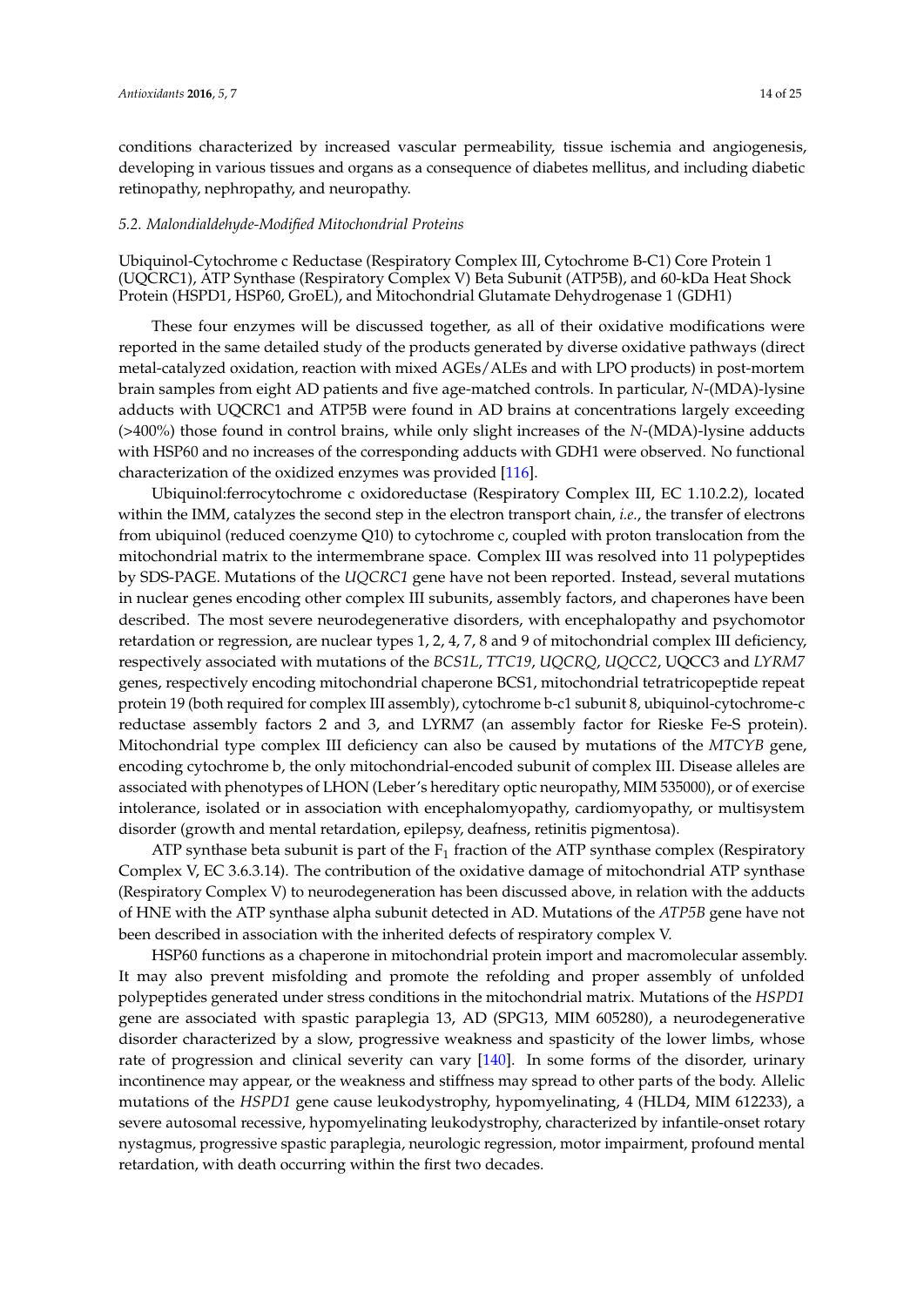Mitochondrial glutamate dehydrogenase 1 (GDH1) plays a key role in glutamine anaplerosis, by converting L-glutamate into alpha-ketoglutarate, an important intermediate in the tricarboxylic acid cycle. Mutations of the *GDH1* gene are associated with familial hyperinsulinemic hypoglycemia 6 (HHF6, congenital hyperinsulinism, MIM 606762), the most common cause of infantile persistent hypoglycemia, due to defective feedback regulation of insulin secretion by glucose.

## *5.3. Mitochondrial Proteins with Increased Content of DPNH-Reactive Groups*

#### 5.3.1. Mitochondrial Aconitate Hydratase (Aconitase 2, ACO2)

Increased contents of protein carbonyls were detected by Western blot after derivatization with DNPH in aconitate hydratase (aconitase 2, ACO2), as well as in glial fibrillary acidic protein (GFAP),  $\gamma$ -enolase and ubiquitous mitochondrial creatine kinase (CKMT1A), in a proteomic and enzymatic analysis of human brain post-mortem samples from the striatum and cortex of eight patients with Huntington's disease (HD) and as many matched controls. Notably, ACO2 showed a selective, se in protein level and a 35% decrease of enzymatic activity in the striatum, but not in the cortex of HD patients, suggesting that the loss of activity could be a consequence both of reduced protein levels and of inactivation by oxidative modification [\[129\]](#page-23-1). It had been reported previously that ACO2 activity was decreased to 8% in HD caudate, 27% in putamen and 52% in cerebral cortex (being normal in HD cerebellum and fibroblasts), and was more sensitive to inhibition by nitric oxide (NO), in comparison with respiratory complexes II and III, already known to be vulnerable to it. It was hypothesized that a self-amplifying cycle of ROS generation and aconitase inhibition, triggered by NO and resulting in severe ATP depletion, might be critical for neuronal cell death and HD pathogenesis [\[141\]](#page-23-13). These results were in keeping with those reported later in relation to AD [\[121\]](#page-22-9) and described in 5.1.1, where the disease phenotypes associated with the mutations of the *ACO2* gene have also been described.

5.3.2. Mitochondrial Citrate Synthase (CS), Ubiquitous Creatine Kinase (CKMT1A), Ubiquinol-Cytochrome c Reductase (Respiratory Complex III, Cytochrome B-C1) Core Protein 2 (UQCRC2), and ATP Synthase (Respiratory Complex V) Alpha Subunit 1 (ATP5A1)

These four enzymes will also be discussed together, as their oxidative modifications in HD were reported in a single study. In a refinement of the above-cited study [\[129\]](#page-23-1) of protein carbonylation in the striatum of HD patients, Sorolla *et al.* identified 13 carbonylated, low-abundance proteins, seven of which were involved in energy production, including three glycolytic and four mitochondrial enzymes, namely, citrate synthase (CS), ubiquitous creatine kinase (CKMT1A), ubiquinol-cytochrome c reductase (complex III) core protein 2 (UQCRC2) and ATP synthase alpha subunit 1 (ATP5A1) [\[130\]](#page-23-2). Mitochondrial CS is involved in the first step of the Krebs cycle, *i.e.*, the synthesis of isocitrate from oxaloacetate, which precedes the reversible isomerization of isocitrate to citrate catalyzed by ACO2. CKMT1A catalyzes the reversible transfer of phosphate between ATP and various phosphogens, like creatine phosphate); its isoenzymes play a central role in tissues with large, variable energy demands, such as skeletal muscle, heart and brain. In order to determine whether oxidation might lead to decreased function, the activities of CS, CKMT1A and ATP synthase were measured in mitochondrial-enriched striatal homogenates from HD and control subjects. All three mitochondrial enzymes exhibited significantly decreased activities in HD samples, compared to controls, in agreement with the mitochondrial dysfunctions observed in HD patients [\[142\]](#page-23-14).

There are no known disease phenotypes associated with the mutations of mitochondrial CS and CKMT1A. The mutations of the genes encoding various subunits of ubiquinol-cytochrome c reductase (complex III) have been described in point 5.2.2. A homozygous mutation of the *UQCRC2* gene, encoding complex III core protein 2, was reported in three patients, in association with mitochondrial complex III deficiency nuclear type 5 (MC3DN5, MIM 615160), presenting with neonatal-onset metabolic acidosis, hyperammonemia and hypoglycemia. The mutation, by disrupting the hydrophobic core at the interface of the UQCRC2-containing complex, caused decreased expression or instability of core protein 2 and decreased complex III assembly and activity [\[143\]](#page-23-15). Various disease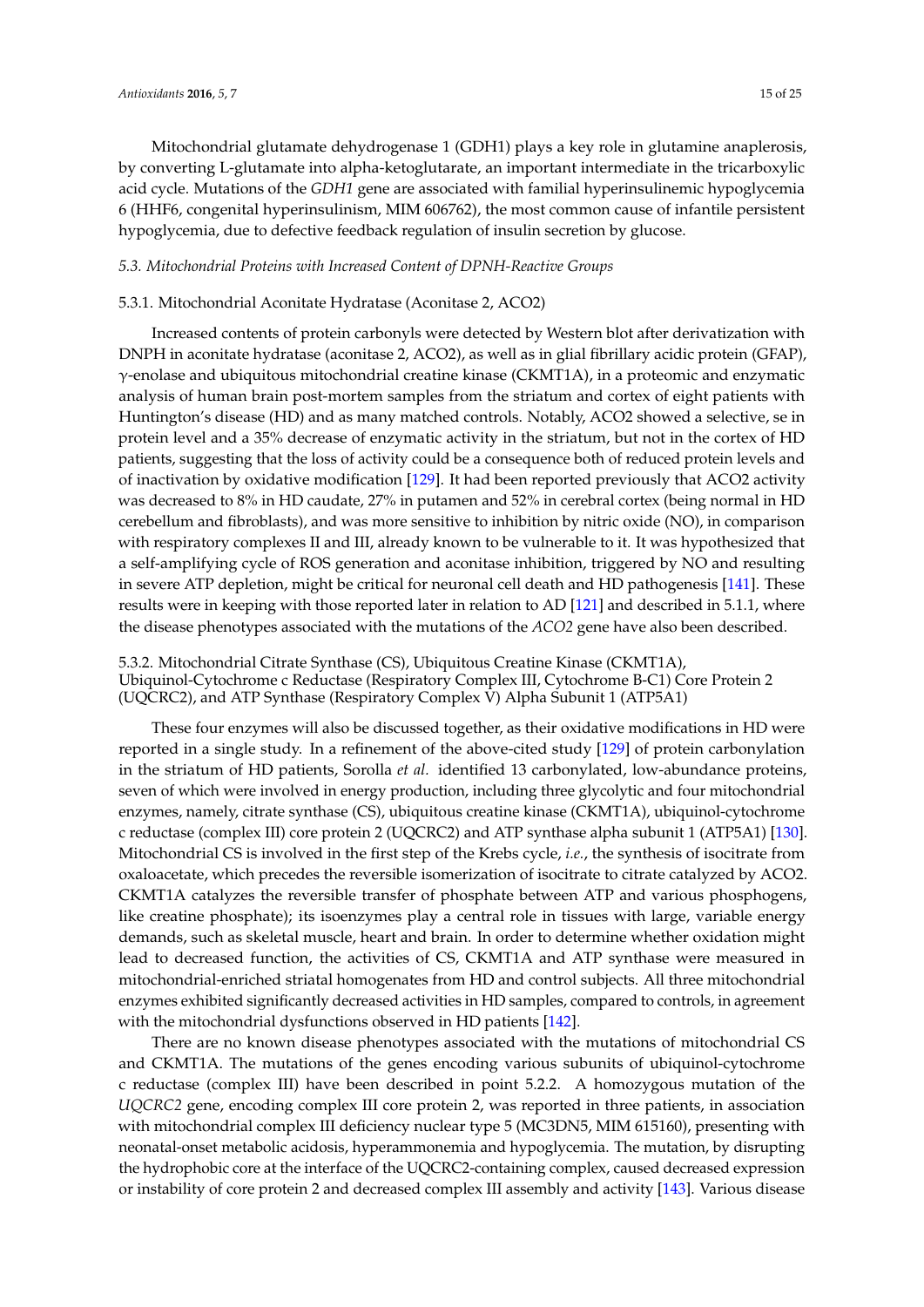phenotypes associated with the mutations of the alpha 1 and other subunits of mitochondrial ATP synthase (complex V) have been reviewed in 5.1.3.

#### 5.3.3. Antioxidant Defense Protein DJ-1 (Parkinson Protein 7, PARK7)

Antioxidant defense protein *DJ-1 (Parkinson protein 7, PARK7)* was found to be a target of oxidative damage in the brains of patients with sporadic Parkinson's disease (PD) and AD [\[131\]](#page-23-3). DJ-1 is a protein deglycase that repairs glyoxal- and methylglyoxal-glycated cysteinyl, arginyl and lysyl residues in proteins, reactivating their functions and preventing the formation of AGEs [\[144\]](#page-23-16). It protects cells against hydrogen peroxide-induced death [\[145\]](#page-23-17) and metal toxicity [\[146\]](#page-24-0) and is required for correct mitochondrial morphology and function, and for autophagy of dysfunctional mitochondria [\[147](#page-24-1)[,148\]](#page-24-2). Under oxidative stress, it translocates from the cytoplasm to mitochondria and the nucleus, where it exerts a cytoprotective effect [\[149\]](#page-24-3). DJ-1 was detected in tau inclusions in the brains of patients with tauopathies [\[150\]](#page-24-4). Western blot analysis of tissue protein extracts from PD and AD brains separated by 2-D gel electrophoresis revealed increased levels of DJ-1, while mass spectrometric analysis showed that DJ-1 was irreversibly oxidized by carbonylation and methionine oxidation, suggesting the possible association of oxidative damage to DJ-1 with sporadic PD and AD [\[131\]](#page-23-3).

Mutations of the *PARK7* gene are associated with Parkinson's disease 7 (PARK 7, MIM 606324), an autosomal recessive, early-onset form of PD. This is a neurodegenerative disorder characterized by resting and postural tremor, bradykinesia, muscular rigidity, anxiety and psychotic episodes. PARK7 has its onset before 40 years and exhibits slow progression and good initial response to levodopa.

## 5.3.4. Mitochondrial NADH-Ubiquinone Oxidoreductase (Respiratory Complex I)

Human NADH-ubiquinone reductase (Respiratory Complex I, EC 1.6.5.3) consists of at least 36 nuclear-encoded and seven mitochondrial-encoded subunits. Impaired catalytic activity of complex I was found in multiple tissues in PD [\[151\]](#page-24-5). Keeney *et al.* performed a detailed quantitative, redox and functional analysis of complex I and its subunits in enriched brain mitochondrial fractions from 10 PD patients and 12 matched controls. Using complex I-specific immunocapture antibodies and anti-DNPH antibodies, they found that complex I had in PD brains a slightly increased content of ND6 protein, a 34% lower content of 8 kDa subunit and a 47% increase of carbonyl groups in catalytic subunits. This pattern of oxidative damage could be reproduced by incubating brain mitochondria with NADH, in the presence of rotenone, but not by exposure to exogenous oxidants. The rate of NADH-driven electron transfer through complex I correlated inversely with the degree of oxidative damage. The decrease in activity of complex I in PD brain mitochondria thus correlated with misassembly and reflected the oxidation of its subunits by reactive species from an internal source under stressful conditions [\[132\]](#page-23-4).

Isolated complex I deficiency (MIM 252010) is the most common enzymatic defect among the inherited disorders of oxidative phosphorylation and is highly genetically heterogeneous. It is associated with the mutations of 23 nuclear-encoded genes, including 16 subunits and five complex assembly genes, as well as six mitochondrial-encoded subunit genes. Its phenomics include a wide range of disorders, from lethal neonatal disease to adult-onset neurodegeneration. Clinical phenotypes include progressive leukodystrophy with macrocephaly, encephalopathy, hypertrophic cardiomyopathy, myopathy, liver disease, Leigh syndrome, LHON, and some forms of Parkinson's disease (MIM 556500) as well.

## **6. Conclusions**

Cancer and neurodegenerative diseases are both characterized by enhanced production of ROS, mainly originated from mitochondrial oxidative phosphorylation. The resulting redox imbalance is a major cause of DNA, protein, lipid damage and dysregulation of apoptotic pathways. Its deleterious effects are readily manifested also at the subcellular level, deeply affecting mitochondria. Increased ROS production in mitochondria of normal cells can induce carcinogenesis by altering mitochondrial respiration, inducing mtDNA mutations and activating several of the signaling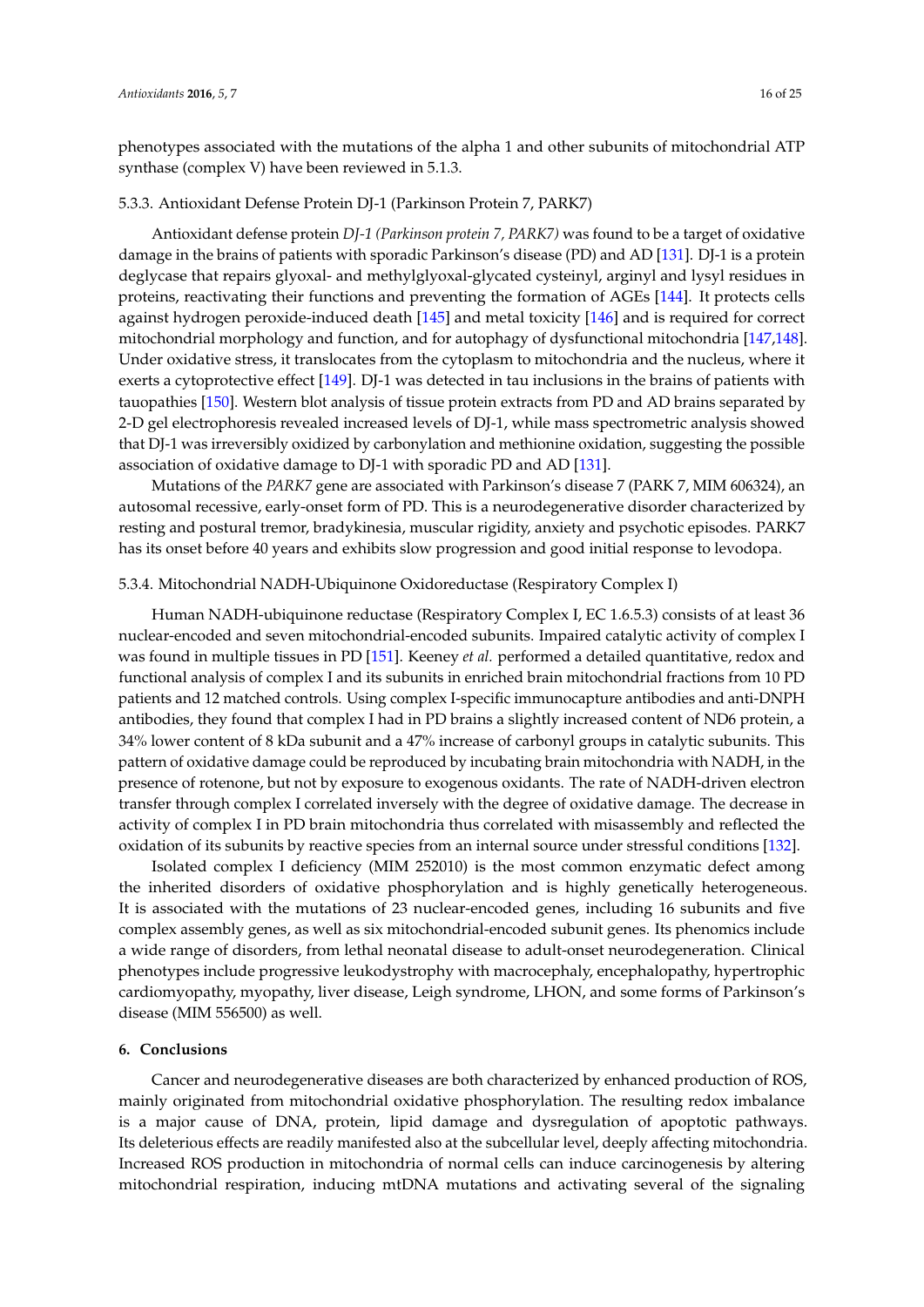pathways that are critical for tumor growth and maintenance. On the other hand, in cancer cells, increased ROS production can induce apoptosis and enhance cancer cell susceptibility to chemotherapy and radiation therapy [\[151,](#page-24-5)[152\]](#page-24-6). By inducing malignant cell death, ROS might thus hinder cancer progression. Indeed, cancer therapy with pro-oxidant compounds has become a promising area of investigation [\[153,](#page-24-7)[154\]](#page-24-8).

Furthermore, ROS can induce the generation of reactive electrophilic compounds, capable of modifying mitochondrial proteins and altering their functions. The adducts of the products of lipid peroxidation (LPO) with mitochondrial proteins involved in energy metabolism, ATP production, antioxidant defense, stress responses and other vital cell functions appear to participate not only in carcinogenesis, but also in the pathogenesis of neurodegenerative diseases, such as Alzheimer's, Huntington's and Parkinson's diseases. In several instances, the detection of oxidative modifications of mitochondrial proteins, in the form of newly formed 2,4-DPNH-reactive carbonyl groups, protein-bound *N*-(MDA)-lysine and HNE-protein adducts, was accompanied by the verification of their functional consequences on protein activities. In the absence of functional tests, support of the view that oxidative modification of crucial cell proteins might negatively affect mitochondrial functions and cell viability comes from a survey of human disease phenotypes associated with the mutations of the mitochondrial proteins targeted by LPO products in the context of neurodegeneration.

A number of antioxidants, including various plant-derived phenolic compounds, are under investigation as chemopreventive agents, capable of maintaining or restoring cell redox balance for the purpose of preventing cancer and neurodegeneration [\[155\]](#page-24-9). Notwithstanding some encouraging results of the *in vitro* experiments, the use of antioxidants for treating neurodegenerative diseases has been tested repeatedly in clinical trials, without convincing results [\[156,](#page-24-10)[157\]](#page-24-11). The identification and characterization of definite molecular targets of oxidative modification in mitochondria, involved in the pathogenesis of cancer and neurodegeneration, in addition to providing a rationale for the mitochondrial dysfunctions that have been documented in these disease conditions, may foster a deeper understanding of the mechanisms by which oxidative stress participates in their pathogenesis, thus inspiring more rational therapeutic strategies for the control of cellular redox imbalance and its undesirable effects. In perspective, the identification of such targets may pave the way to the design and experimentation of specific transcriptional modulators, protein stabilizers, allosteric modifiers and enzymatic cofactors of the proteins in point. In due time, these advances may provide us not only with the conceptual and analytical means that are required for more detailed molecular diagnoses, but also with active compounds to be used in targeted molecular therapies that may be tailored to the individual needs of patients, as the emerging concepts of personalized medicine demand.

**Acknowledgments:** This manuscript was supported by Università di Torino (Local research ex 60%).

**Author Contributions:** Each author contributed to the writing of the review. In particular: Barrera G., Pizzimenti S.: paragraphs 1, 2 and 3.4; Muzio G., Canuto R.A.: paragraph 3.1; Barrera G., Ferretti C.: paragraph 3.2; Daga M., Dianzani C.: paragraph 3.3; Gentile F., Arcaro A., Cetrangolo G.P.; Lepore A.: Paragraphs 4 and 5; Barrera G., Gentile F.: paragraph 6.

**Conflicts of Interest:** The authors declare no conflict of interest.

#### **References**

- <span id="page-16-0"></span>1. Pandey, P.R.; Liu, W.; Xing, F.; Fukuda, K.; Watabe, K. Anti-cancer drugs targeting fatty acid synthase (FAS). *Recent Pat. Anticancer Drug Discov.* **2012**, *7*, 185–197. [\[CrossRef\]](http://dx.doi.org/10.2174/157489212799972891) [\[PubMed\]](http://www.ncbi.nlm.nih.gov/pubmed/22338595)
- <span id="page-16-1"></span>2. Wise, D.R.; Thompson, C.B. Glutamine addiction: A new therapeutic target in cancer. *Trends Biochem. Sci.* **2010**, *35*, 427–433. [\[CrossRef\]](http://dx.doi.org/10.1016/j.tibs.2010.05.003) [\[PubMed\]](http://www.ncbi.nlm.nih.gov/pubmed/20570523)
- <span id="page-16-2"></span>3. Warburg, O. On the origin of cancer cells. *Science* **1956**, *123*, 309–314. [\[CrossRef\]](http://dx.doi.org/10.1126/science.123.3191.309) [\[PubMed\]](http://www.ncbi.nlm.nih.gov/pubmed/13298683)
- <span id="page-16-3"></span>4. Zhang, S.; Yang, C.; Yang, Z.; Zhang, D.; Ma, X.; Mills, G.; Liu, Z. Homeostasis of redox status derived from glucose metabolic pathway could be the key to understanding the Warburg effect. *Am. J. Cancer Res.* **2015**, *5*, 1265–1280. [\[PubMed\]](http://www.ncbi.nlm.nih.gov/pubmed/26101696)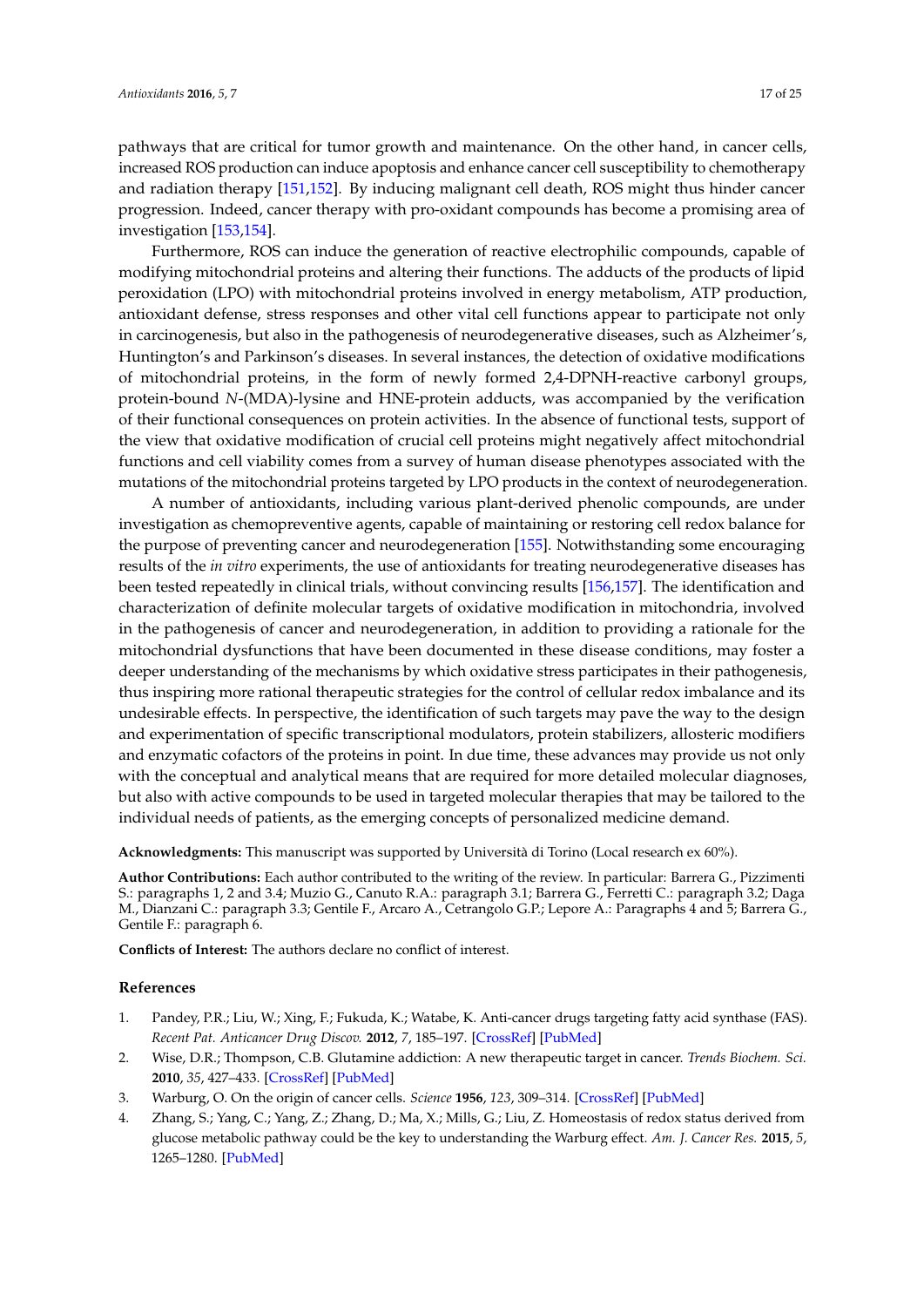- <span id="page-17-0"></span>5. Hanahan, D.; Weinberg, R.A. Hallmarks of cancer: The next generation. *Cell* **2011**, *144*, 646–674. [\[CrossRef\]](http://dx.doi.org/10.1016/j.cell.2011.02.013) [\[PubMed\]](http://www.ncbi.nlm.nih.gov/pubmed/21376230)
- <span id="page-17-1"></span>6. Samudio, I.; Harmancey, R.; Fiegl, M.; Kantarjian, H.; Konopleva, M.; Korchin, B.; Kaluarachchi, K.; Bornmann, W.; Duvvuri, S.; Taegtmeyer, H.; *et al*. Pharmacologic inhibition of fatty acid oxidation sensitizes human leukemia cells to apoptosis induction. *J. Clin. Investig.* **2010**, *120*, 142–156. [\[CrossRef\]](http://dx.doi.org/10.1172/JCI38942) [\[PubMed\]](http://www.ncbi.nlm.nih.gov/pubmed/20038799)
- <span id="page-17-2"></span>7. Tirado-Vélez, J.M.; Joumady, I.; Sáez-Benito, A.; Cózar-Castellano, I.; Perdomo, G. Inhibition of fatty acid metabolism reduces human myeloma cells proliferation. *PLoS ONE* **2012**, *7*. [\[CrossRef\]](http://dx.doi.org/10.1371/journal.pone.0046484) [\[PubMed\]](http://www.ncbi.nlm.nih.gov/pubmed/23029529)
- <span id="page-17-3"></span>8. West, D.; Marnett, L.J. Endogenous reactive intermediates as modulators of cell signaling and cell death. *Chem. Res. Toxicol.* **2006**, *19*, 173–194. [\[CrossRef\]](http://dx.doi.org/10.1021/tx050321u) [\[PubMed\]](http://www.ncbi.nlm.nih.gov/pubmed/16485894)
- <span id="page-17-4"></span>9. Barrera, G.; Pizzimenti, S.; Ciamporcero, E.S.; Daga, M.; Ullio, C.; Arcaro, A.; Cetrangolo, G.P.; Ferretti, C.; Dianzani, C.; Lepore, A.; Gentile, F. Role of 4-hydroxynonenal-protein adducts in human diseases. *Antioxid. Redox Signal.* **2015**, *22*, 1681–1702. [\[CrossRef\]](http://dx.doi.org/10.1089/ars.2014.6166) [\[PubMed\]](http://www.ncbi.nlm.nih.gov/pubmed/25365742)
- <span id="page-17-5"></span>10. Chandra, D.; Singh, K.K. Genetic insights into OXPHOS defect and its role in cancer. *Biochim. Biophys. Acta* **2011**, *1807*, 620–625. [\[CrossRef\]](http://dx.doi.org/10.1016/j.bbabio.2010.10.023) [\[PubMed\]](http://www.ncbi.nlm.nih.gov/pubmed/21074512)
- 11. Yadav, N.; Chandra, D. Mitochondrial DNA mutations and breast tumorigenesis. *Biochim. Biophys. Acta* **2013**, *1836*, 336–344. [\[CrossRef\]](http://dx.doi.org/10.1016/j.bbcan.2013.10.002) [\[PubMed\]](http://www.ncbi.nlm.nih.gov/pubmed/24140413)
- <span id="page-17-6"></span>12. Wallace, D.C. Mitochondria and cancer. *Nat. Rev. Cancer* **2012**, *12*, 685–698. [\[CrossRef\]](http://dx.doi.org/10.1038/nrc3365) [\[PubMed\]](http://www.ncbi.nlm.nih.gov/pubmed/23001348)
- <span id="page-17-7"></span>13. Jang, M.; Kim, S.S.; Lee, J. Cancer cell metabolism: Implications for therapeutic targets. *Exp. Mol. Med.* **2013**, *45*. [\[CrossRef\]](http://dx.doi.org/10.1038/emm.2013.85) [\[PubMed\]](http://www.ncbi.nlm.nih.gov/pubmed/24091747)
- <span id="page-17-8"></span>14. Yadava, N.; Schneider, S.S.; Jerry, D.J.; Kim, C. Impaired mitochondrial metabolism and mammary carcinogenesis. *J. Mammary Gland Biol. Neoplasia* **2013**, *18*, 75–87. [\[CrossRef\]](http://dx.doi.org/10.1007/s10911-012-9271-3) [\[PubMed\]](http://www.ncbi.nlm.nih.gov/pubmed/23269521)
- <span id="page-17-9"></span>15. Brand, K.A.; Hermfisse, U. Aerobic glycolysis by proliferating cells: A protective strategy against reactive oxygen species. *FASEB J.* **1997**, *11*, 388–395. [\[PubMed\]](http://www.ncbi.nlm.nih.gov/pubmed/9141507)
- <span id="page-17-10"></span>16. Sabharwal, S.S.; Schumacker, P.T. Mitochondrial ROS in cancer: Initiators, amplifiers or an Achilles' heel? *Nat. Rev. Cancer.* **2014**, *14*, 709–721. [\[CrossRef\]](http://dx.doi.org/10.1038/nrc3803) [\[PubMed\]](http://www.ncbi.nlm.nih.gov/pubmed/25342630)
- <span id="page-17-11"></span>17. Viale, A.; Corti, D.; Draetta, G.F. Tumors and Mitochondrial Respiration: A Neglected Connection. *Cancer Res.* **2015**, *75*, 3685–3686. [\[CrossRef\]](http://dx.doi.org/10.1158/0008-5472.CAN-15-0491) [\[PubMed\]](http://www.ncbi.nlm.nih.gov/pubmed/26374463)
- <span id="page-17-12"></span>18. Xekouki, P.; Stratakis, C.A. Succinate dehydrogenase (SDHx) mutations in pituitary tumors: Could this be a new role for mitochondrial complex II and/or Krebs cycle defects? *Endocrinol. Relat. Cancer* **2012**, *19*. [\[CrossRef\]](http://dx.doi.org/10.1530/ERC-12-0118) [\[PubMed\]](http://www.ncbi.nlm.nih.gov/pubmed/22889736)
- <span id="page-17-13"></span>19. Yang, M.; Soga, T.; Pollard, P.J.; Adam, J. The emerging role of fumarate as an oncometabolite. *Front. Oncol.* **2012**, *2*. [\[CrossRef\]](http://dx.doi.org/10.3389/fonc.2012.00085) [\[PubMed\]](http://www.ncbi.nlm.nih.gov/pubmed/22866264)
- <span id="page-17-14"></span>20. Mayr, J.A.; Meierhofer, D.; Zimmerman, F.; Feichtinger, R.; Kögler, C.; Ratschek, M.; Schmeller, N.; Sperl, W.; Kofler, B. Loss of complex I due to mitochondrial DNA mutations in renal oncocytoma. *Clin. Cancer Res.* **2008**, *14*, 2270–2275. [\[CrossRef\]](http://dx.doi.org/10.1158/1078-0432.CCR-07-4131) [\[PubMed\]](http://www.ncbi.nlm.nih.gov/pubmed/18413815)
- <span id="page-17-15"></span>21. Chiaradonna, F.; Gaglio, D.; Vanoni, M.; Alberghina, L. Expression oftransforming K-Ras oncogene affects mitochondrial function and morphologyin mouse fibroblasts. *Biochim. Biophys. Acta* **2006**, *1757*, 1338–1356. [\[CrossRef\]](http://dx.doi.org/10.1016/j.bbabio.2006.08.001) [\[PubMed\]](http://www.ncbi.nlm.nih.gov/pubmed/16987493)
- <span id="page-17-16"></span>22. Fridovich, I. Superoxide radical and superoxide dismutases. *Annu. Rev. Biochem.* **1995**, *64*, 97–112. [\[CrossRef\]](http://dx.doi.org/10.1146/annurev.bi.64.070195.000525) [\[PubMed\]](http://www.ncbi.nlm.nih.gov/pubmed/7574505)
- <span id="page-17-17"></span>23. Okado-Matsumoto, A.; Fridovich, I. Subcellular distribution of superoxide dismutase (SOD) in rat liver: Cu, Zn-SOD in mitochondria. *J. Biol. Chem.* **2001**, *276*, 38388–38393. [\[CrossRef\]](http://dx.doi.org/10.1074/jbc.M105395200) [\[PubMed\]](http://www.ncbi.nlm.nih.gov/pubmed/11507097)
- <span id="page-17-18"></span>24. Weinberg, F.; Hamanaka, R.; Wheaton, W.W.; Weinberg, S.; Joseph, J.; Lopez, M.; Kalyanaraman, B.; Mutlu, G.M.; Budinger, G.R.; Chandel, N.S. Mitochondrial metabolism and ROS generation are essential for Kras-mediated tumorigenicity. *Proc. Natl Acad. Sci. USA* **2010**, *107*, 8788–8793. [\[CrossRef\]](http://dx.doi.org/10.1073/pnas.1003428107) [\[PubMed\]](http://www.ncbi.nlm.nih.gov/pubmed/20421486)
- <span id="page-17-19"></span>25. Patel, H.; Pietro, E.D.; MacKenzie, R.E. Mammalian fibroblasts lacking mitochondrialNAD<sup>+</sup>-dependent methylenetetrahydrofolate dehydrogenase cyclohydrolase are glycine auxotrophs. *J. Biol. Chem.* **2003**, *278*, 19436–19441. [\[CrossRef\]](http://dx.doi.org/10.1074/jbc.M301718200) [\[PubMed\]](http://www.ncbi.nlm.nih.gov/pubmed/12646567)
- <span id="page-17-20"></span>26. Christensen, K.E.; Mackenzie, R.E. Mitochondrial methylenetetrahydrofolate dehydrogenase, methenyltetrahydrofolate cyclohydrolase, and formyltetrahydrofolate synthetases. *Vitam. Horm.* **2008**, *79*, 393–410. [\[PubMed\]](http://www.ncbi.nlm.nih.gov/pubmed/18804703)
- <span id="page-17-21"></span>27. Fan, J.; Ye, J.; Kamphorst, J.J.; Shlomi, T.; Thompson, C.B.; Rabinowitz, J.D. Quantitative flux analysis reveals folate-dependent NADPH production. *Nature* **2014**, *510*, 298–302. [\[CrossRef\]](http://dx.doi.org/10.1038/nature13236) [\[PubMed\]](http://www.ncbi.nlm.nih.gov/pubmed/24805240)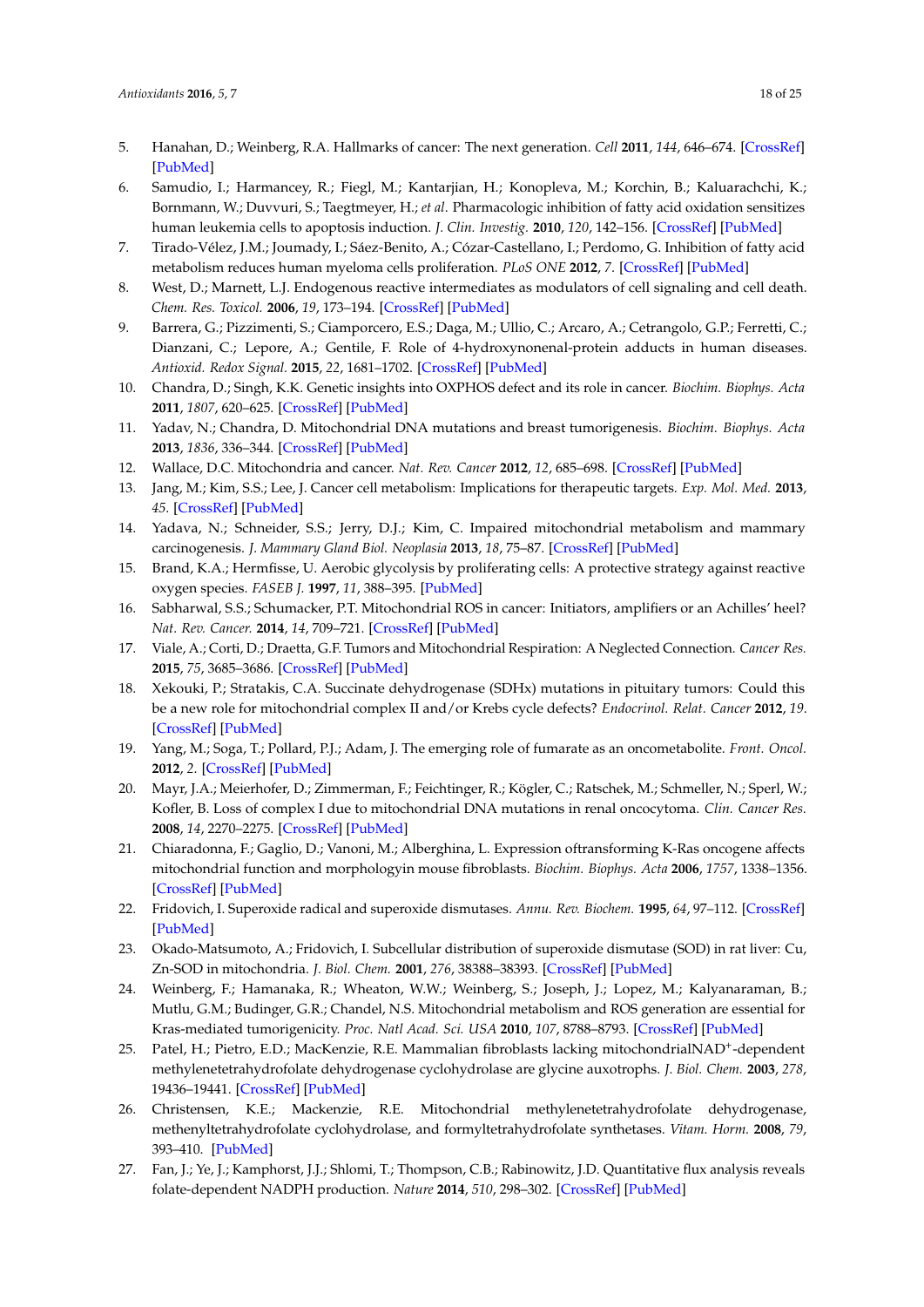- <span id="page-18-0"></span>28. Nilsson, R.; Jain, M.; Madhusudhan, N.; Sheppard, N.G.; Strittmatter, L.; Kampf, C.; Huang, J.; Asplund, A.; Mootha, V.K. Metabolic enzyme expression highlights a key role for MTHFD2 and the mitochondrial folate pathway in cancer. *Nat. Commun.* **2014**, *5*. [\[CrossRef\]](http://dx.doi.org/10.1038/ncomms4128) [\[PubMed\]](http://www.ncbi.nlm.nih.gov/pubmed/24451681)
- <span id="page-18-1"></span>29. Craigen, W.J. Mitochondrial DNA mutations: An overview of clinical and molecular aspects. *Methods Mol. Biol.* **2012**, *837*, 3–15. [\[PubMed\]](http://www.ncbi.nlm.nih.gov/pubmed/22215537)
- <span id="page-18-2"></span>30. He, Y.; Wu, J.; Dressman, D.C.; Iacobuzio-Donahue, C.; Markowitz, S.D.; Velculescu, V.E.; Diaz, L.A., Jr.; Kinzler, K.W.; Vogelstein, B.; Papadopoulos, N. Heteroplasmic mitochondrial DNA mutations in normal and tumour cells. *Nature* **2010**, *464*, 610–614. [\[CrossRef\]](http://dx.doi.org/10.1038/nature08802) [\[PubMed\]](http://www.ncbi.nlm.nih.gov/pubmed/20200521)
- <span id="page-18-3"></span>31. Lynch, M.; Koskella, B.; Schaack, S. Mutation pressure and the evolution of organelle genomic architecture. *Science* **2006**, *311*, 1727–1730. [\[CrossRef\]](http://dx.doi.org/10.1126/science.1118884) [\[PubMed\]](http://www.ncbi.nlm.nih.gov/pubmed/16556832)
- <span id="page-18-4"></span>32. Johnson, A.A.; Johnson, K.A. Exonuclease proofreading by human mitochondrial DNA polymerase. *J. Biol. Chem.* **2001**, *276*, 38097–38107. [\[CrossRef\]](http://dx.doi.org/10.1074/jbc.M106743200) [\[PubMed\]](http://www.ncbi.nlm.nih.gov/pubmed/11526116)
- <span id="page-18-5"></span>33. Kornberg, R.D. Chromatin structure: A repeating unit of histones and DNA. *Science* **1974**, *184*, 868–871. [\[CrossRef\]](http://dx.doi.org/10.1126/science.184.4139.868) [\[PubMed\]](http://www.ncbi.nlm.nih.gov/pubmed/4825889)
- <span id="page-18-6"></span>34. Yakes, F.M.; van Houten, B. Mitochondrial DNA damage is more extensive and persists longer than nuclear DNA damage in human cells following oxidative stress. *Proc. Natl. Acad. Sci. USA* **1997**, *94*, 514–519. [\[CrossRef\]](http://dx.doi.org/10.1073/pnas.94.2.514) [\[PubMed\]](http://www.ncbi.nlm.nih.gov/pubmed/9012815)
- <span id="page-18-7"></span>35. Polyak, K.; Li, Y.; Zhu, H.; Lengauer, C.; Willson, J.K.; Markowitz, S.D.; Trush, M.A.; Kinzler, K.W.; Vogelstein, B. Somatic mutations of the mitochondrial genome in human colorectal tumours. *Nat. Genet.* **1998**, *20*, 291–293. [\[PubMed\]](http://www.ncbi.nlm.nih.gov/pubmed/9806551)
- <span id="page-18-8"></span>36. Kulawiec, M.; Salk, J.J.; Ericson, N.G.; Wanagat, J.; Bielas, J.H. Generation, function, and prognostic utility of somatic mitochondrial DNA mutations in cancer. *Environ. Mol. Mutagen.* **2010**, *51*, 427–439. [\[CrossRef\]](http://dx.doi.org/10.1002/em.20582) [\[PubMed\]](http://www.ncbi.nlm.nih.gov/pubmed/20544883)
- 37. Liu, V.W.; Shi, H.H.; Cheung, A.N.; Chiu, P.M.; Leung, T.W.; Nagley, P.; Wong, L.C.; Ngan, H.Y. High incidence of somatic mitochondrial DNA mutations in human ovarian carcinomas. *Cancer Res.* **2001**, *61*, 5998–6001. [\[PubMed\]](http://www.ncbi.nlm.nih.gov/pubmed/11507041)
- <span id="page-18-9"></span>38. Van Gisbergen, M.W.; Voets, A.M.; Starmans, M.H.; de Coo, I.F.; Yadak, R.; Hoffmann, R.F.; Boutros, P.C.; Smeets, H.J.; Dubois, L.; Lambin, P. How do changes in the mtDNA and mitochondrial dysfunction influence cancer and cancer therapy? Challenges, opportunities and models. *Mutat. Res. Rev. Mutat. Res.* **2015**, *764*, 16–30. [\[CrossRef\]](http://dx.doi.org/10.1016/j.mrrev.2015.01.001) [\[PubMed\]](http://www.ncbi.nlm.nih.gov/pubmed/26041263)
- <span id="page-18-10"></span>39. Schon, E.A.; DiMauro, S.; Hirano, M. Human mitochondrial DNA: Roles of inherited and somatic mutations. *Nat. Rev. Genet.* **2012**, *13*, 878–890. [\[CrossRef\]](http://dx.doi.org/10.1038/nrg3275) [\[PubMed\]](http://www.ncbi.nlm.nih.gov/pubmed/23154810)
- <span id="page-18-11"></span>40. Petros, J.A.; Baumann, A.K.; Ruiz-Pesini, E.; Amin, M.B.; Sun, C.Q.; Hall, J.; Lim, S.; Issa, M.M.; Flanders, W.D.; Hosseini, S.H.; *et al*. mtDNA mutations increase tumorigenicity in prostate cancer. *Proc. Natl. Acad. Sci. USA* **2005**, *102*, 719–724. [\[CrossRef\]](http://dx.doi.org/10.1073/pnas.0408894102) [\[PubMed\]](http://www.ncbi.nlm.nih.gov/pubmed/15647368)
- <span id="page-18-12"></span>41. Ishikawa, K.; Takenaga, K.; Akimoto, M.; Koshikawa, N.; Yamaguchi, A.; Imanishi, H.; Nakada, K.; Honma, Y.; Hayashi, J. ROS-generating mitochondrial DNA mutations can regulate tumor cell metastasis. *Science* **2008**, *320*, 661–664. [\[CrossRef\]](http://dx.doi.org/10.1126/science.1156906) [\[PubMed\]](http://www.ncbi.nlm.nih.gov/pubmed/18388260)
- <span id="page-18-13"></span>42. Sullivan, L.B.; Chandel, N.S. Mitochondrial reactive oxygen species and cancer. *Cancer Metab.* **2014**, *2*. [\[CrossRef\]](http://dx.doi.org/10.1186/2049-3002-2-17) [\[PubMed\]](http://www.ncbi.nlm.nih.gov/pubmed/25671107)
- <span id="page-18-14"></span>43. Schug, Z.T.; Frezza, C.; Galbraith, L.C.; Gottlieb, E. The music of lipids: How lipid composition orchestrates cellular behaviour. *Acta Oncol.* **2012**, *51*, 301–310. [\[CrossRef\]](http://dx.doi.org/10.3109/0284186X.2011.643823) [\[PubMed\]](http://www.ncbi.nlm.nih.gov/pubmed/22283492)
- <span id="page-18-15"></span>44. Schenkel, L.C.; Bakovic, M. Formation and regulation of mitochondrial membranes. *Int. J. Cell Biol.* **2014**, *2014*. [\[CrossRef\]](http://dx.doi.org/10.1155/2014/709828) [\[PubMed\]](http://www.ncbi.nlm.nih.gov/pubmed/24578708)
- <span id="page-18-16"></span>45. Horvath, S.E.; Daum, G. Lipids of mitochondria. *Prog. Lipid Res.* **2013**, *52*, 590–614. [\[CrossRef\]](http://dx.doi.org/10.1016/j.plipres.2013.07.002) [\[PubMed\]](http://www.ncbi.nlm.nih.gov/pubmed/24007978)
- <span id="page-18-17"></span>46. Daum, G.; Vance, J.E. Import of lipids into mitochondria. *Prog. Lipid Res.* **1997**, *36*, 103–130. [\[CrossRef\]](http://dx.doi.org/10.1016/S0163-7827(97)00006-4)
- <span id="page-18-18"></span>47. Ren, M.; Phoon, C.K.; Schlame, M. Metabolism and function of mitochondrial cardiolipin. *Prog. Lipid Res.* **2014**, *55*, 1–16. [\[CrossRef\]](http://dx.doi.org/10.1016/j.plipres.2014.04.001) [\[PubMed\]](http://www.ncbi.nlm.nih.gov/pubmed/24769127)
- <span id="page-18-19"></span>48. Chu, C.T.; Ji, J.; Dagda, R.K.; Jiang, J.F.; Tyurina, Y.Y.; Kapralov, A.A.; Tyurin, V.A.; Yanamala, N.; Shrivastava, I.H.; Mohammadyani, D.; *et al*. Cardiolipin externalization to the outer mitochondrial membrane acts as an elimination signal for mitophagy in neuronal cells. *Nat. Cell Biol.* **2013**, *15*, 1197–1205. [\[CrossRef\]](http://dx.doi.org/10.1038/ncb2837) [\[PubMed\]](http://www.ncbi.nlm.nih.gov/pubmed/24036476)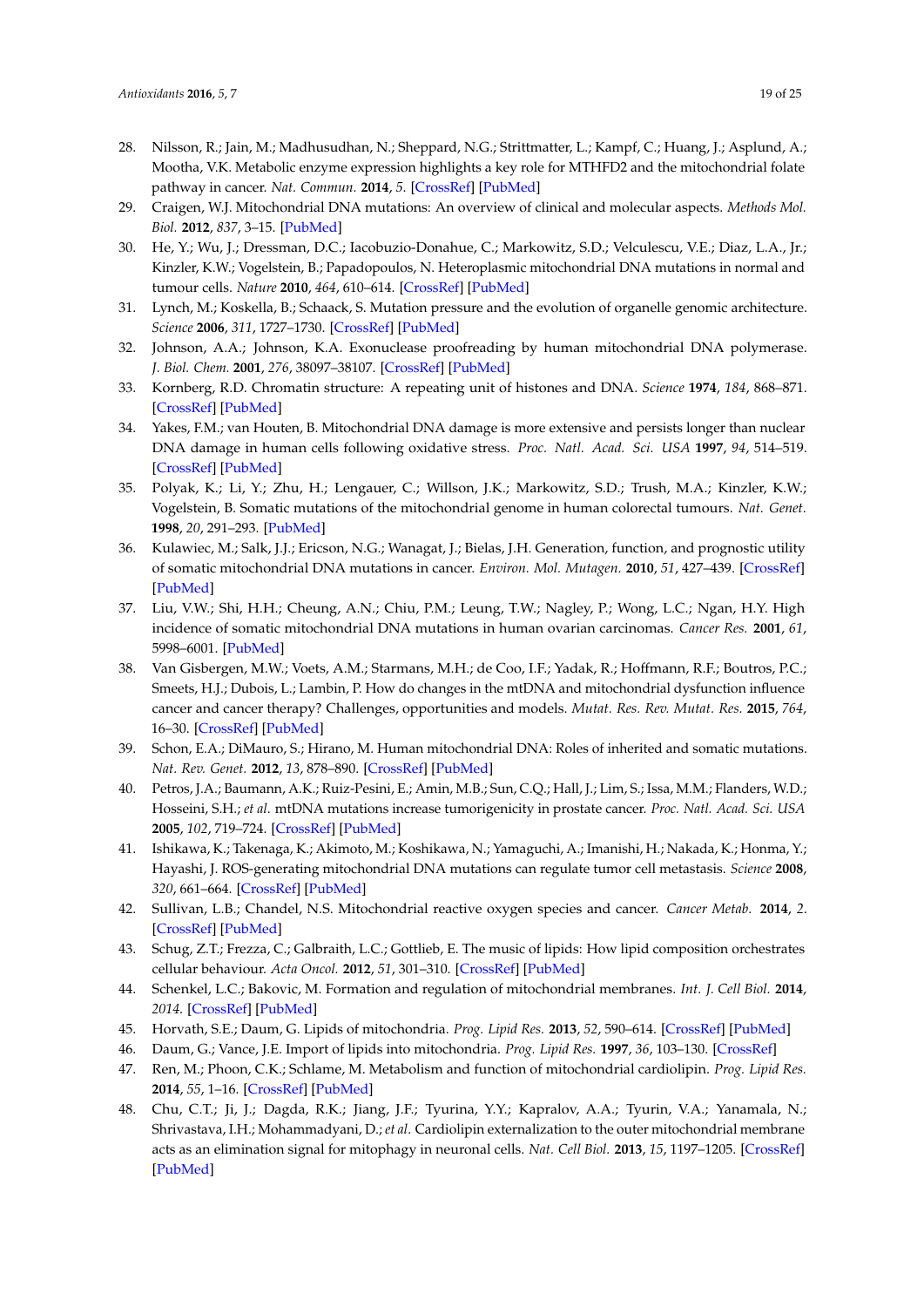- <span id="page-19-0"></span>49. Osman, C.; Voelker, D.R.; Langer, T. Making heads or tails of phospholipids in mitochondria. *J. Cell Biol.* **2011**, *192*, 7–16. [\[CrossRef\]](http://dx.doi.org/10.1083/jcb.201006159) [\[PubMed\]](http://www.ncbi.nlm.nih.gov/pubmed/21220505)
- 50. Shiao, Y.-J.; Vance, J.E. Evidence for an ethanolamine cycle: Differential recycling of the ethanolamine moiety of phosphatidylethanolamine derived from phosphatidylserine and ethanolamine. *Biochem. J.* **1995**, *310*, 673–679. [\[CrossRef\]](http://dx.doi.org/10.1042/bj3100673) [\[PubMed\]](http://www.ncbi.nlm.nih.gov/pubmed/7654210)
- 51. Liu, J.; Dai, Q.; Chen, J.; Durrant, D.; Freeman, A.; Liu, T.; Grossman, D.; Lee, R.M. Phospholipid scramblase 3 controls mitochondrial structure, function, and apoptotic response. *Mol. Cancer Res.* **2003**, *1*, 892–902. [\[PubMed\]](http://www.ncbi.nlm.nih.gov/pubmed/14573790)
- <span id="page-19-1"></span>52. Mayr, J.A. Lipid metabolism in mitochondrial membranes. *J. Inherit. Metab. Dis.* **2015**, *38*, 137–144. [\[CrossRef\]](http://dx.doi.org/10.1007/s10545-014-9748-x) [\[PubMed\]](http://www.ncbi.nlm.nih.gov/pubmed/25082432)
- <span id="page-19-2"></span>53. Hovius, R.; Thijssen, J.; van der Linden, P.; Nicolay, K.; de Kruijff, B. Phospholipid asymmetry of the outer membrane of rat liver mitochondria. Evidence for the presence of cardiolipin on the outside of the outer membrane. *FEBS Lett.* **1993**, *330*, 71–76. [\[CrossRef\]](http://dx.doi.org/10.1016/0014-5793(93)80922-H)
- <span id="page-19-3"></span>54. Holloway, G.P.; Fajardo, V.A.; McMeekin, L.; LeBlanc, P.J. Unsaturation of mitochondrial membrane lipids is related to palmitate oxidation in subsarcolemmal and intermyofibrillar mitochondria. *J. Membr. Biol.* **2012**, *245*, 165–176. [\[CrossRef\]](http://dx.doi.org/10.1007/s00232-012-9426-6) [\[PubMed\]](http://www.ncbi.nlm.nih.gov/pubmed/22527602)
- 55. Yamaoka, S.; Urade, R.; Kito, M. Cardiolipin molecular species in rat heart mitochondria are sensitive to essential fatty acid-deficient dietary lipids. *J. Nutr.* **1990**, *120*, 415–421. [\[PubMed\]](http://www.ncbi.nlm.nih.gov/pubmed/2160525)
- <span id="page-19-4"></span>56. Fajardo, V.A.; McMeekin, L.; Saint, C.; LeBlanc, P.J. Cardiolipin linoleic acid content and mitochondrial cytochrome c oxidase activity are associated in rat skeletal muscle. *Chem. Phys. Lipids* **2015**, *187*, 50–55. [\[CrossRef\]](http://dx.doi.org/10.1016/j.chemphyslip.2015.02.004) [\[PubMed\]](http://www.ncbi.nlm.nih.gov/pubmed/25727371)
- <span id="page-19-5"></span>57. Soni, S.P.; LoCascio, D.S.; Liu, Y.; Williams, J.A.; Bittman, R.; Stillwell, W.; Wassall, S.R. Docosahexaenoic acid enhances segregation of lipids between: 2H-NMR study. *Biophys. J.* **2008**, *95*, 203–214. [\[CrossRef\]](http://dx.doi.org/10.1529/biophysj.107.123612) [\[PubMed\]](http://www.ncbi.nlm.nih.gov/pubmed/18339742)
- <span id="page-19-6"></span>58. Wang, H.Y.; Jackson, S.N.; Woods, A.S. Direct MALDI-MS analysis of cardiolipin from rat organs sections. *J. Am. Soc. Mass. Spectrom.* **2007**, *18*, 567–577. [\[CrossRef\]](http://dx.doi.org/10.1016/j.jasms.2006.10.023) [\[PubMed\]](http://www.ncbi.nlm.nih.gov/pubmed/17157526)
- <span id="page-19-7"></span>59. Feillet-Coudray, C.; Fouret, G.; Casas, F.; Coudray, C. Impact of high dietary lipid intake and related metabolic disorders on the abundance and acyl composition of the unique mitochondrial phospholipid, cardiolipin. *J. Bioenerg. Biomembr.* **2014**, *46*, 447–457. [\[CrossRef\]](http://dx.doi.org/10.1007/s10863-014-9555-y) [\[PubMed\]](http://www.ncbi.nlm.nih.gov/pubmed/24951897)
- <span id="page-19-8"></span>60. Guderley, H.; Kraffe, E.; Bureau, W.; Bureau, D.P. Dietary fatty acid composition changes mitochondrial phospholipids and oxidative capacities in rainbow trout red muscle. *J. Comp. Physiol.* **2008**, *178*, 385–399. [\[CrossRef\]](http://dx.doi.org/10.1007/s00360-007-0231-y) [\[PubMed\]](http://www.ncbi.nlm.nih.gov/pubmed/18210132)
- <span id="page-19-9"></span>61. Hiltunen, J.K.; Chen, Z.; Haapalainen, A.M.; Wierenga, R.K.; Kastaniotis, A.J. Mitochondrial fatty acid synthesis—An adopted set of enzymes making a pathway of major importance for the cellular metabolism. *Prog. Lipid Res.* **2010**, *49*, 27–45. [\[CrossRef\]](http://dx.doi.org/10.1016/j.plipres.2009.08.001) [\[PubMed\]](http://www.ncbi.nlm.nih.gov/pubmed/19686777)
- <span id="page-19-10"></span>62. Hiltunen, J.K.; Schonauer, M.S.; Autio, K.J.; Mittelmeier, T.M.; Kastaniotis, A.J.; Dieckmann, C.L. Mitochondrial fatty acid synthesis type II: More than just fatty acids. *J. Biol. Chem.* **2009**, *284*, 9011–9015. [\[CrossRef\]](http://dx.doi.org/10.1074/jbc.R800068200) [\[PubMed\]](http://www.ncbi.nlm.nih.gov/pubmed/19028688)
- <span id="page-19-11"></span>63. Stavrovskaya, I.G.; Bird, S.S.; Marur, V.R.; Sniatynski, M.J.; Baranov, S.V.; Greenberg, H.K.; Porter, C.L.; Kristal, B.S. Dietary macronutrients modulate the fatty acyl composition of rat liver mitochondrial cardiolipins. *J. Lipid Res.* **2013**, *54*, 2623–2635. [\[CrossRef\]](http://dx.doi.org/10.1194/jlr.M036285) [\[PubMed\]](http://www.ncbi.nlm.nih.gov/pubmed/23690505)
- <span id="page-19-12"></span>64. Stanley, W.C.; Khairallah, R.J.; Dabkowski, E.R. Update on lipids and mitochondrial function: Impact of dietary *n*-3 polyunsaturated fatty acids. *Curr. Opin. Clin. Nutr. Metab. Care.* **2012**, *15*, 122–126. [\[CrossRef\]](http://dx.doi.org/10.1097/MCO.0b013e32834fdaf7) [\[PubMed\]](http://www.ncbi.nlm.nih.gov/pubmed/22248591)
- <span id="page-19-13"></span>65. Hulbert, A.; Turner, J.N.L.; Storlien, H.; Else, P.L. Dietary fats and membrane function: Implications for metabolism and disease. *Biol. Rev. Camb. Philos. Soc.* **2005**, *1*, 155–169. [\[CrossRef\]](http://dx.doi.org/10.1017/S1464793104006578)
- <span id="page-19-14"></span>66. Herbst, E.A.; Paglialunga, S.; Gerling, C.; Whitfield, J.; Mukai, K.; Chabowski, A.; Heigenhauser, G.J.; Spriet, L.L.; Holloway, G.P. Omega-3 supplementation alters mitochondrial membrane composition and respiration kinetics in human skeletal muscle. *J. Physiol.* **2014**, *592*, 1341–1352. [\[CrossRef\]](http://dx.doi.org/10.1113/jphysiol.2013.267336) [\[PubMed\]](http://www.ncbi.nlm.nih.gov/pubmed/24396061)
- <span id="page-19-15"></span>67. Pepe, S.; Tsuchiya, N.; Lakatta, E.G.; Hansford, R.G. PUFA and aging modulate cardiac mitochondrial membrane lipid composition and Ca2+ activation of PDH. *Am. J. Physiol.* **1999**, *276*, H149–H158. [\[PubMed\]](http://www.ncbi.nlm.nih.gov/pubmed/9887028)
- <span id="page-19-16"></span>68. Canuto, R.A.; Biocca, M.E.; Muzio, G.; Dianzani, M.U. Fatty acid composition of phospholipids in mitochondria and microsomes during diethylnitrosamine carcinogenesis in rat liver. *Cell Biochem. Funct.* **1989**, *7*, 11–19. [\[CrossRef\]](http://dx.doi.org/10.1002/cbf.290070104) [\[PubMed\]](http://www.ncbi.nlm.nih.gov/pubmed/2752533)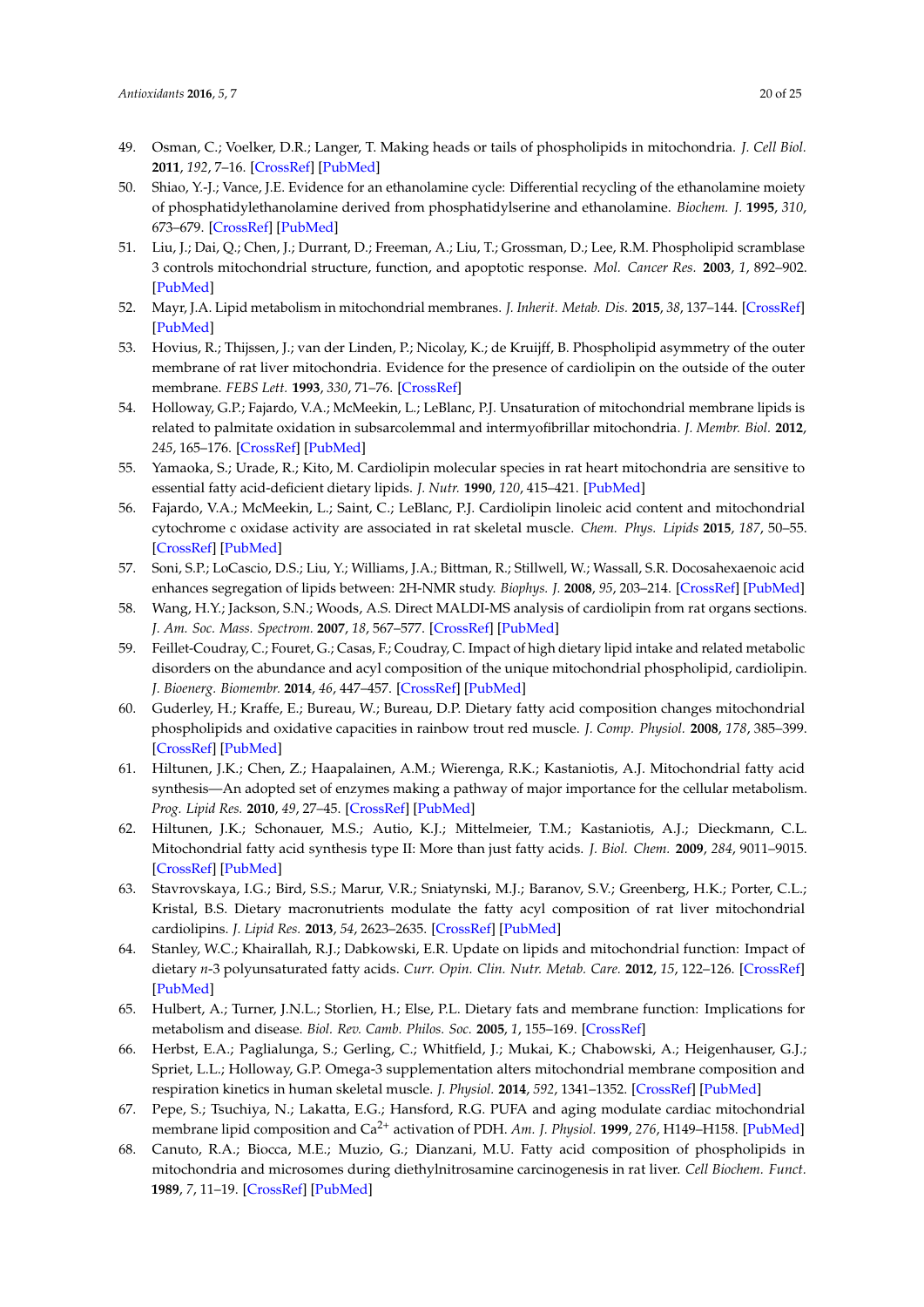- <span id="page-20-0"></span>69. Olsson, J.M.; Eriksson, L.C.; Daliner, G. Lipid Compositions of Intracellular Membranes Isolated from Rat Liver Nodules in Wistar Rats. *Cancer Res.* **1991**, *51*, 3774–3780. [\[PubMed\]](http://www.ncbi.nlm.nih.gov/pubmed/2065332)
- <span id="page-20-1"></span>70. Hartz, J.W.; Morton, R.E.; Waite, M.M.; Morris, H.P. Correlation of fatty acyl composition of mitochondrial and microsomal phospholipid with growth rate of rat hepatomas. *Lab. Investig.* **1982**, *46*, 73–78. [\[PubMed\]](http://www.ncbi.nlm.nih.gov/pubmed/7054591)
- <span id="page-20-2"></span>71. Canuto, R.A.; Ferro, M.; Salvo, R.A.; Bassi, A.M.; Trombetta, A.; Maggiora, M.; Martinasso, G.; Lindahl, R.; Muzio, G. Increase in class 2 aldehyde dehydrogenase expression by arachidonic acid in rat hepatoma cells. *Biochem. J.* **2001**, *357*, 811–818. [\[CrossRef\]](http://dx.doi.org/10.1042/bj3570811) [\[PubMed\]](http://www.ncbi.nlm.nih.gov/pubmed/11463352)
- <span id="page-20-3"></span>72. Hoffmann, K.; Blaudszun, J.; Brunken, C.; Höpker, W.W.; Tauber, R.; Steinhart, H. Distribution of polyunsaturated fatty acids including conjugated linoleic acids in total and subcellular fractions from healthy and cancerous parts of human kidneys. *Lipids* **2005**, *40*, 309–315. [\[CrossRef\]](http://dx.doi.org/10.1007/s11745-005-1387-z) [\[PubMed\]](http://www.ncbi.nlm.nih.gov/pubmed/15957258)
- <span id="page-20-4"></span>73. Wong, D.A.; Bassilian, S.; Lim, S.; Paul Lee, W.N. Coordination of peroxisomal beta-oxidation and fatty acid elongation in HepG2 cells. *J. Biol. Chem.* **2004**, *279*, 41302–41309. [\[CrossRef\]](http://dx.doi.org/10.1074/jbc.M406766200) [\[PubMed\]](http://www.ncbi.nlm.nih.gov/pubmed/15277519)
- <span id="page-20-5"></span>74. Alfonso, P.; Núnez, A.; Madoz-Gurpide, J.; Lombardia, L.; Sánchez, L.; Casal, J.I. Proteomic expression analysis of colorectal cancer by two-dimensional differential gel electrophoresis. *Proteomics* **2005**, *5*, 2602–2611. [\[CrossRef\]](http://dx.doi.org/10.1002/pmic.200401196) [\[PubMed\]](http://www.ncbi.nlm.nih.gov/pubmed/15924290)
- 75. Capuano, F.; Guerrieri, F.; Papa, S. Oxidative phosphorylation enzymes innormal and neoplastic cell growth. *J. Bioenerg. Biomembr.* **1997**, *29*, 379–384. [\[CrossRef\]](http://dx.doi.org/10.1023/A:1022402915431) [\[PubMed\]](http://www.ncbi.nlm.nih.gov/pubmed/9387098)
- <span id="page-20-6"></span>76. Herrmann, P.C.; Gillespie, J.W.; Charboneau, L.; Bichsel, V.E.; Paweletz, C.P.; Calvert, V.S.; Kohn, E.C.; Emmert-Buck, M.R.; Liotta, L.A.; Petricoin, E.F., 3rd. Mitochondrial proteome: Altered cytochrome c oxidase subunit levels in prostate cancer. *Proteomics* **2003**, *3*, 1801–1810. [\[CrossRef\]](http://dx.doi.org/10.1002/pmic.200300461) [\[PubMed\]](http://www.ncbi.nlm.nih.gov/pubmed/12973739)
- <span id="page-20-7"></span>77. Buzzai, M.; Bauer, D.E.; Jones, R.G.; DeBerardinis, R.J.; Hatzivassiliou, G.; Elstrom, R.L.; Thompson, C.B. The glucose dependence of Akt-transformed cells can be reversed by pharmacologic activation of fatty acid beta-oxidation. *Oncogene* **2005**, *24*, 4165–4173. [\[CrossRef\]](http://dx.doi.org/10.1038/sj.onc.1208622) [\[PubMed\]](http://www.ncbi.nlm.nih.gov/pubmed/15806154)
- <span id="page-20-8"></span>78. Rodríguez-Enríquez, S.; Hernández-Esquivel, L.; Marín-Hernández, A.; El Hafidi, M.; Gallardo-Pérez, J.C.; Hernández-Reséndiz, I.; Rodríguez-Zavala, J.S.; Pacheco-Velázquez, S.C.; Moreno-Sánchez, R. Mitochondrial free fatty acid β-oxidation supports oxidative phosphorylation and proliferation in cancer cells. *Int. J. Biochem. Cell Biol.* **2015**, *65*, 209–221. [\[CrossRef\]](http://dx.doi.org/10.1016/j.biocel.2015.06.010) [\[PubMed\]](http://www.ncbi.nlm.nih.gov/pubmed/26073129)
- <span id="page-20-9"></span>79. Kim, J.W.; Tchernyshyov, I.; Semenza, G.L.; Dang, C.V. HIF-1-mediated expression of pyruvate dehydrogenase kinase: A metabolic switch required for cellular adaptation to hypoxia. *Cell Metab.* **2006**, *3*, 177–185. [\[CrossRef\]](http://dx.doi.org/10.1016/j.cmet.2006.02.002) [\[PubMed\]](http://www.ncbi.nlm.nih.gov/pubmed/16517405)
- <span id="page-20-10"></span>80. Gogvadze, V.; Zhivotovsky, B.; Orrenius, S. The Warburg effect and mitochondrial stability in cancer cells. *Mol. Aspects Med.* **2010**, *31*, 60–74. [\[CrossRef\]](http://dx.doi.org/10.1016/j.mam.2009.12.004) [\[PubMed\]](http://www.ncbi.nlm.nih.gov/pubmed/19995572)
- <span id="page-20-11"></span>81. Raza, H.; John, A.; Brown, E.M.; Benedict, S.; Kambal, A. Alterations in mitochondrial respiratory functions, redox metabolism and apoptosis by oxidant 4-hydroxynonenal and antioxidants curcumin and melatonin in PC12 cells. *Toxicol. Appl. Pharmacol.* **2008**, *226*, 161–168. [\[CrossRef\]](http://dx.doi.org/10.1016/j.taap.2007.09.002) [\[PubMed\]](http://www.ncbi.nlm.nih.gov/pubmed/17935746)
- <span id="page-20-12"></span>82. Huang, H.; Kozekov, I.D.; Kozekova, A.; Wang, H.; Lloyd, R.S.; Rizzo, C.J.; Stone, M.P. DNA cross-link induced by trans-4-hydroxynonenal. *Environ. Mol. Mutagen.* **2010**, *51*, 625–634. [\[CrossRef\]](http://dx.doi.org/10.1002/em.20599) [\[PubMed\]](http://www.ncbi.nlm.nih.gov/pubmed/20577992)
- <span id="page-20-13"></span>83. Simonnet, H.; Alazard, N.; Pfeiffer, K.; Gallou, C.; Béroud, C.; Demont, J.; Bouvier, R.; Schägger, H.; Godinot, C. Low mitochondrial respiratory chain content correlates with tumor aggressiveness in renal cell carcinoma. *Carcinogenesis* **2002**, *23*, 759–768. [\[CrossRef\]](http://dx.doi.org/10.1093/carcin/23.5.759) [\[PubMed\]](http://www.ncbi.nlm.nih.gov/pubmed/12016148)
- <span id="page-20-14"></span>84. Barrera, G.; Pizzimenti, S.; Dianzani, M.U. Lipid peroxidation: Control of cell proliferation, cell differentiation and cell death. *Mol. Aspects Med.* **2008**, *29*, 1–8. [\[CrossRef\]](http://dx.doi.org/10.1016/j.mam.2007.09.012) [\[PubMed\]](http://www.ncbi.nlm.nih.gov/pubmed/18037483)
- <span id="page-20-15"></span>85. Esterbauer, H.; Schaur, R.J.; Zollner, H. Chemistry and biochemistry of 4-hydroxynonenal, malonaldehyde and related aldehydes. *Free Radic. Biol. Med.* **1991**, *11*, 81–128. [\[CrossRef\]](http://dx.doi.org/10.1016/0891-5849(91)90192-6)
- <span id="page-20-16"></span>86. Houtkooper, R.H.; Vaz, F.M. Cardiolipin, the heart of mitochondrial metabolism. *Cell. Mol. Life Sci.* **2008**, *65*, 2493–2506. [\[CrossRef\]](http://dx.doi.org/10.1007/s00018-008-8030-5) [\[PubMed\]](http://www.ncbi.nlm.nih.gov/pubmed/18425414)
- <span id="page-20-17"></span>87. Yin, H.; Zhu, M. Free radical oxidation of cardiolipin: Chemical mechanisms, detection and implication in apoptosis, mitochondrial dysfunction and human diseases. *Free Radic. Res.* **2012**, *46*, 959–974. [\[CrossRef\]](http://dx.doi.org/10.3109/10715762.2012.676642) [\[PubMed\]](http://www.ncbi.nlm.nih.gov/pubmed/22468920)
- <span id="page-20-18"></span>88. Zhong, H.; Lu, J.; Xia, L.; Zhu, M.; Yin, H. Formation of electrophilic oxidation products from mitochondria lcardiolipin *in vitro* and *in vivo* in the context of apoptosis and atherosclerosis. *Redox Biol.* **2014**, *2*, 878–883. [\[CrossRef\]](http://dx.doi.org/10.1016/j.redox.2014.04.003) [\[PubMed\]](http://www.ncbi.nlm.nih.gov/pubmed/25061570)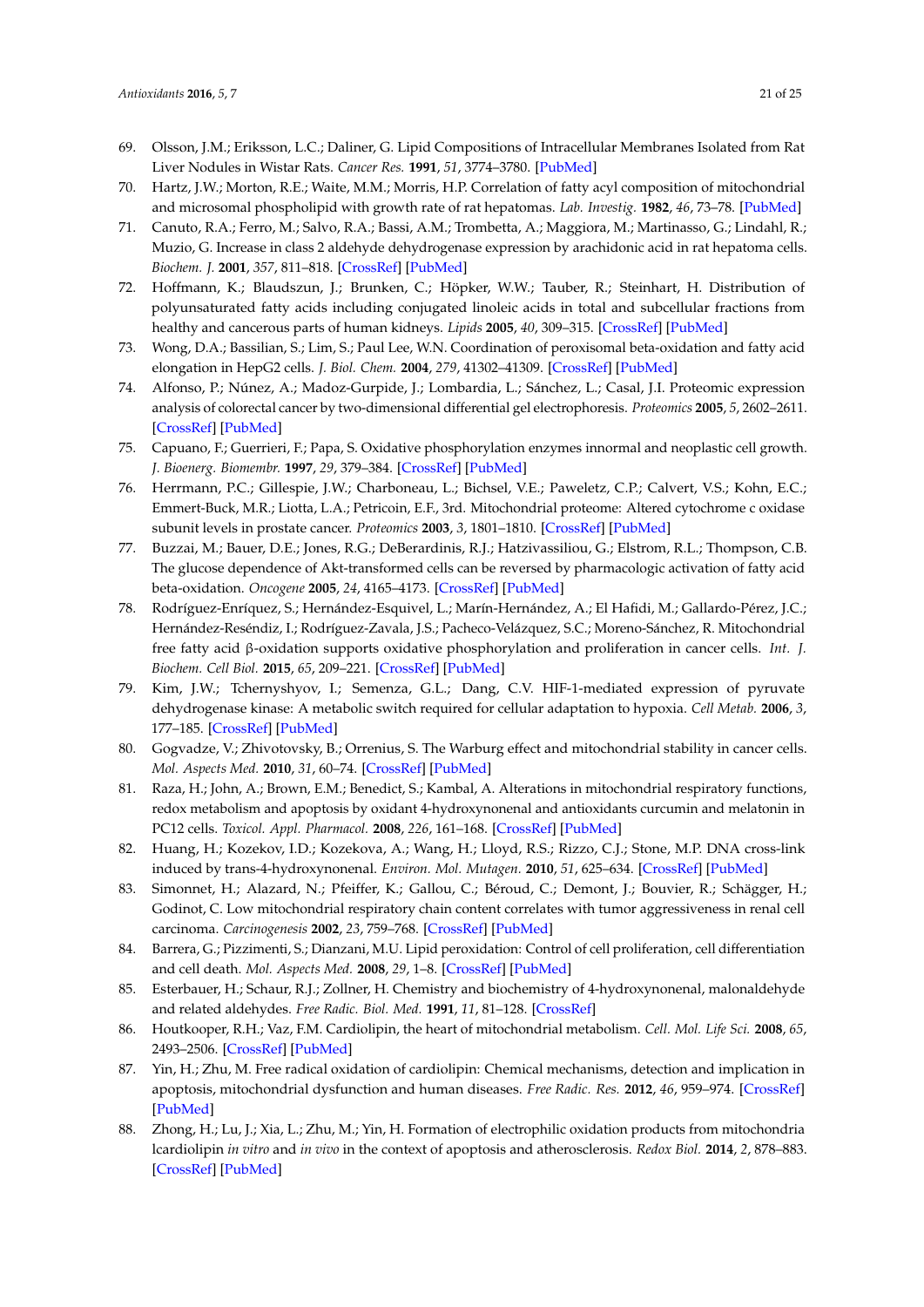- <span id="page-21-0"></span>89. Chen, J.J.; Yu, B.P. Alterations in mitochondrial membrane fluidity by lipid peroxidation products. *Free Radic. Biol. Med.* **1994**, *17*, 411–418. [\[CrossRef\]](http://dx.doi.org/10.1016/0891-5849(94)90167-8)
- <span id="page-21-1"></span>90. Chatterjee, S.N.; Agarwal, S.; Kumarjana, A.; Bose, B. Membrane lipid peroxidation and its pathological consequences. *Ind. J. Biochem. Biophys.* **1988**, *25*, 25–31.
- <span id="page-21-2"></span>91. Borchman, D.; Lamba, O.P.; Salmassi, S.; Lou, M.; Yappert, M.C. The dual effect of oxidation on lipid bilayer structure. *Lipids* **1992**, *27*, 261–265. [\[CrossRef\]](http://dx.doi.org/10.1007/BF02536472) [\[PubMed\]](http://www.ncbi.nlm.nih.gov/pubmed/1518382)
- <span id="page-21-3"></span>92. Goldstein, R.M.; Weissmann, G. Effects of the generation of superoxide anion on permeability of liposomes. *Biochem. Biophys. Res. Commun.* **1977**, *75*, 604–609. [\[CrossRef\]](http://dx.doi.org/10.1016/0006-291X(77)91515-7)
- <span id="page-21-4"></span>93. Anderson, E.J.; Katunga, L.A.; Willis, M.S. Mitochondria as a source and target of lipid peroxidation products in healthy and diseased heart. *Clin. Exp. Pharmacol. Physiol.* **2012**, *39*, 179–193. [\[CrossRef\]](http://dx.doi.org/10.1111/j.1440-1681.2011.05641.x) [\[PubMed\]](http://www.ncbi.nlm.nih.gov/pubmed/22066679)
- <span id="page-21-5"></span>94. Prasad, S.B.; Rosangkima, G.; Kharbangar, A. Structural and biochemical changes in mitochondria after cisplatin treatment of Dalton's lymphoma-bearing mice. *Mitochondrion* **2010**, *10*, 38–45. [\[CrossRef\]](http://dx.doi.org/10.1016/j.mito.2009.09.002) [\[PubMed\]](http://www.ncbi.nlm.nih.gov/pubmed/19766736)
- <span id="page-21-6"></span>95. Gentile, F.; Pizzimenti, S.; Arcaro, A.; Pettazzoni, P.; Minelli, R.; D'Angelo, D.; Mamone, G.; Ferranti, P.; Toaldo, C.; Cetrangolo, G.; *et al*. Exposure of HL-60 human leukaemic cells to 4-hydroxynonenal promotes the formation of adduct(s) with alpha-enolase devoid of plasminogen binding activity. *Biochem. J.* **2009**, *422*, 285–294. [\[CrossRef\]](http://dx.doi.org/10.1042/BJ20090564) [\[PubMed\]](http://www.ncbi.nlm.nih.gov/pubmed/19508232)
- <span id="page-21-7"></span>96. Zhao, Y.; Miriyala, S.; Miao, L.; Mitov, M.; Schnell, D.; Dhar, S.K.; Cai, J.; Klein, J.B.; Sultana, R.; Butterfield, D.A.; *et al*. Redox proteomic identification of HNE-bound mitochondrial proteins in cardiac tissues reveals a systemic effect on energy metabolism after doxorubicin treatment. *Free Radic. Biol. Med.* **2014**, *72*, 55–65. [\[CrossRef\]](http://dx.doi.org/10.1016/j.freeradbiomed.2014.03.001) [\[PubMed\]](http://www.ncbi.nlm.nih.gov/pubmed/24632380)
- <span id="page-21-8"></span>97. Doorn, J.A.; Hurley, T.D.; Petersen, D.R. Inhibition of human mitochondrial aldehyde dehydrogenase by 4-Hydroxynon-2-enal and 4-Oxonon-2-enal. *Chem. Res. Toxicol.* **2006**, *19*, 102–110. [\[CrossRef\]](http://dx.doi.org/10.1021/tx0501839) [\[PubMed\]](http://www.ncbi.nlm.nih.gov/pubmed/16411662)
- <span id="page-21-9"></span>98. Ding, J.H.; Li, S.P.; Cao, H.X.; Wu, J.Z.; Gao, C.M.; Su, P.; Liu, Y.T.; Zhou, J.N.; Chang, J.; Yao, G.H. Polymorphisms of alcohol dehydrogenase-2 andaldehyde dehydrogenase-2 and esophageal cancer risk in Southeast Chinese males. *World J. Gastroenterol.* **2009**, *15*, 2395–2400. [\[CrossRef\]](http://dx.doi.org/10.3748/wjg.15.2395) [\[PubMed\]](http://www.ncbi.nlm.nih.gov/pubmed/19452585)
- <span id="page-21-10"></span>99. Barrera, G. Oxidative stress and lipid peroxidation products in cancer progression and therapy. *ISRN Oncol.* **2012**, *2012*. [\[CrossRef\]](http://dx.doi.org/10.5402/2012/137289) [\[PubMed\]](http://www.ncbi.nlm.nih.gov/pubmed/23119185)
- <span id="page-21-11"></span>100. Awasthi, Y.C.; Ansari, G.A.; Awasthi, S. Regulation of 4-hydroxynonenal mediated signaling by glutathione *S*-transferases. *Methods Enzymol.* **2005**, *401*, 379–407. [\[CrossRef\]](http://dx.doi.org/10.1016/j.freeradbiomed.2004.05.033) [\[PubMed\]](http://www.ncbi.nlm.nih.gov/pubmed/16399399)
- <span id="page-21-12"></span>101. Oberley, T.D.; Toyokuni, S.; Szweda, L.I. Localization of hydroxynonenal protein adducts in normal human kidney and selected human kidney cancers. *Free Radic. Biol. Med.* **1999**, *27*, 695–703. [\[CrossRef\]](http://dx.doi.org/10.1016/S0891-5849(99)00117-3)
- <span id="page-21-13"></span>102. Zhao, Y.; Xue, Y.; Oberley, T.D.; Kiningham, K.K.; Lin, S.M.; Yen, H.C.; Majima, H.; Hines, J.; St Clair, D. Overexpression of manganese superoxide dismutase suppresses tumor formation by modulation of activator protein-1 signaling in a multistage skin carcinogenesis model. *Cancer Res.* **2001**, *61*, 6082–6088. [\[PubMed\]](http://www.ncbi.nlm.nih.gov/pubmed/11507057)
- <span id="page-21-14"></span>103. Li, Y.P.; Tian, F.G.; Shi, P.C.; Guo, L.Y.; Wu, H.M.; Chen, R.Q.; Xue, J.M. 4-hydroxynonenal promotes growth and angiogenesis of breast cancer cells through HIF-1α stabilization. *Asian Pac. J. Cancer Prev.* **2014**, *15*, 10151–10156. [\[CrossRef\]](http://dx.doi.org/10.7314/APJCP.2014.15.23.10151) [\[PubMed\]](http://www.ncbi.nlm.nih.gov/pubmed/25556440)
- <span id="page-21-15"></span>104. Zhang, H.; Du, Y.; Zhang, X.; Lu, J.; Holmgren, A. Glutaredoxin 2 reduces both thioredoxin 2 and thioredoxin 1 and protects cells from apoptosis induced by auranofin and 4-hydroxynonenal. *Antioxid. Redox Signal.* **2014**, *21*, 669–681. [\[CrossRef\]](http://dx.doi.org/10.1089/ars.2013.5499) [\[PubMed\]](http://www.ncbi.nlm.nih.gov/pubmed/24295294)
- <span id="page-21-16"></span>105. Ji, C.; Amarnath, V.; Pietenpol, J.A.; Marnett, L.J. 4-hydroxynonenal induces apoptosis via caspase-3 activation and cytochrome c release. *Chem. Res. Toxicol.* **2001**, *14*, 1090–1096. [\[CrossRef\]](http://dx.doi.org/10.1021/tx000186f) [\[PubMed\]](http://www.ncbi.nlm.nih.gov/pubmed/11511183)
- <span id="page-21-17"></span>106. Haynes, R.L.; Brune, B.; Townsend, A.J. Apoptosis in RAW 264.7 cells exposed to 4-hydroxy-2-nonenal: Dependence on cytochrome C release but not p53 accumulation. *Free Radic. Biol. Med.* **2001**, *30*, 884–894. [\[CrossRef\]](http://dx.doi.org/10.1016/S0891-5849(01)00476-2)
- <span id="page-21-18"></span>107. Butterfield, D.A.; Reed, T.; Perluigi, M.; De Marco, C.; Coccia, R.; Cini, C.; Sultana, R. Elevated protein-bound levels of the lipid peroxidation product, 4-hydroxy-2-nonenal, in brain from persons with mild cognitive impairment. *Neurosci. Lett.* **2006**, *397*, 170–173. [\[CrossRef\]](http://dx.doi.org/10.1016/j.neulet.2005.12.017) [\[PubMed\]](http://www.ncbi.nlm.nih.gov/pubmed/16413966)
- <span id="page-21-19"></span>108. Mangialasche, F.; Polidori, M.C.; Monastero, R.; Ercolani, S.; Camarda, C.; Cecchetti, R.; Mecucci, P. Biomarkers of oxidative and nitrosative damage in Alzheimer's disease and mild cognitive impairment. *Ageing Res. Rev.* **2009**, *8*, 285–305. [\[CrossRef\]](http://dx.doi.org/10.1016/j.arr.2009.04.002) [\[PubMed\]](http://www.ncbi.nlm.nih.gov/pubmed/19376275)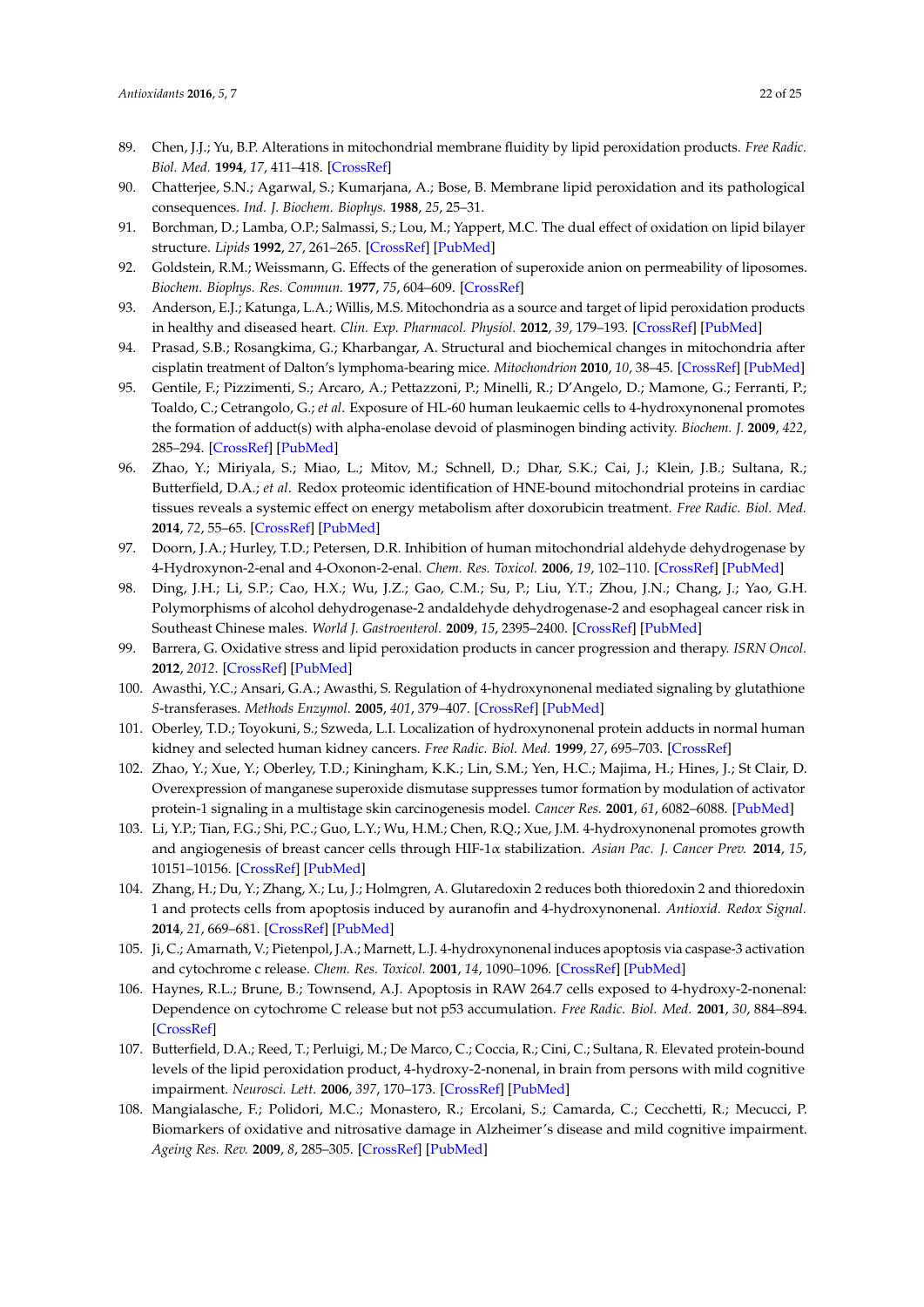- <span id="page-22-8"></span>109. Reed, T.; Perluigi, M.; Sultana, R.; Pierce, W.M.; Klein, J.B.; Turner, D.M.; Coccia, R.; Markesbery, W.R.; Butterfield, D.A. Redox proteomic identification of 4-hydroxy-2-nonenal modified brain proteins in amnestic mild cognitive impairment: Insight into the role of lipid peroxidation in the progression and pathogenesis of Alzheimer's disease. *Neurobiol. Dis.* **2008**, *30*, 107–120. [\[CrossRef\]](http://dx.doi.org/10.1016/j.nbd.2007.12.007) [\[PubMed\]](http://www.ncbi.nlm.nih.gov/pubmed/18325775)
- <span id="page-22-0"></span>110. Reed, T.T.; Pierce, W.M.; Markesbery, W.R.; Butterfield, D.A. Proteomic identification of HNE-bound proteins in early Alzheimer disease: Insights into the role of lipid peroxidation in the progression of AD. *Brain Res.* **2009**, *1274*, 66–76. [\[CrossRef\]](http://dx.doi.org/10.1016/j.brainres.2009.04.009) [\[PubMed\]](http://www.ncbi.nlm.nih.gov/pubmed/19374891)
- <span id="page-22-1"></span>111. Butterfield, D.A.; Bader Lange, M.L.; Sultana, R. Involvements of the lipid peroxidation product, HNE, in the pathogenesis and progression of Alzheimer's disease. *Biochim. Biophys. Acta* **2010**, *1801*, 924–929. [\[CrossRef\]](http://dx.doi.org/10.1016/j.bbalip.2010.02.005) [\[PubMed\]](http://www.ncbi.nlm.nih.gov/pubmed/20176130)
- 112. Ruiperez, V.; Darios, F.; Davletov, B. Alpha-synuclein, lipids and Parkinson's disease. *Prog. Lipid Res.* **2010**, *49*, 420–428. [\[CrossRef\]](http://dx.doi.org/10.1016/j.plipres.2010.05.004) [\[PubMed\]](http://www.ncbi.nlm.nih.gov/pubmed/20580911)
- 113. Lee, J.; Kosaras, B.; del Signore, S.J.; Cormier, K.; McKe, A.; Ratan, R.R.; Kowall, N.W.; Ryu, H. Modulation of lipid peroxidation and mitochondrial function improves neuropathology in Huntington's disease mice. *Acta Neuropathol.* **2011**, *121*, 487–498. [\[CrossRef\]](http://dx.doi.org/10.1007/s00401-010-0788-5) [\[PubMed\]](http://www.ncbi.nlm.nih.gov/pubmed/21161248)
- <span id="page-22-2"></span>114. Shichiri, M.; Yoshida, Y.; Ishida, N.; Hagihara, Y.; Iwahashi, H.; Tamai, H.; Niki, E. Alpha-tocopgerol suppresses lipid peroxidation and behavioral and cognitive impairments in the Ts65Dn mouse model of Down syndrome. *Free Radic. Biol. Med.* **2011**, *50*, 1801–1811. [\[CrossRef\]](http://dx.doi.org/10.1016/j.freeradbiomed.2011.03.023) [\[PubMed\]](http://www.ncbi.nlm.nih.gov/pubmed/21447382)
- <span id="page-22-3"></span>115. Berlett, B.S.; Stadtman, E.R. Protein oxidation in aging, disease, and oxidative stress. *J. Biol. Chem.* **1997**, *272*, 20313–20316. [\[CrossRef\]](http://dx.doi.org/10.1074/jbc.272.33.20313) [\[PubMed\]](http://www.ncbi.nlm.nih.gov/pubmed/9252331)
- <span id="page-22-4"></span>116. Pamplona, R.; Dalfó, E.; Ayala, V.; Bellmunt, M.J.; Prat, J.; Ferrer, I.; Portero-Otín, M. Proteins in human brain cortex are modified by oxidation, glycoxidation, and lipoxidation. Effects of Alzheimer disease and identification of lipoxidation targets. *J. Biol. Chem.* **2005**, *280*, 21522–21530. [\[CrossRef\]](http://dx.doi.org/10.1074/jbc.M502255200) [\[PubMed\]](http://www.ncbi.nlm.nih.gov/pubmed/15799962)
- <span id="page-22-5"></span>117. Grimsrud, P.A.; Xie, H.; Griffin, T.J.; Bernlohr, D.A. Oxidative stress and covalent modification of protein with bioactive aldehydes. *J. Biol. Chem.* **2008**, *283*, 21837–21841. [\[CrossRef\]](http://dx.doi.org/10.1074/jbc.R700019200) [\[PubMed\]](http://www.ncbi.nlm.nih.gov/pubmed/18445586)
- <span id="page-22-6"></span>118. Keller, J.N.; Schmitt, F.A.; Scheff, S.W.; Ding, Q.; Chen, Q.; Butterfield, D.A.; Markesbery, W.R. Evidence of increased oxidative damage in subjects with mild cognitive impairment. *Neurology* **2005**, *64*, 1152–1156. [\[CrossRef\]](http://dx.doi.org/10.1212/01.WNL.0000156156.13641.BA) [\[PubMed\]](http://www.ncbi.nlm.nih.gov/pubmed/15824339)
- <span id="page-22-7"></span>119. Butterfield, D.A.; Poon, H.F.; St Clair, D.; Keller, J.N.; Pierce, W.M.; Klein, J.B.; Markesbery, W.R. Redox proteomics identification of oxidatively modified hippocampal proteins in mild cognitive impairment: Insights into the development of Alzheimer's disease. *Neurobiol. Dis.* **2006**, *22*, 223–232. [\[CrossRef\]](http://dx.doi.org/10.1016/j.nbd.2005.11.002) [\[PubMed\]](http://www.ncbi.nlm.nih.gov/pubmed/16466929)
- <span id="page-22-10"></span>120. Sultana, R.; Perluigi, M.; Butterfield, D.A. Lipid peroxidation triggers neurodegeneration: A redox proteomics view into the Alzheimer disease brain. *Free Radic. Biol. Med.* **2013**, *62*, 157–169. [\[CrossRef\]](http://dx.doi.org/10.1016/j.freeradbiomed.2012.09.027) [\[PubMed\]](http://www.ncbi.nlm.nih.gov/pubmed/23044265)
- <span id="page-22-9"></span>121. Perluigi, M.; Sultana, R.; Cenini, G.; di Domenico, F.; Memo, M.; Pierce, W.M.; Coccia, R.; Butterfield, D.A. Redox proteomics identification of 4-hydroxynonenal modified brain proteins in Alzheimer's disease: Role of lipid peroxidation in Alzheimer's disease pathogenesis. *Proteomics Clin. Appl.* **2009**, *3*, 682–693. [\[CrossRef\]](http://dx.doi.org/10.1002/prca.200800161) [\[PubMed\]](http://www.ncbi.nlm.nih.gov/pubmed/20333275)
- <span id="page-22-11"></span>122. Martínez, A.; Portero-Otin, M.; Pamplona, R.; Ferrer, I. Protein targets of oxidative damage in human neurodegenerative diseases with abnormal protein aggregates. *Brain Pathol.* **2010**, *20*, 281–297. [\[CrossRef\]](http://dx.doi.org/10.1111/j.1750-3639.2009.00326.x) [\[PubMed\]](http://www.ncbi.nlm.nih.gov/pubmed/19725834)
- <span id="page-22-12"></span>123. Reed, T. Lipid peroxidation and neurodegenerative disease. *Free Radic. Biol. Med.* **2011**, *51*, 1302–1319. [\[CrossRef\]](http://dx.doi.org/10.1016/j.freeradbiomed.2011.06.027) [\[PubMed\]](http://www.ncbi.nlm.nih.gov/pubmed/21782935)
- <span id="page-22-13"></span>124. Siegel, S.J.; Bieschke, J.; Powers, E.T.; Kelly, J.W. The oxidative stress metabolite 4-hydroxynonenal promotes Alzheimer protofibril formation. *Biochemistry* **2007**, *46*, 1503–1510. [\[CrossRef\]](http://dx.doi.org/10.1021/bi061853s) [\[PubMed\]](http://www.ncbi.nlm.nih.gov/pubmed/17279615)
- <span id="page-22-14"></span>125. Federico, A.; Cardaioli, E.; da Pozzo, P.; Formichi, P.; Gallus, G.N.; Radi, E. Mitochondria, oxidative stress and neurodegeneration. *J. Neurol. Sci.* **2012**, *322*, 254–262. [\[CrossRef\]](http://dx.doi.org/10.1016/j.jns.2012.05.030) [\[PubMed\]](http://www.ncbi.nlm.nih.gov/pubmed/22669122)
- <span id="page-22-15"></span>126. Bhat, A.H.; Dar, K.B.; Anees, S.; Zargar, M.A.; Masood, A.; Sofi, M.A.; Ganie, S.A. Oxidative stress, mitochondrial dysfunction and neurodegenerative diseases; a mechanistic insight. *Biomed. Pharmacother.* **2015**, *74*, 101–110. [\[CrossRef\]](http://dx.doi.org/10.1016/j.biopha.2015.07.025) [\[PubMed\]](http://www.ncbi.nlm.nih.gov/pubmed/26349970)
- <span id="page-22-16"></span>127. Online Mendelian Inheritance in Man (OMIM) database. Availalbe online: http://www.ncbi.nlm.nih.gov/ omim (accessed on 17 February 2016).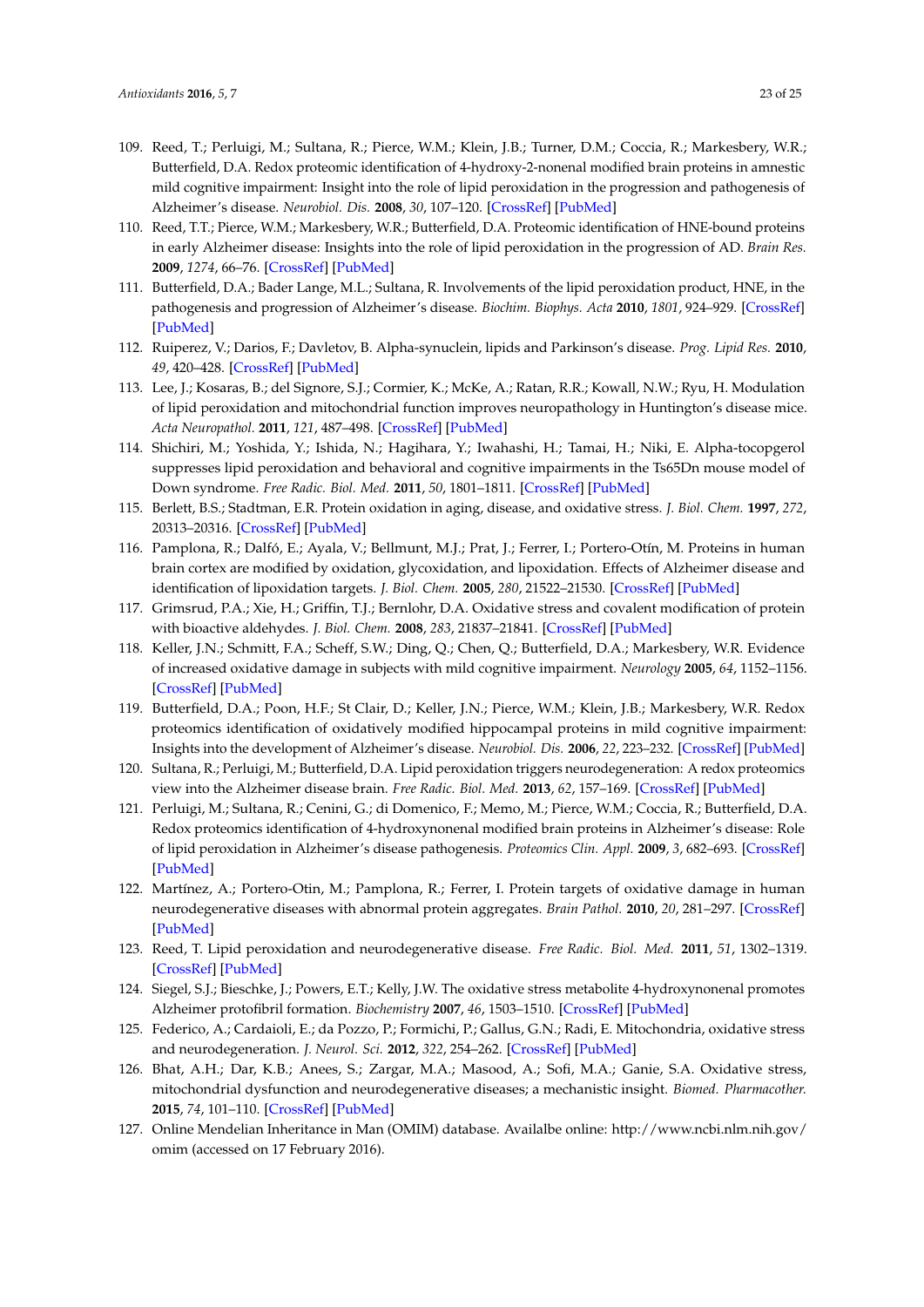- <span id="page-23-0"></span>128. Terni, B.; Boada, J.; Portero-Otín, M.; Pamplona, R.; Ferrer, I. Mitochondrial ATP-synthase in the entorhinal cortex is a target of oxidative stress at stages I/II of Alzheimer's disease pathology. *Brain Pathol.* **2010**, *20*, 222–233. [\[CrossRef\]](http://dx.doi.org/10.1111/j.1750-3639.2009.00266.x) [\[PubMed\]](http://www.ncbi.nlm.nih.gov/pubmed/19298596)
- <span id="page-23-1"></span>129. Sorolla, M.A.; Reverter-Branchat, G.; Tamarit, J.; Ferrer, I.; Ros, J.; Cabiscol, E. Proteomic and oxidative stress analysis in human brain samples of Huntington disease. *Free Radic. Biol. Med.* **2008**, *45*, 667–678. [\[CrossRef\]](http://dx.doi.org/10.1016/j.freeradbiomed.2008.05.014) [\[PubMed\]](http://www.ncbi.nlm.nih.gov/pubmed/18588971)
- <span id="page-23-2"></span>130. Sorolla, M.A.; Rodríguez-Colman, M.J.; Tamarit, J.; Ortega, Z.; Lucas, J.J.; Ferrer, I.; Ros, J.; Cabiscol, E. Protein oxidation in Huntington disease affects energy production and vitamin B6 metabolism. *Free Radic. Biol. Med.* **2010**, *49*, 612–621. [\[CrossRef\]](http://dx.doi.org/10.1016/j.freeradbiomed.2010.05.016) [\[PubMed\]](http://www.ncbi.nlm.nih.gov/pubmed/20639122)
- <span id="page-23-3"></span>131. Choi, J.; Sullards, M.C.; Olzmann, J.A.; Rees, H.D.; Weintraub, S.T.; Bostwick, D.E.; Gearing, M.; Levey, A.I.; Chin, L.S.; Li, L. Oxidative damage of DJ-1 is linked to sporadic Parkinson and Alzheimer diseases. *J. Biol. Chem.* **2006**, *281*, 10816–10824. [\[CrossRef\]](http://dx.doi.org/10.1074/jbc.M509079200) [\[PubMed\]](http://www.ncbi.nlm.nih.gov/pubmed/16517609)
- <span id="page-23-4"></span>132. Keeney, P.M.; Xie, J.; Capaldi, R.A.; Bennett, J.P. Parkinson's disease brain mitochondrial complex I has oxidatively damaged subunits and is functionally impaired and misassembled. *J. Neurosci.* **2006**, *26*, 5256–5264. [\[CrossRef\]](http://dx.doi.org/10.1523/JNEUROSCI.0984-06.2006) [\[PubMed\]](http://www.ncbi.nlm.nih.gov/pubmed/16687518)
- <span id="page-23-5"></span>133. Choi, J.; Rees, H.D.; Weintraub, S.T.; Levey, A.I.; Chin, L.-S.; Li, L. Oxidative modifications and aggregation of Cu,Zn-superoxide dismutase associated with Alzheimer and Parkinson diseases. *J. Biol. Chem.* **2005**, *280*, 11648–11655. [\[CrossRef\]](http://dx.doi.org/10.1074/jbc.M414327200) [\[PubMed\]](http://www.ncbi.nlm.nih.gov/pubmed/15659387)
- <span id="page-23-6"></span>134. Cabiscol, E.; Ros, J. Oxidative damage to proteins: Structural modifications and consequences in cell function. In *Redox Proteomics: From Protein Modifications to Cellular Dysfunctions and Diseases*; Dalle-Donne, I., Scaloni, A., Butterfield, D.A., Eds.; Wiley: Hoboken, NJ, USA, 2006; pp. 399–472.
- <span id="page-23-7"></span>135. Chen, X.J.; Wang, X.; Kaufman, B.A.; Butow, R.A. Aconitase couples metabolic regulation to mitochondrial DNA maintenance. *Science* **2005**, *307*, 714–717. [\[CrossRef\]](http://dx.doi.org/10.1126/science.1106391) [\[PubMed\]](http://www.ncbi.nlm.nih.gov/pubmed/15692048)
- <span id="page-23-8"></span>136. Schagger, H.; Ohm, T.G. Human diseases with defects in oxidative phosphorylation. 2. F1F0 ATP-synthase defects in Alzheimer disease revealed by blue native polyacrylamide gel electrophoresis. *Eur. J. Biochem.* **1995**, *227*, 916–921. [\[CrossRef\]](http://dx.doi.org/10.1111/j.1432-1033.1995.tb20219.x) [\[PubMed\]](http://www.ncbi.nlm.nih.gov/pubmed/7867655)
- <span id="page-23-9"></span>137. Rhein, V.; Eckert, A. Effects of Alzheimer's amyloid-beta and tau protein on mitochondrial function—Role of glucose metabolism and insulin signalling. *Arch. Physiol. Biochem.* **2007**, *113*, 131–141. [\[CrossRef\]](http://dx.doi.org/10.1080/13813450701572288) [\[PubMed\]](http://www.ncbi.nlm.nih.gov/pubmed/17922309)
- <span id="page-23-10"></span>138. Sultana, R.; Poon, H.F.; Cai, J.; Pierce, W.M.; Merchant, M.; Klein, J.B.; Markesbery, W.R.; Butterfield, D.A. Identification of nitrated proteins in Alzheimer's disease brain using a redox proteomics approach. *Neurobiol. Dis.* **2006**, *22*, 76–87. [\[CrossRef\]](http://dx.doi.org/10.1016/j.nbd.2005.10.004) [\[PubMed\]](http://www.ncbi.nlm.nih.gov/pubmed/16378731)
- <span id="page-23-11"></span>139. Mattiazzi, M.; Vijayvergiya, C.; Gajewski, C.D.; DeVivo, D.C.; Lenaz, G.; Wiedmann, M.; Manfredi, G. The mtDNA T8993G (NARP) mutation results in an impairment of oxidative phosphorylation that can be improved by antioxidants. *Hum. Molec. Genet.* **2007**, *13*, 869–879. [\[CrossRef\]](http://dx.doi.org/10.1093/hmg/ddh103) [\[PubMed\]](http://www.ncbi.nlm.nih.gov/pubmed/14998933)
- <span id="page-23-12"></span>140. Hansen, J.J.; Durr, A.; Cournu-Rebeix, I.; Georgopoulos, C.; Ang, D.; Nielsen, M.N.; Davoine, C.S.; Brice, A.; Fontaine, B.; Gregersen, N.; *et al*. Hereditary spastic paraplegia SPG13 is associated with a mutation in the gene encoding the mitochondrial chaperonin Hsp60. *Am. J. Hum. Genet.* **2002**, *70*, 1328–1332. [\[CrossRef\]](http://dx.doi.org/10.1086/339935) [\[PubMed\]](http://www.ncbi.nlm.nih.gov/pubmed/11898127)
- <span id="page-23-13"></span>141. Tabrizi, S.J.; Cleeter, M.W.; Xuereb, J.; Taanman, J.W.; Cooper, J.M.; Schapira, A.H. Biochemical abnormalities and excitotoxicity in Huntington's disease brain. *Ann. Neurol.* **1999**, *45*, 25–32. [\[CrossRef\]](http://dx.doi.org/10.1002/1531-8249(199901)45:1<25::AID-ART6>3.0.CO;2-E)
- <span id="page-23-14"></span>142. Solans, A.; Zambrano, A.; Rodríguez, M.; Barrientos, A. Cytotoxicity of a mutant huntingtin fragment in yeast involves early alterations in mitochondrial OXPHOS complexes II and III. *Hum. Mol. Genet.* **2006**, *15*, 3063–3081. [\[CrossRef\]](http://dx.doi.org/10.1093/hmg/ddl248) [\[PubMed\]](http://www.ncbi.nlm.nih.gov/pubmed/16968735)
- <span id="page-23-15"></span>143. Miyake, N.; Yano, S.; Sakai, C.; Hatakeyama, H.; Matsushima, Y.; Shiina, M.; Watanabe, Y.; Bartley, J.; Abdenut, J.E.; Wang, R.Y.; *et al*. Mitochondrial complex III deficiency caused by a homozygous UQCRC2 mutation presenting with neonatal-onset recurrent metabolic decompensation. *Hum. Mutat.* **2013**, *34*, 446–452. [\[CrossRef\]](http://dx.doi.org/10.1002/humu.22257) [\[PubMed\]](http://www.ncbi.nlm.nih.gov/pubmed/23281071)
- <span id="page-23-16"></span>144. Richarme, G.; Mihoub, M.; Dairou, J.; Bui, L.C.; Leger, T.; Lamouri, A. Parkinsonism-associated protein DJ-1/Park7 is a major protein deglycase that repairs methylglyoxal- and glyoxal-glycated cysteine, arginine, and lysine residues. *J. Biol. Chem.* **2015**, *290*, 1885–1897. [\[CrossRef\]](http://dx.doi.org/10.1074/jbc.M114.597815) [\[PubMed\]](http://www.ncbi.nlm.nih.gov/pubmed/25416785)
- <span id="page-23-17"></span>145. Sekito, A.; Koide-Yoshida, S.; Niki, T.; Taira, T.; Iguchi-Ariga, S.M.; Ariga, H. DJ-1 interacts with HIPK1 and affects H<sub>2</sub>O<sub>2</sub>-induced cell death. *Free Radic. Res.* **2006**, 40, 155–165. [\[CrossRef\]](http://dx.doi.org/10.1080/10715760500456847) [\[PubMed\]](http://www.ncbi.nlm.nih.gov/pubmed/16390825)